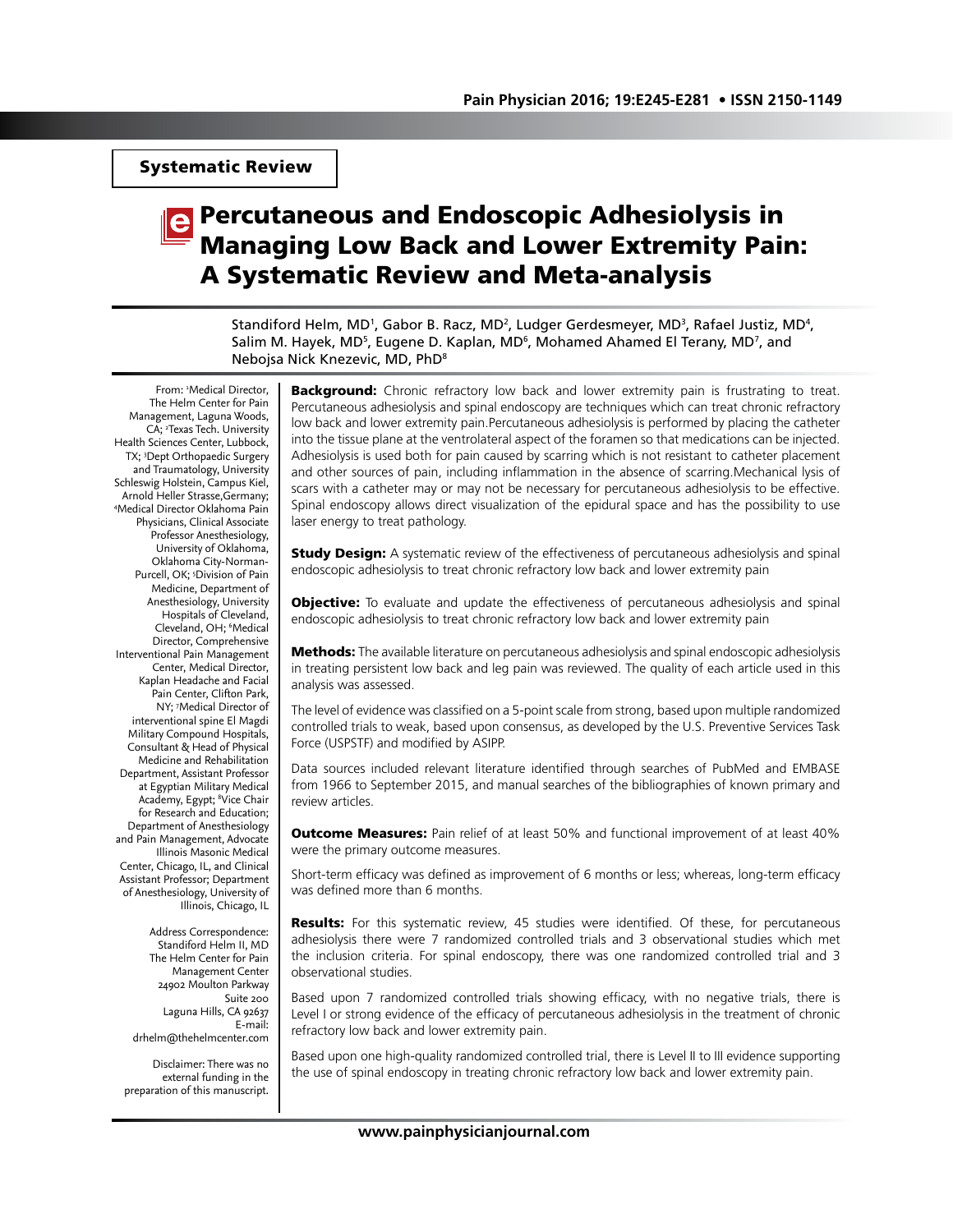Conflicts of Interest

Dr. Helm is a clinical investigator for Myelotec. Dr. Racz is a consultant for Epimed. Epimed is owned by members of Dr Racz's family. He is a shareholder in Halozyme and Stemwave. Dr. Justiz is a consultant and research advisor for St. Jude Medical, Epimed International and Veriflex. Dr. Hayek is a consultant for Boston Scientific. Dr. Gerdesmeyer, Dr. Kaplan, Dr. El Terany, and Dr. Knezevic report no conflicts.

> Manuscript received: 12-06-2015 Revised manuscript received: 12-26-2015 Accepted for publication: 01-04-2016

> > Free full manuscript: www.painphysicianjournal.com

Conclusion: The evidence is Level I or strong that percutaneous adhesiolysis is efficacious in the treatment of chronic refractory low back and lower extremity pain. Percutaneous adhesiolysis may be considered as a first-line treatment for chronic refractory low back and lower extremity pain.

The evidence is Level II to III that spinal endoscopy is effective in the treatment of chronic refractory low back and lower extremity pain.

Key words: Spinal pain, chronic low back pain, post lumbar surgery syndrome, epidural scarring, adhesiolysis, endoscopy, radicular pain:

#### Pain Physician 2016; 19:E245-E281

**C**hronic refractory low back pain with or without<br>lower extremity pain which does not resolve<br>after conservative therapy or even surgical<br>treatment can present a vexing therapeutic problem (1lower extremity pain which does not resolve after conservative therapy or even surgical treatment can present a vexing therapeutic problem (1- 8).Low back and lower extremity pain is often treated with surgery, with the most common indications being disc protrusion with radiculitis, spinal stenosis and spondylolisthesis (9). While the evidence supporting surgery for disc protrusions is strong, outcomes for other conditions is less compelling (10-15). There is a need for therapies to help patients with chronic persistent low back and lower leg pain who either do not want surgery or who are not candidates for surgery. In addition, cost pressures, the introduction of alternate payments systems and the increasing importance of comparative effectiveness research all create an impetus for costeffective therapies, such as interventional techniques, to treat these problems (16).

Two techniques which have been developed to treat persistent low back and radicular pain are percutaneous adhesiolysis and epiduroscopic adhesiolysis. Percutaneous adhesiolysis was first described by Racz as a three-day procedure (17-19).The protocol has been modified so that it can be done as a one day procedure (20).More recently, both Kim and Choi have separately described a transforaminal balloon treatment for foraminal stenosis, while Bosscher has described a transforaminal dilation technique (21-23).

Epiduroscopy is approved for visualization of the epidural space and the delivery of drugs approved for epidural injection (24,25). Epiduroscopy has been used as a therapeutic tool to perform adhesiolysis It offers the advantage over percutaneous adhesiolysis of directly visualizing pathology and potentially documenting the cause of pain.

More recently, laser epiduroscopy has been evaluated for both lysis of adhesions and for treatment of

intradiscal disorders (26-30). This review specifically does not cover endoscopic laser treatments.

Both percutaneous adhesiolysis and epiduroscopy have been the subject of systematic reviews.

While there is some debate as to how often a systemic review should be updated, a consensus is forming that systematic reviews have a five-year life span (31-34). Preeminent among the reviews more than five years old is the 2007 American Pain Society (APS) evidence review for treating low back pain (35). The APS evidence review concluded that there was insufficient evidence to issue a recommendations (36). In like manner, a 2009 NICE review did not issue any recommendation regarding endoscopic adhesiolysis (37).

Van Boxem, in a 2010 review focusing on lumbosacral radicular pain, felt that adhesiolysis and epiduroscopy could be considered in refractory conditions, preferably in a study (38).

Tran, in a 2010 review of the treatment of lumbar spinal stenosis, examined one preliminary report of randomized controlled trial (RCT) of adhesiolysis (39,40). Tran concluded that percutaneous adhesiolysis was a promising therapeutic modality.

Helm published systematic reviews of percutaneous adhesiolysis and of epiduroscopy in 2012 and 2013 (41,42). Using a three-point scale, Helm found fair evidence supporting the use of percutaneous adhesiolysis in post lumbar surgery syndrome and in spinal stenosis. Helm also found fair evidence for the use of spinal endoscopy in post lumbar surgery syndrome. The current systematic review is an update of these reviews.

Hsu evaluated the factors associated with success outcomes from epidural lysis of adhesions for failed back surgery syndrome and for spinal stenosis in 2014 (43). Paradoxically, he found the improved outcomes were related to age >81 or patients on Workers' Compensation or seeking disability. A review out of the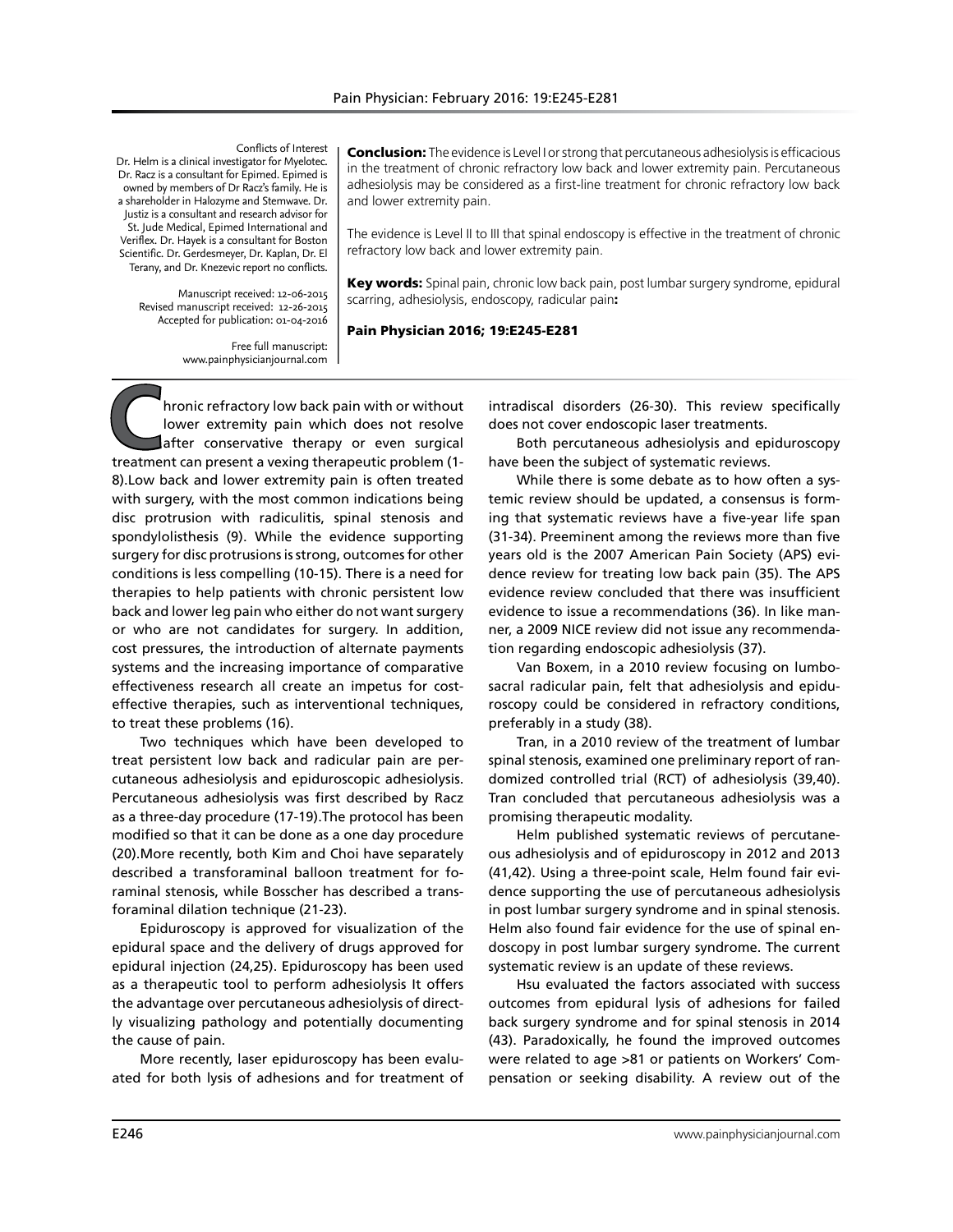same group looked at both percutaneous adhesiolysis and epiduroscopy (44). Lee assessed the evidence supporting the use of various injectates used in adhesiolysis. He found that the evidence for the use of hyaluronidase was conflicting, the evidence for the use of hypertonic saline was moderately strong, that the use of high volumes of injectate was strongly positive and that there was no evidence for the role of mechanical disruption. The study found that the evidence seemed to indicate that adhesiolysis was superior to epidural injections or conservative therapy, although there needed to be clarity as to what the target population was. Lee also concluded that there was insufficient evidence to determine the role of epiduroscopy.

Kallewaard published a systematic review of epiduroscopy in 2014, focusing on radicular pain (45). The reviewed focused on the role of epiduroscopy in identifying sources of pain and fibrosis, and in providing targeted drug delivery, particularly in failed back syndrome. This reviewed recommended epiduroscopy with adhesiolysis in refractory cases of failed back syndrome.

Jamison reviewed percutaneous epidural adhesiolysis in 2014 (46). He found percutaneous adhesiolysis to be useful for failed back surgery and spinal stenosis.

Avellanal performed a systematic review of epiduroscopy in 2014 (47) He concluded that epiduroscopy was a safe and effective procedure.

A 2015 review by Moon is excluded as it is written in Korean (48).

This systematic review is an update of previous systematic reviews on percutaneous adhesiolysis (41) and on epiduroscopy (42) in treating low back and radicular pain. In addition, complications of these procedures will be analyzed. Literature up until September 2015 was reviewed.

# 1.0 METHODS

The methodology utilized in this review followed the formal processes developed for the systematic review and meta-analysis of randomized trials and observational studies (49-63).

# 1.1 Criteria for Considering Studies for This Review

#### *1.1.1 Types of Studies*

- Randomized controlled trials (RCT)
- Non-randomized observational studies
- Case reports and reviews were evaluated for adverse effects

#### *1.1.2 Types of Participants*

Patients with chronic refractory low back pain with or without lower extremity pain of at least 4 months' duration and not responsive to conservative care, including medications, physical or chiropractic therapy or epidural injections.

#### *1.1.3 Types of Interventions*

Caudal lumbar percutaneous adhesiolysis and endoscopic adhesiolysis.

#### *1.1.4 Types of Outcome Measures*

The primary outcome parameter was pain relief.

The secondary outcome measures were functional status improvement, change in psychological status, or a reduction in either opioid use or reliance on health care interventions.

#### 1.2 Literature Search

Searches were performed from the following sources, limited to articles published in English:

- 1. PubMed from 1966 www.ncbi.nlm.nih.gov/sites/entrez?db=pubmed
- 2. Cochrane Library www.thecochranelibrary.com/view/0/index.htmL
- 3. U.S. National Guideline Clearinghouse (NGC) www.guideline.gov/
- 4. Google Scholar scholar.google.com
- 5. Previous systematic reviews
- 6. Clinical Trials
- clinicaltrials.gov/
- 7. Communication with investigators active in the field.
- 8. Bibliographies of reviewed papers were also examined.

The search period was from 1966 through September 2015.

#### 1.3 Search Strategy

The search terminology included epidural adhesiolysis, epidural fibrosis, epidural lysis of adhesions, epidural neurolysis, epidural neuroplasty, percutaneous adhesiolysis, percutaneous neuroplasty, Racz procedure, endoscopic adhesiolysis, epidural endoscopy, epiduroscopy, spinal endoscopy.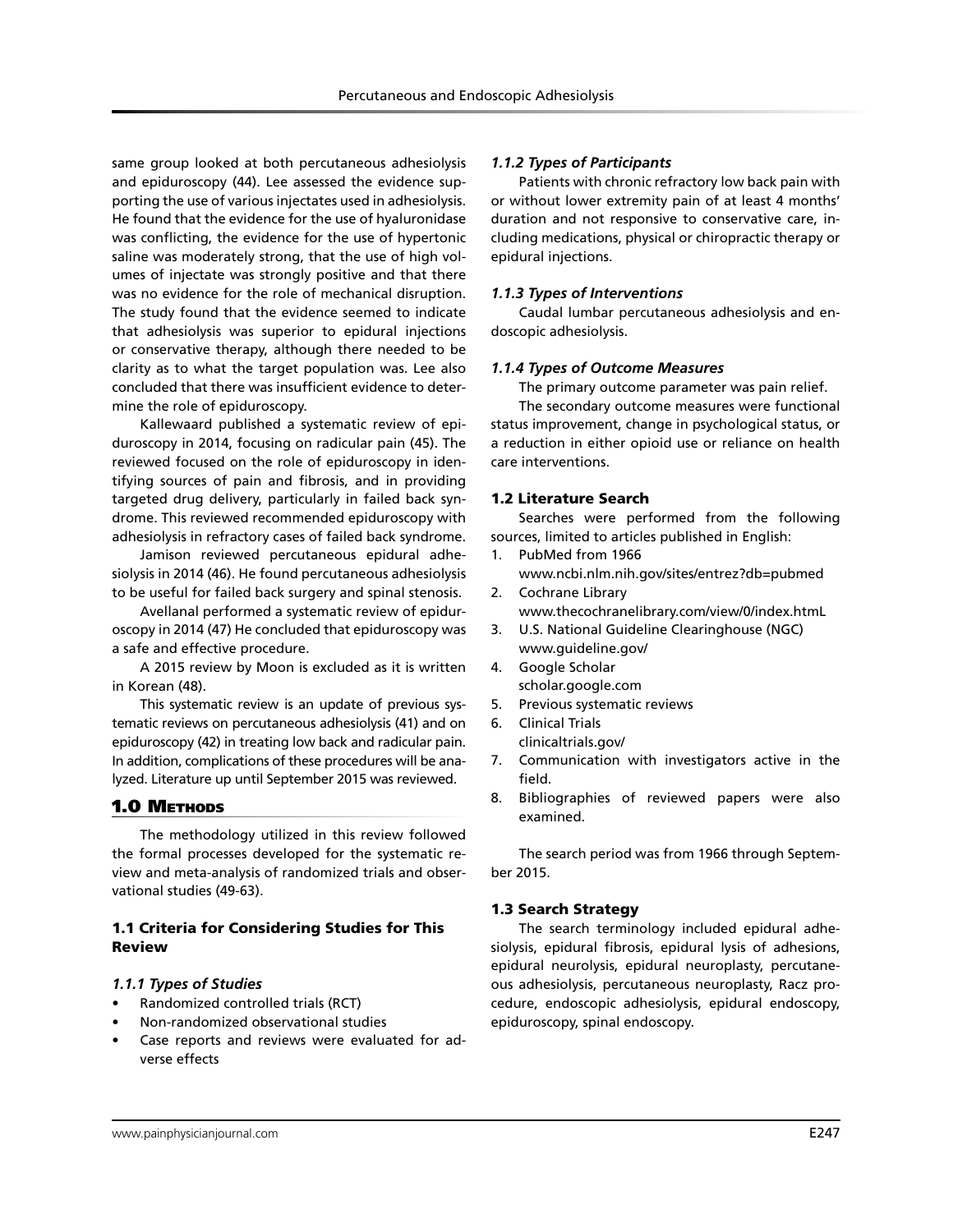# 1.4 Data Collection and Analysis

Two review authors independently, in an unblinded standardized manner, developed search criteria, searched for relevant literature and selected the manuscripts.

## *1.4.1 Selection of Studies*

Two review authors screened the abstracts of all identified studies against the inclusion criteria. All articles with possible relevance were then retrieved in full text for comprehensive assessment of internal validity, quality and adherence to inclusion criteria.

## *1.4.2 Inclusion and Exclusion Criteria*

Only RCTs and observational studies with at least 6 months follow up, with statistical analysis and with at least 50 patients in the study or with 25 patients in a group were included. Reports without appropriate diagnoses, non-systematic reviews, book chapters, and case reports were excluded.

For any condition, if there were more than 5 randomized trials, nonrandomized or observational studies were not utilized.

# *1.4.3 Methodological Quality or Validity Assessment*

The quality of each individual article used in this analysis was assessed by Cochrane review criteria (Appendix Table 1) (60) and American Society of Interventional Pain Physicians (ASIPP) interventional Pain Management techniques -- Quality Appraisal of Reliability and Risk of Bias Assessment (IPM – QRB) for randomized trials (Appendix Table 2) (64) , and ASIPP interventional pain management techniques - Quality Appraisal of Reliability and Risk of Bias Assessment for Nonrandomized Studies (IPM – QRBNR) for nonrandomized and observational studies (Appendix Table 3) (65).

Utilizing Cochrane review criteria, studies meeting the inclusion criteria with at least 8 of 12 criteria were considered high quality and 5-7 were considered moderate quality. Those meeting criteria of less than 5 were considered as low quality and were excluded.

Based on IPM-QRB criteria for randomized trials and nonrandomized studies, the studies meeting the inclusion criteria scoring of 32 to 48 were considered high quality trials; studies with scores between 20 to 31 were considered moderate quality; studies scoring less than 20 were considered low quality and were excluded.

## *1.4.4 Data Extraction and Management*

Methodologic quality assessment was performed by the authors with groups of 2 authors reviewing multiple manuscripts. The assessment was carried out independently in an unblinded standardized manner to assess the methodologic quality and internal validity of all the studies considered for inclusion. Any discrepancies in the methodologic quality assessment were evaluated by a third reviewer and settled by consensus.

If there was conflict of interest with a reviewed manuscript, the involved author(s) did not review the manuscript for methodologic quality assessment.

# *1.4.5 Meta-Analysis*

If the literature search provided at least 3 randomized trials meeting the inclusion criteria and they are clinically homogenous for each modality and condition evaluated, a meta-analysis was performed.

Qualitative (the direction of a treatment effect) and quantitative (the magnitude of a treatment effect) conclusions were evaluated. Random-effects meta-analysis to pool data was also used. For placebo controlled trials, the net effect between 2 treatments was utilized. However, for active-controlled trials, the differences between baseline and at the follow-up period were utilized.

#### 1.5 Outcome Measurements

Previously, the consensus was that at least a 2-point change on a 0 to 10 point pain scale, such as the visual analog scale or numerical rating scale, was necessary to document a clinically meaningful change (53,54,57,60,66-72). The current consensus is that clinically meaningful change requires the more rigorous standard of 50% pain relief (40,73-85).

This study will define clinically meaningful pain relief as a 50% reduction from baseline. Clinically meaningful functional status improvement is 40% or more.

Short-term efficacy is defined as less than 6 months; long-term efficacy is defined as 6 months or longer.

#### 1.6 Grading of Evidence

The grading of the evidence was performed using ASIPP's modification of the United States Preventive Services Task Force's (USPSTF) and other criteria. (86-93).

Table 1 shows the evidence rating, ranging from Level 1, consensus, at the bottom to Level 5, multiple randomized controlled trials, as the strongest level of evidence.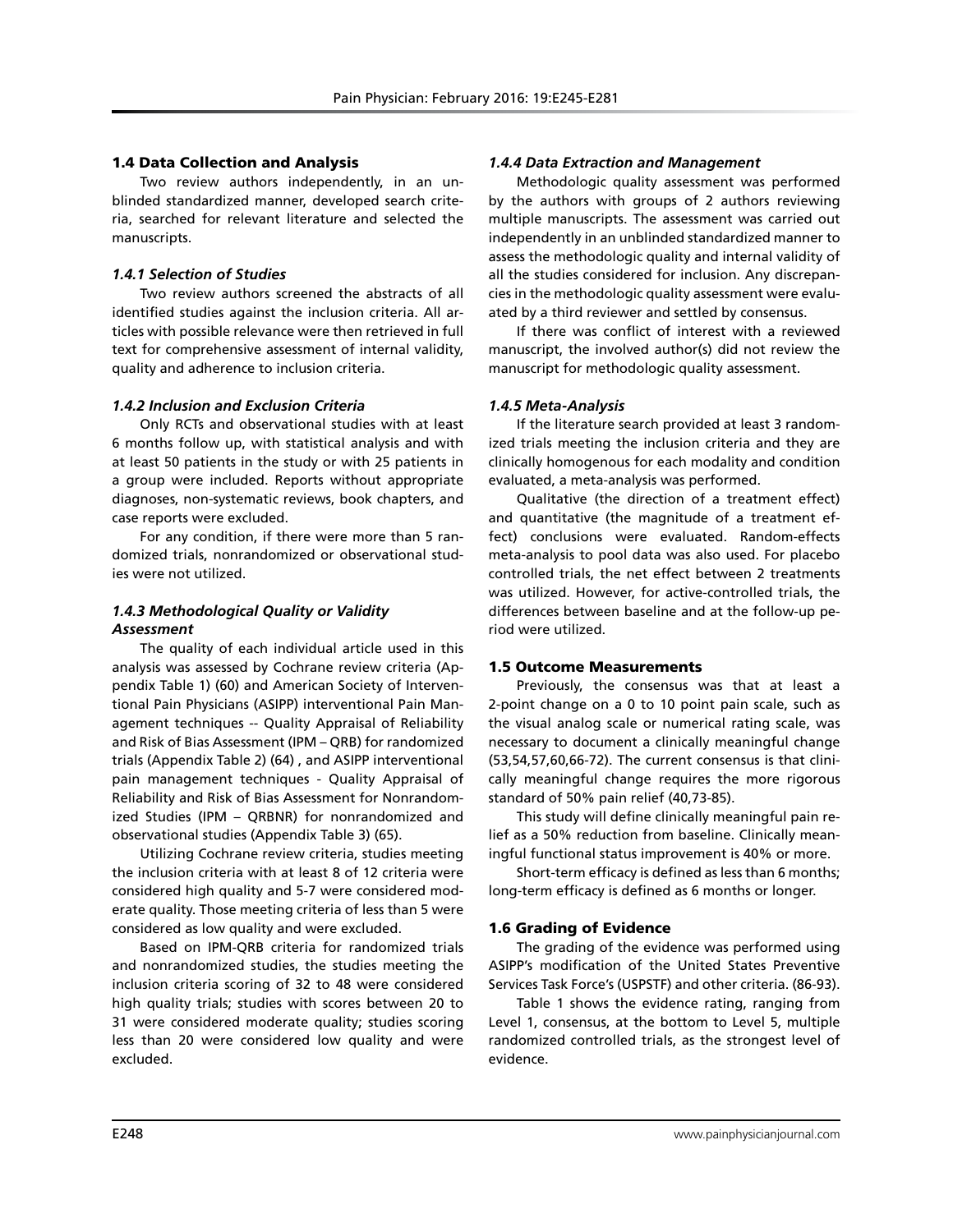| Level I   | Evidence obtained from multiple relevant high quality randomized controlled trials                                                                                                                                                                                                                                                       |
|-----------|------------------------------------------------------------------------------------------------------------------------------------------------------------------------------------------------------------------------------------------------------------------------------------------------------------------------------------------|
| Level II  | Evidence obtained from at least one relevant high quality randomized controlled trial or multiple relevant moderate or low quality<br>randomized controlled trials                                                                                                                                                                       |
| Level III | Evidence obtained from at least one relevant moderate or low quality randomized controlled trial with multiple relevant<br>observational studies<br><sub>or</sub><br>Evidence obtained from at least one relevant high quality nonrandomized trial or observational study with multiple moderate or<br>low quality observational studies |
| Level IV  | Evidence obtained from multiple moderate or low quality relevant observational studies                                                                                                                                                                                                                                                   |
| Level V   | Opinion or consensus of large group of clinicians and/or scientists                                                                                                                                                                                                                                                                      |

*Table 1. Qualitative modified approach to grading of evidence.*

Source: Manchikanti L, Falco FJE, Benyamin RM, Kaye AD, Boswell MV, Hirsch JA. A modified approach to grading of evidence. Pain Physician 2014; 17:E319-E325 (???).

# 2.0 Results

Figure 1 shows a flow diagram of study selection as recommended by Preferred Reporting Items for Systematic Reviews and Meta-Analyses (PRISMA) (58).

There were 45 trials considered for inclusion (20,21,26,28,40,43,85,94-131).

Meta-analysis was performed for percutaneous adhesiolysis. Studies with no control group or useable numeric data were excluded (20,125,126,132).

Appendix Table 4, List of Excluded Randomized and Non-randomized Studies, shows the reasons for exclusion.

Appendix Table 5 illustrates the characteristics of the trials considered for inclusion. There were 7 randomized controlled trials (40,85,120,122-124,132) and 3 observational trials evaluating percutaneous adhesiolysis (20,125,126). As there are more than 5 randomized controlled trials, the observational studies are not utilized to assess the quality of evidence.

There was one randomized trial evaluating endoscopic adhesiolysis (127) and 3 observational trials (128-130).

#### 2.1 Methodological Quality Assessment

A methodological quality assessment of the randomized controlled trials (RCTs) meeting inclusion criteria was carried out utilizing Cochrane review criteria and randomized trials and observational studies utilizing IPM-QRB and IPM-QRBNR criteria as shown in Tables 2-4..

#### 2.2 Meta-Analysis

There was sufficient homogeneity of the percutaneous adhesiolysis to allow a meta-analysis. There was not a sufficient basis for a meta-analysis of spinal endoscopy.

The results of the meta-analysis are shown in:

- Table 5, Pain improvement; short term follow up 3 months (5a) and long term follow up 12 months (5b),
- Table 6. Functional improvement; short term follow up 3 months (6a) and long term follow up 12 months (6b).

Analysis showed statistical significantly better pain improvement, functional improvement and successful pain outcome (> 50% pain improvement) than in the control group for both time points of 3 months and 12 months (Table 7).

#### 2.3 Study Characteristics

Appendix Tables 6 and 7 show the study characteristics of the included studies for randomized trials and observational studies evaluating percutaneous adhesiolysis and spinal endoscopic adhesiolysis

There are 7 randomized controlled trials dealing with percutaneous adhesiolysis. Gerdesmeyer (120) used a 3-day protocol with ventrolateral catheter placement to evaluate patients with radicular pain and no muscle weakness, with 28 of 31 patients having more than 50% improvement in ODI.

Chun-jing (122) looked at patients with radiculopathy after surgery, with a 3.24 mean decrease in VAS at 6 months.

Manchikanti, in 2 distinct studies, (40, 85) one looking at post lumbar surgery patients and another looking at spinal stenosis patients, found that over 70% of both groups had clinical significant improvements in pain and function.

Heavner (132) found in a heterogeneous population that adhesiolysis provided pain relief.

Manchikanti (123) found that both hypertonic saline and normal saline provided clinically significant relief.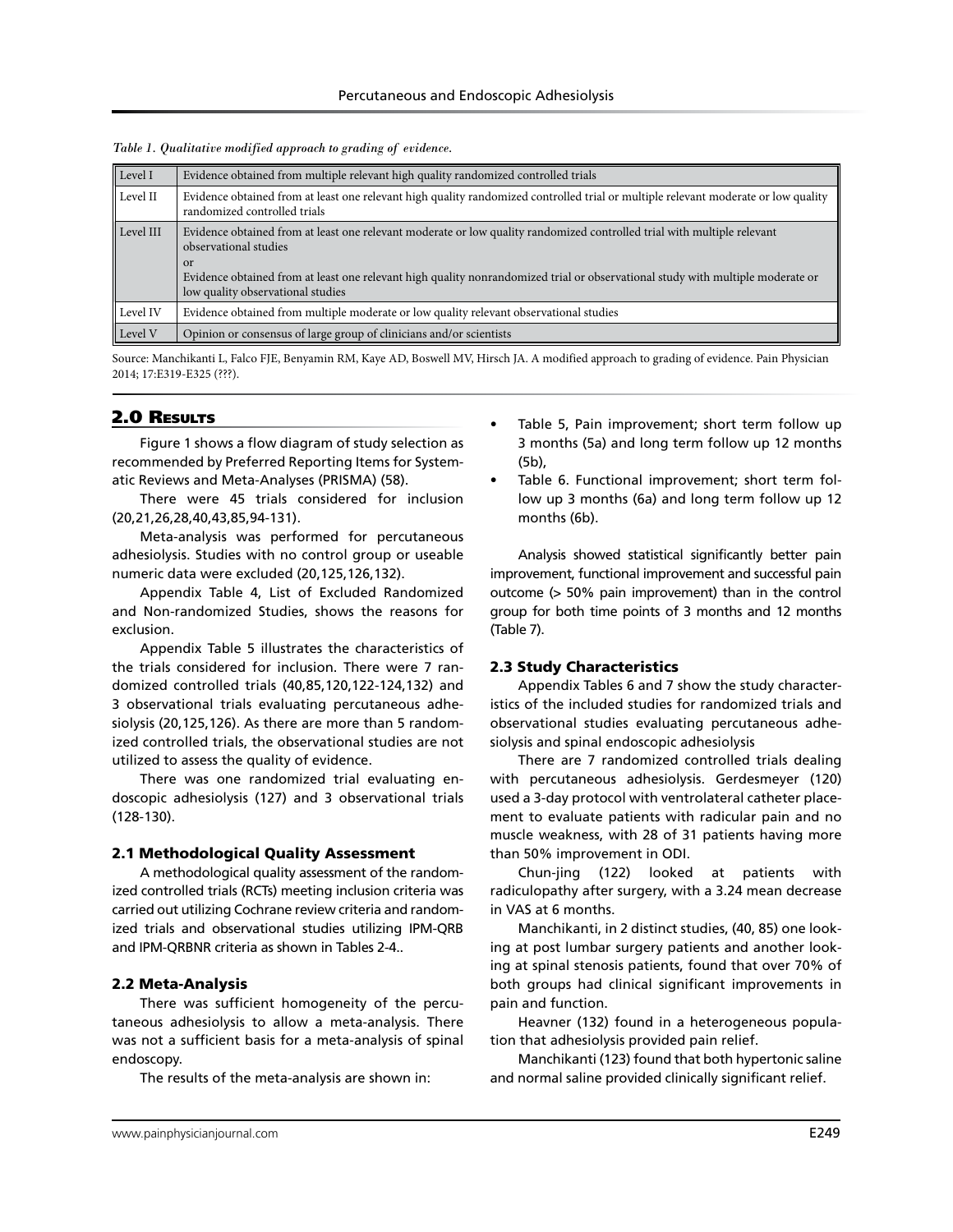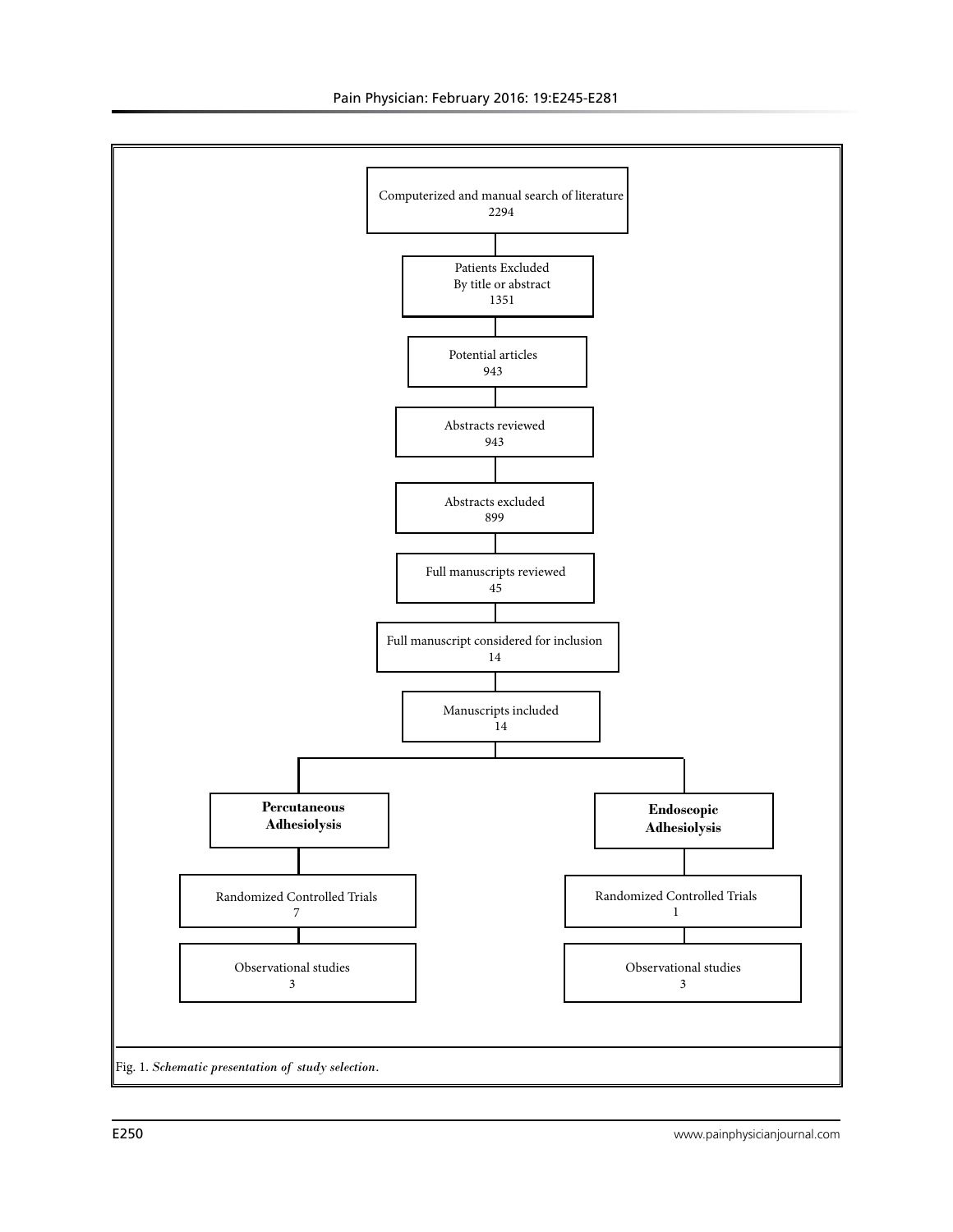|                                                                              | Gerdesmeyer 2013<br>(120) | Chun-jing 2012<br>(122)   | Manchikanti 2009<br>(85) | Heavner 1999<br>(132)     |
|------------------------------------------------------------------------------|---------------------------|---------------------------|--------------------------|---------------------------|
| Randomization adequate                                                       | Y                         | Y                         | Y                        | U                         |
| Concealed treatment allocation                                               | Y                         | Y                         | Y                        | U                         |
| Patient blinded                                                              | $\mathbf Y$               | Y                         | Y                        | Y                         |
| Care provider blinded                                                        | N                         | N                         | N                        | N                         |
| Outcomes assessor blinded                                                    | Y                         | Y                         | U                        | Y                         |
| Drop-out rate described                                                      | Y                         | Y                         | Y                        | Y                         |
| All randomized participants analyzed in the group                            | Y                         | Y                         | Y                        | Y                         |
| Reports of the study free of suggestion of selective<br>outcome reporting    | Y                         | Y                         | Y                        | Y                         |
| Groups similar at baseline regarding most important<br>prognostic indicators | Y                         | Y                         | Y                        | Y                         |
| Co-intervention avoided or similar in all groups                             | $\mathbf Y$               | Y                         | Y                        | Y                         |
| Compliance acceptable in all groups                                          | $\mathbf Y$               | Y                         | Y                        | Y                         |
| Time of outcome assessment in all groups similar                             | Y                         | Y                         | Y                        | Y                         |
| Score                                                                        | 11/12                     | 11/12                     | 10/12                    | 9/12                      |
|                                                                              |                           |                           |                          |                           |
|                                                                              | Manchikanti 2009<br>(40)  | Manchikanti<br>2004 (123) | Veihelmann 2006<br>(124) | Manchikanti<br>2005 (127) |
| Randomization adequate                                                       | Y                         | Y                         | Y                        | Y                         |
| Concealed treatment allocation                                               | Y                         | Y                         | Y                        | y                         |
| Patient blinded                                                              | Y                         | Y                         | $\mathbf N$              | y                         |
| Care provider blinded                                                        | N                         | N                         | N                        | $\mathbf n$               |
| Outcomes assessor blinded                                                    | Y                         | Y                         | N                        | y                         |
| Drop-out rate described                                                      | Y                         | $\rm Y$                   | Y                        | y                         |
| All randomized participants analyzed in the group                            | Y                         | Y                         | Y                        | y                         |
| Reports of the study free of suggestion of selective<br>outcome reporting    | Y                         | Y                         | Y                        | y                         |
| Groups similar at baseline regarding most important<br>prognostic indicators | Y                         | Y                         | Y                        | y                         |
| Co-intervention avoided or similar in all groups                             | Y                         | Y                         | N                        | y                         |
| Compliance acceptable in all groups                                          | Y                         | Y                         | Y                        | y                         |
| Time of outcome assessment in all groups similar                             | Y                         | Y                         | Y                        | y                         |

Table 2. *Methodological Quality Assessment of Randomized Trials of Percutaneous Adhesiolysis and Spinal Endoscopic Adhesiolysis Procedures Utilizing Cochrane Review Criteria*

Furlan AD, Pennick V, Bombardier C, van Tulder M. 2009 updated method guidelines for systematic reviews in the Cochrane Back Review Group. Spine (Phila Pa 1976). 2009;34(18):1929-1941.(60)

Veihelmann (124) found clinically significant improvement in pain and function at up to 12 months.

# 2.4 Analysis of Evidence

The evidence was synthesized based on the modality of treatment. Tables 8 and 9 show the results of therapeutic studies.

# *2.4.1 Percutaneous Adhesiolysis*

There are 7 randomized controlled trials (40,85,120,122-124,132) and 3 observational trials evaluating percutaneous adhesiolysis (20,125,126) showing efficacy or effectiveness of percutaneous adhesiolysis. Since the publication of the 2012 systematic review of percutaneous adhesiolysis, there are two new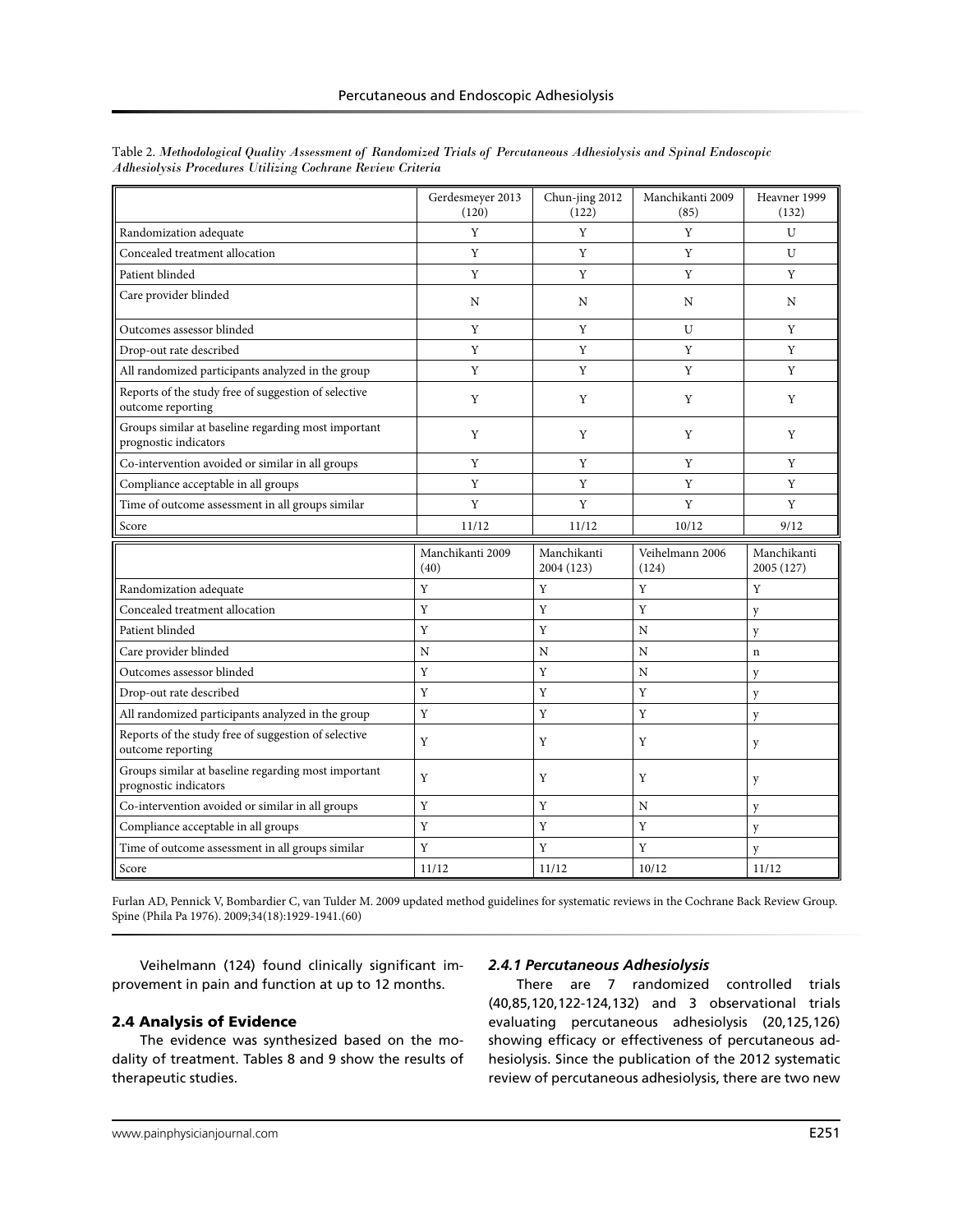|                  |                                                                            | Gerdes<br>Meyer<br>2013 (120) | Chun-<br>Jing(122) | Manchikanti<br>2009 (85) | Heavner<br>1999 (132) | Manchikanti<br>2009(40) | Manchikanti<br>2004 (123) | Veihelmann<br>2006 (124) | Manchikanti<br>2005 (127) |
|------------------|----------------------------------------------------------------------------|-------------------------------|--------------------|--------------------------|-----------------------|-------------------------|---------------------------|--------------------------|---------------------------|
| I.               | Trial design and guidance reporting                                        |                               |                    |                          |                       |                         |                           |                          |                           |
| 1.               | Consort or Spirit                                                          | $\overline{3}$                | $\boldsymbol{0}$   | 3                        | $\boldsymbol{0}$      | 3                       | 3                         | $\mathbf{1}$             | $\overline{c}$            |
| Π.               | Design Factors                                                             |                               |                    |                          |                       |                         |                           |                          |                           |
| $\overline{2}$ . | Type and design of trial                                                   | 3                             | $\overline{c}$     | $\overline{c}$           | $\overline{2}$        | $\overline{2}$          | $\overline{2}$            | 3                        | $\overline{c}$            |
| 3.               | Setting/physician                                                          | $\,1$                         | $\,1$              | $\overline{c}$           | $\overline{c}$        | $\overline{c}$          | $\overline{c}$            | $\mathbf{1}$             | $\overline{c}$            |
| 4.               | Imaging                                                                    | 3                             | $\overline{3}$     | $\overline{\mathbf{3}}$  | 3                     | $\overline{\mathbf{3}}$ | 3                         | 3                        | $\overline{3}$            |
| 5.               | Sample size                                                                | $\overline{c}$                | $\overline{2}$     | 3                        | $\mathbf{0}$          | $\overline{\mathbf{3}}$ | $\overline{2}$            | $\overline{2}$           | $\overline{2}$            |
| 6.               | Statistical methodology                                                    | $\mathbf{1}$                  | $\mathbf{1}$       | $\mathbf{1}$             | $\mathbf{1}$          | $\mathbf{1}$            | $\mathbf{1}$              | $\mathbf{1}$             | $\mathbf{1}$              |
| III.             | Patient factors                                                            |                               |                    |                          |                       |                         |                           |                          |                           |
| 7.               | Inclusiveness of population                                                | $\overline{c}$                | $\overline{c}$     | $\overline{c}$           | $\mathbf{1}$          | $\overline{2}$          | $\mathbf{1}$              | $\overline{2}$           | $\mathbf{1}$              |
| 8.               | Duration of pain                                                           | $\overline{2}$                | $\mathbf{1}$       | $\overline{c}$           | $\overline{2}$        | $\overline{c}$          | $\overline{c}$            | $\mathbf{0}$             | $\overline{2}$            |
| 9.               | Previous treatments                                                        | $\overline{2}$                | $\overline{2}$     | $\overline{c}$           | $\overline{2}$        | $\overline{2}$          | $\overline{c}$            | $\overline{c}$           | $\overline{2}$            |
| 10.              | Duration of follow-up with<br>appropriate interventions                    | $\overline{2}$                | $\mathbf{1}$       | $\overline{c}$           | $\overline{2}$        | $\overline{c}$          | $\overline{c}$            | 2                        | $\overline{2}$            |
| IV.              | Outcomes                                                                   |                               |                    |                          |                       |                         |                           |                          |                           |
| 11.              | Outcomes assessment criteria<br>for significant improvement                | $\overline{4}$                | 2                  | $\overline{4}$           | $\mathbf{0}$          | $\overline{4}$          | $\overline{2}$            | $\mathbf{0}$             | $\overline{2}$            |
| 12.              | Analysis of all randomized<br>participants in the groups                   | $\overline{c}$                | $\overline{c}$     | $\overline{c}$           | $\mathbf{1}$          | $\overline{2}$          | $\overline{2}$            | 1                        | $\overline{c}$            |
| 13.              | Description of drop out rate                                               | $\mathbf{1}$                  | $\mathbf{1}$       | $\mathbf{1}$             | $\mathbf{0}$          | $\mathbf{0}$            | $\mathbf{1}$              | $\mathbf{0}$             | $\mathbf{1}$              |
| 14.              | Similarity of groups at<br>baseline for important<br>prognostic indicators | $\overline{2}$                | $\overline{c}$     | $\overline{2}$           | $\overline{2}$        | $\overline{2}$          | $\overline{2}$            | $\mathbf{1}$             | $\overline{c}$            |
| 15.              | Role of co-interventions                                                   | $\boldsymbol{0}$              | $\mathbf{1}$       | $\mathbf{1}$             | $\mathbf{1}$          | $\mathbf{1}$            | $\mathbf{1}$              | $\mathbf{1}$             | $\mathbf{1}$              |
| V.               | Randomization                                                              |                               |                    |                          |                       |                         |                           |                          |                           |
| 16.              | Method of randomization                                                    | $\overline{2}$                | $\overline{c}$     | $\overline{2}$           | $\mathbf{0}$          | $\overline{c}$          | $\sqrt{2}$                | $\mathbf{1}$             | $\overline{2}$            |
| VI.              | Allocation concealment                                                     |                               |                    |                          |                       |                         |                           |                          |                           |
| 17.              | Concealed treatment<br>allocation                                          | $\overline{2}$                | $\overline{c}$     | $\sqrt{2}$               | $\mathbf{1}$          | $\overline{2}$          | $\mathbf{1}$              | $\mathbf{1}$             | $\overline{c}$            |
| VII.             | Blinding                                                                   |                               |                    |                          |                       |                         |                           |                          |                           |
| 18.              | Patient blinding                                                           | $\mathbf{1}$                  | $\mathbf{1}$       | $\mathbf{1}$             | $\mathbf{1}$          | $\mathbf{1}$            | $\mathbf{1}$              | $\mathbf{1}$             | $\mathbf{1}$              |
| 19.              | Care provider blinding                                                     | $\mathbf{0}$                  | $\mathbf{0}$       | $\mathbf{0}$             | $\mathbf{0}$          | $\mathbf{0}$            | $\boldsymbol{0}$          | $\mathbf{0}$             | $\mathbf{0}$              |
| 20.              | Outcome assessor blinding                                                  | $\mathbf{1}$                  | $\mathbf{1}$       | $\mathbf{0}$             | $\mathbf{0}$          | $\mathbf{1}$            | $\mathbf{1}$              | $\mathbf{0}$             | $\mathbf{1}$              |
| VIII.            | Conflicts of interest                                                      |                               |                    |                          |                       |                         |                           |                          |                           |
| 21.              | Funding and sponsorship                                                    | $\overline{c}$                | $\overline{2}$     | $\sqrt{2}$               | $\overline{2}$        | $\sqrt{2}$              | $\overline{2}$            | $\sqrt{2}$               | $\overline{c}$            |
| 22.              | Conflicts of interest                                                      | 3                             | $\mathfrak{Z}$     | $\overline{3}$           | $\boldsymbol{0}$      | $\overline{3}$          | $\mathfrak{Z}$            | $\mathbf{1}$             | $\overline{\mathbf{3}}$   |
| Total            |                                                                            | 41                            | 34                 | 42                       | 23                    | 40                      | 37                        | 25                       | 38                        |

Table 3. *Methodologic quality assessment of randomized trials of percutaneous and endoscopic adhesiolysis interventions utilizing IPM – QRB criteria.*

Manchikanti L, Hirsch JA, Cohen SP, et al. Assessment of Methodologic Quality of Randomized Trials of Interventional Techniques: Development of an Interventional Pain Management Specific Instrument. Pain Physician. 2014;17:E263-E290.(64)

high quality randomized controlled trials, one from Kiel, Germany and one from Beijing (120,122). There are now multiple indications for which adhesiolysis has shown be efficacious, including low back and radicular pain without radiculopathy (120,124), low back and

radicular pain with radiculopathy (122), post lumbar surgery syndrome (85), spinal stenosis(40), low back and leg pain with unspecified radiculopathy or origin(123,132). All of these seven studies are randomized controlled trials.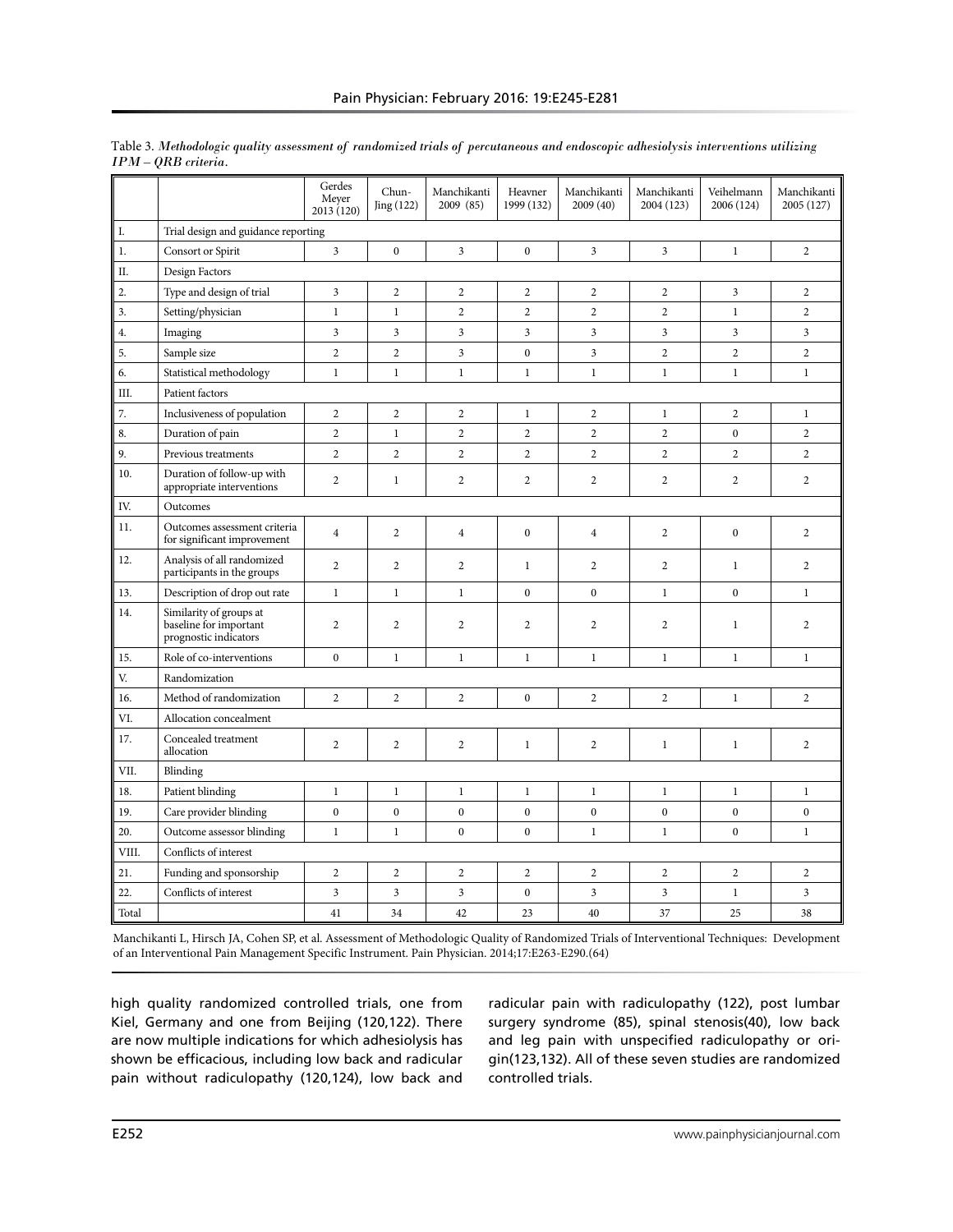|       |                                                                         | Manchikanti<br>1999[20] | Gerdesmeyer<br>2005[125] | Oh 2014[126]   | Lee<br>2014[129] | Igarashi<br>2004[128] | Manchikanti<br>1999[130] |
|-------|-------------------------------------------------------------------------|-------------------------|--------------------------|----------------|------------------|-----------------------|--------------------------|
| I.    | Study design and guidance reporting                                     |                         |                          |                |                  |                       |                          |
| 1.    | Strobe or trend guidance                                                | $\overline{c}$          | 2                        | $\theta$       | $\theta$         | $\mathbf{0}$          | $\mathbf{1}$             |
| II.   | Design factors                                                          |                         |                          |                |                  |                       |                          |
| 2.    | Study design and type                                                   | $\mathbf{1}$            | 3                        | $\mathbf{1}$   | $\mathbf{1}$     | $\mathbf{0}$          | $\mathbf{1}$             |
| 3.    | Setting/physician                                                       | $\overline{2}$          | $\mathbf{1}$             | $\mathbf{1}$   | $\mathbf{1}$     | $\mathbf{1}$          | $\overline{3}$           |
| 4.    | Imaging                                                                 | 3                       | 3                        | 3              | 3                | 3                     | 3                        |
| 5.    | Sample size                                                             | $\mathbf{1}$            | $\mathbf{0}$             | $\mathbf{1}$   | $\mathbf{1}$     | $\mathbf{0}$          | $\mathbf{1}$             |
| 6.    | Statistical methodology                                                 | $\overline{2}$          | $\overline{2}$           | $\overline{2}$ | $\overline{2}$   | $\overline{2}$        | $\overline{2}$           |
| Ш.    | Patient factors                                                         |                         |                          |                |                  |                       |                          |
| 7.    | Inclusiveness of population                                             | $\overline{2}$          | $\overline{3}$           | $\overline{4}$ | $\overline{4}$   | $\overline{4}$        | $\overline{4}$           |
| 8.    | Duration of pain                                                        | $\overline{c}$          | $\Omega$                 | $\overline{2}$ | $\overline{2}$   | $\mathbf{1}$          | $\overline{2}$           |
| 9.    | Previous treatments                                                     | $\mathbf{1}$            | $\overline{c}$           | $\overline{2}$ | $\overline{c}$   | $\overline{2}$        | $\overline{2}$           |
| 10.   | Duration of follow-up with appropriate<br>interventions                 | 3                       | $\overline{c}$           | $\overline{2}$ | $\overline{2}$   | 3                     | $\overline{3}$           |
| IV.   | Outcomes                                                                |                         |                          |                |                  |                       |                          |
| 11.   | Outcomes assessment criteria for significant<br>improvement             | 2                       | $\overline{2}$           | $\overline{2}$ | $\overline{4}$   | $\mathbf{0}$          | $\overline{2}$           |
| 12.   | Description of drop out rate                                            | $\Omega$                | $\Omega$                 | $\Omega$       | $\Omega$         | $\mathbf{1}$          | $\mathbf{1}$             |
| 13.   | Similarity of groups at baseline for important<br>prognostic indication | $\mathbf{1}$            | $\mathbf{0}$             | $\mathbf{1}$   | $\mathbf{1}$     | $\mathbf{1}$          | $\mathbf{1}$             |
| 14.   | Role of co-interventions                                                | $\mathbf{1}$            | $\mathbf{1}$             | $\overline{2}$ | $\overline{2}$   | $\overline{2}$        | $\overline{2}$           |
| V.    | Assignment                                                              |                         |                          |                |                  |                       |                          |
| 15.   | Method of assignment of participants                                    | 3                       | 2                        | 3              | 3                | $\overline{2}$        | $\overline{3}$           |
| VI.   | Conflicts of interest                                                   |                         |                          |                |                  |                       |                          |
| 16.   | Funding and sponsorship                                                 | $\overline{2}$          | $\overline{2}$           | $\overline{2}$ | $\overline{c}$   | $\overline{2}$        | $\overline{2}$           |
| Total |                                                                         | 28/48                   | 25/48                    | 28/48          | 30/48            | 24/48                 | 33/48                    |

Table 4. *IPM checklist for assessment of nonrandomized or observational studies of percutaneous and endoscopic adhesiolysis interventions utilizing IPM-QRBNR.*

Based upon the grading of evidence of best evicence synthesis, as shown in Table 1, there is Level I or strong evidence of the efficacy of percutaneous adhesiolysis in the treatment of low back and radicular pain.

# *2.4.2 Endoscopic Adhesiolysis*

There is one randomized trial evaluating endoscopic adhesiolysis (127) and 3 observational trials (128- 130). There have been no new studies published since 2012 systematic review. Based upon Table 1, grading of evidence, as the one study is high-quality, there is Level II or fair evidence supporting the use of spinal endoscopy in post lumbar surgery syndrome.

# 3.0 Complications

Complications of percutaneous epidural adhesiolysis and endoscopic adhesiolysis have been extensively reviewed (17,19,26,38,105,133-188).

The most commonly noted complication of percutaneous was dural puncture. Veihelmann et al (124) noted 2 instances of dural puncture out of 47 patients. The greatest concern with dural puncture is the risk of spread of hypertonic saline into the subarachnoid space (189). Generally, as long as hypertonic saline does not get into the subarachnoid space, dural puncture does not require treatment and is not of significant clinical concern. There is one report of decreased CSF pressure with a chronic subdural hematoma after dural puncture (190).

*Manchikanti L, Hirsch JA, Heavner J, et al. Development of an Interventional Pain Management Specific Instrument for Methodologic Quality Assessment of Nonrandomized Studies of Interventional Techniques. Pain Physician. 2014;17:E291-E317. (65)*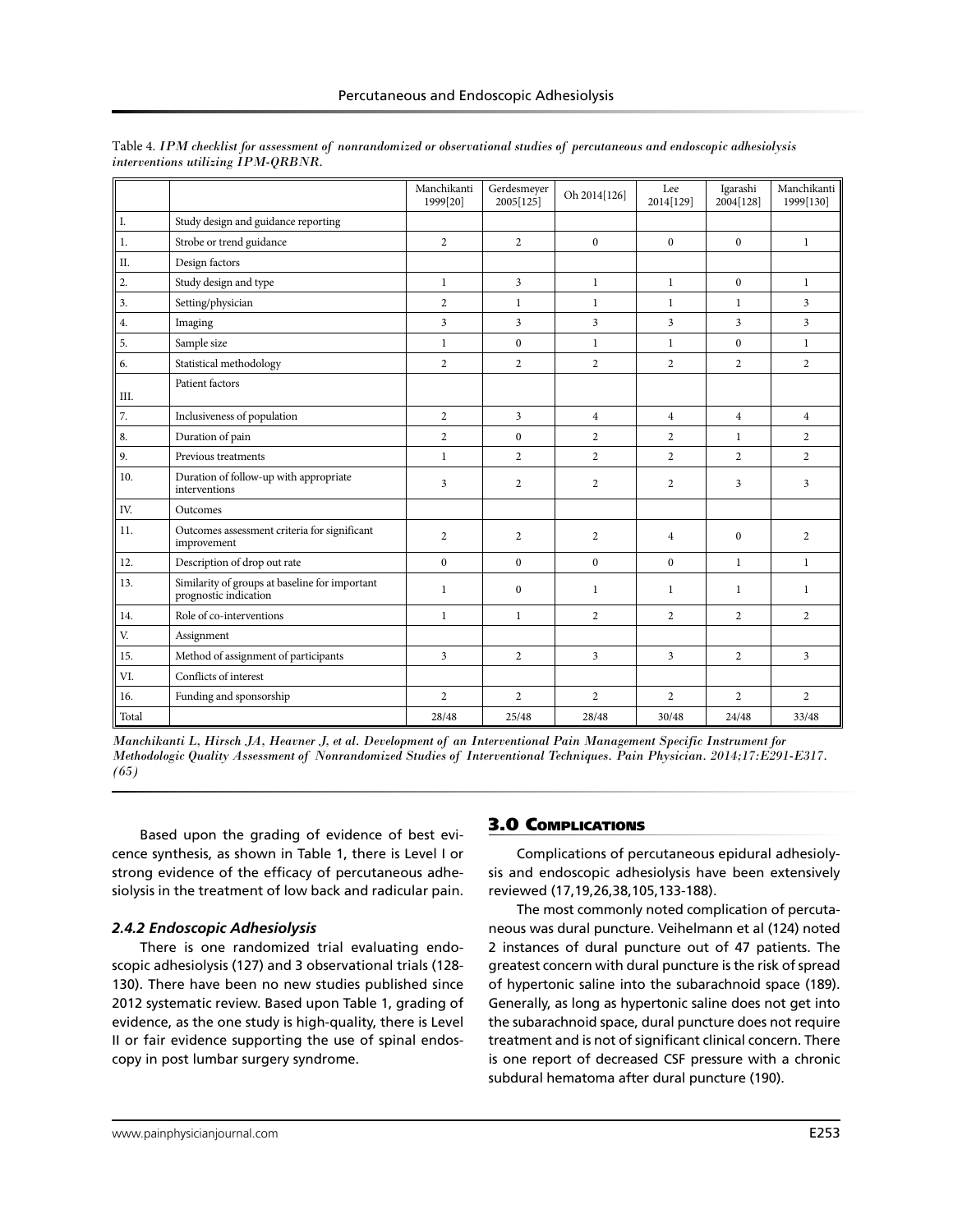#### Table 5. Results of meta-analysis of pain status change

#### A. Short-term follow-up 3 months of pain status.

| Study or subgroup                                               |      | Control |       |      | Adhesiolysis |       |        | Std. Mean<br>Difference |
|-----------------------------------------------------------------|------|---------|-------|------|--------------|-------|--------|-------------------------|
|                                                                 | Mean | SD      | Total | Mean | SD           | Total |        | IV, random, 95%, CI     |
| Gerdesmeyer et al, 2013 [120]                                   | 1.9  | 1.1     | 44    | 3.8  | 1.1          | 46    | 17.1%  | 1.71 [1.23, 2.20]       |
| Manchikanti et al. 2009 [40]                                    | 2.6  | 1.1     | 25    | 4.2  | 0.9          | 25    | 15.9%  | 1.57 [0.93, 2.21]       |
| Manchikanti et al, 2009 [85]                                    | 3    | 0.8     | 60    | 4.7  | 0.8          | 60    | 17.4%  | 2.11 [1.66, 2.56]       |
| Manchikanti et al. 2004 (NS) [123]                              | 1.2  | 9.3     | 25    |      | 8.9          | 25    | 16.6%  | $0.30$ [-0.26, 0.86]    |
| Manchikanti et al. 2004 (HS) [123]                              | 12   | 9.3     | 25    | 4.2  | 4            | 25    | 16.5%  | $0.41$ [-0.15, 0.97]    |
| Veihelmann et al, 2006 [124]                                    | 0.8  | 2       | 27    | 4.7  | 2.1          | 46    | 16.5%  | 1.87 [1.30, 2.44]       |
| Total (95% CI)                                                  |      |         | 206   |      |              | 227   | 100.0% | 1.34 [0.71, 1.96]       |
| Heterogeneity: Tau2-0.54; Chi2-40.88, df-5 (P< 0.00001); I2-88% |      |         |       |      |              |       |        |                         |
| Test for overall effect: Z= 4.18 (P< 0.0001)                    |      |         |       |      |              |       |        |                         |



B . Long-term follow-up 12 month of pain status.

| Study or subgroup                                                                                         | Control |     |                               | Adhesiolysis |     |     | Weight | Std. Mean Difference<br>IV, Random, 95% CI |
|-----------------------------------------------------------------------------------------------------------|---------|-----|-------------------------------|--------------|-----|-----|--------|--------------------------------------------|
|                                                                                                           | Mean    | SD  | Total<br>Total<br>SD.<br>Mean |              |     |     |        |                                            |
| Gerdesmeyer et al, 2013 [120]                                                                             | 3.9     | 1.1 | 44                            | 5.5          |     | 46  | 17.1%  | 1.51 [1.04, 1.98]                          |
| Manchikanti et al, 2009 [40]                                                                              | 1.8     | 0.9 | 25                            | 3.9          | 0.9 | 25  | 15.9%  | 2.30 [1.57, 3.02]                          |
| Manchikanti et al. 2009 [85]                                                                              | 1.8     | 0.8 | 60                            | 4.1          | 0.8 | 60  | 16.9%  | 2.86 [2.34, 3.37]                          |
| Manchikanti et al. 2004 (NS) [123]                                                                        | 1.2     | 9.3 | 25                            | 3.6          | 8.9 | 25  | 16.7%  | $0.26$ [-0.30, 0.82]                       |
| Manchikanti et al. 2004 (HS) [123]                                                                        | 1.2     | 9,3 | 25                            | 4.2          | 4   | 25  | 16.7%  | $0.41$ [-0.15, 0.97]                       |
| Veihelmann et al. 2006 [124]                                                                              | 0.5     | 2   | 27                            | 4.3          | 2.1 | 46  | 16.7%  | 1.82 [1.26, 2.39]                          |
| Total (95% CI)                                                                                            |         |     | 206                           |              |     | 227 | 100%   | 1.52 [0.70, 2.35]                          |
| Heterogeneity: Tau <sup>2</sup> = 0.98; Chi <sup>2</sup> = 66.25, df=5 (p< 0.00001); l <sup>2</sup> = 92% |         |     |                               |              |     |     |        |                                            |
| Test for overall effect: Z= 3.62 (P= 0.0003)                                                              |         |     |                               |              |     |     |        |                                            |





NS=Normal saline HS=Hypertonic saline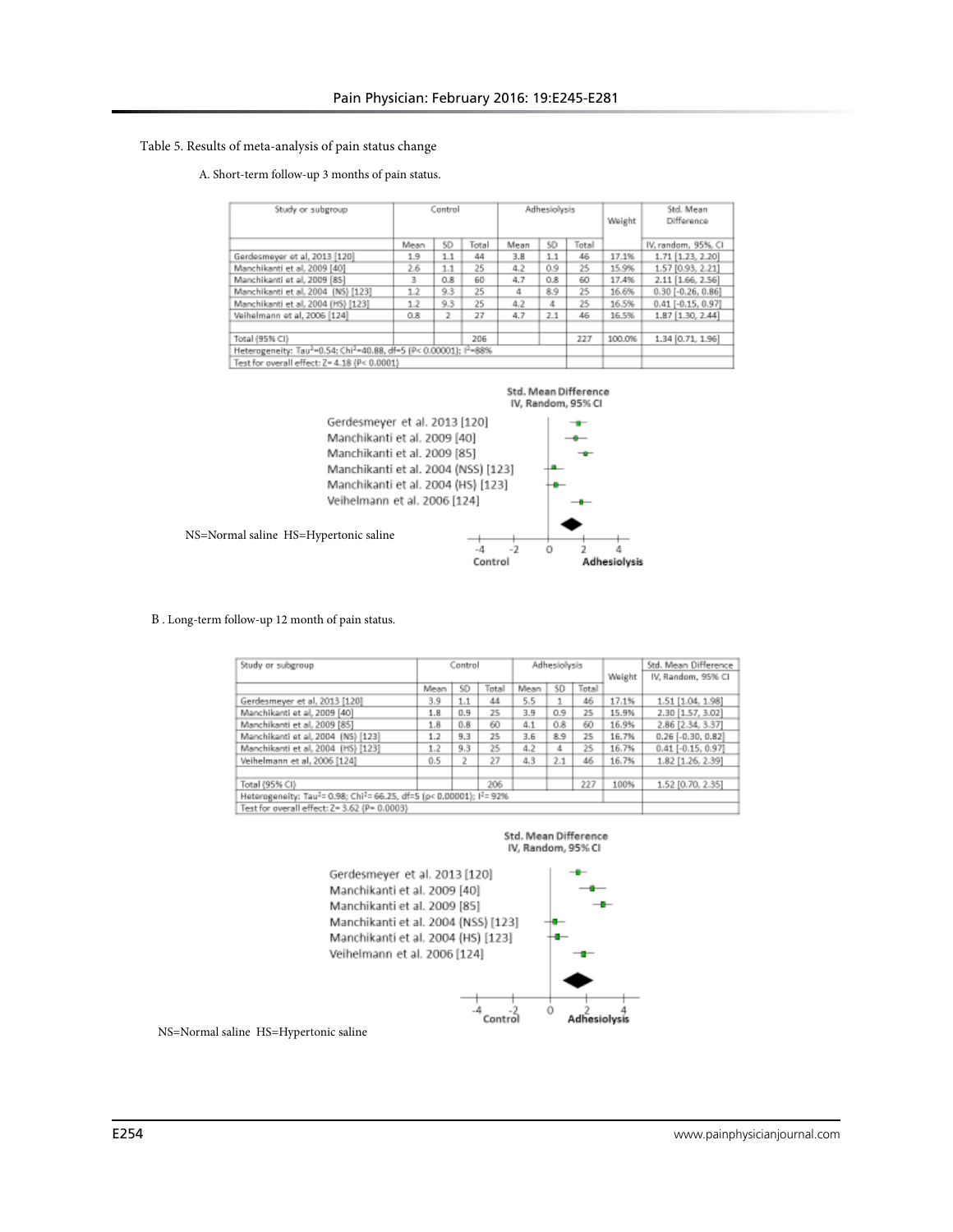#### Table 6*. Results of meta-analysis of assessment of functional status.*

#### A. Functional improvement (short-term follow-up 3 months)

| Study or subgroup                                                                                       | Control |      |       | Adhesiolysis |      |       | Weight | Std. Mean Difference<br>IV, random, 95% CI |  |
|---------------------------------------------------------------------------------------------------------|---------|------|-------|--------------|------|-------|--------|--------------------------------------------|--|
|                                                                                                         | Mean    | SD.  | Total | Mean         | SD   | Total |        |                                            |  |
| Gerdesmeyer et al. 2013 [120]                                                                           | 13.6    | 11.5 | 44    | 28.9         | 10.8 | 46    | 18.1%  | 1.36 [0.90, 1.82]                          |  |
| Manchikanti et al. 2009 [40]                                                                            | 6.9     | 4.9  | 25    | 15           | 4.1  | 25    | 14.4%  | 1.76 [1.10, 2.43]                          |  |
| Manchikanti et al. 2009 [85]                                                                            | 8.4     | 4.1  | 60    | 16           | 4.1  | 60    | 18.6%  | 1.84 [1.41, 2.27]                          |  |
| Manchikanti et al. 2004 (NS) [123]                                                                      | 2       | 14.5 | 25    | 11           | 14.1 | 25    | 16.0%  | 0.62 [0.05, 1.19]                          |  |
| Manchikanti et al, 2004 (HS) [123]                                                                      | 2       | 14.5 | 25    | 12           | 11.9 | 25    | 15.9%  | $0.74$ [0.17, 1.32]                        |  |
| Veihelmann et al. 2006 [124]                                                                            | 3.1     | 8.1  | 27    | 12.5         | 7.1  | 46    | 17.0%  | 1.24 [0.72, 1.76]                          |  |
| Total (95% CI)                                                                                          |         |      | 206   |              |      | 227   | 100%   | 1.27 [0.87, 1.67]                          |  |
| Heterogeneity: Tau <sup>2</sup> = 0.17; Chi <sup>2</sup> = 17.24, df=5 (P= 0.004); l <sup>2</sup> = 71% |         |      |       |              |      |       |        |                                            |  |
| Test for overall effect: Z= 6.24 (P< 0.00001)                                                           |         |      |       |              |      |       |        |                                            |  |





#### B. Functional improvement (long-term follow-up 12 months)

| Study or subgroup                                                  | Control |      |       | Adhesiolysis |      |       | Weight | Std. Mean Difference |  |  |
|--------------------------------------------------------------------|---------|------|-------|--------------|------|-------|--------|----------------------|--|--|
|                                                                    | Mean    | SD.  | Total | Mean         | SD   | Total |        | IV, Random, 95% CI   |  |  |
| Gerdesmeyer et al, 2013 [120]                                      | 24.7    | 11.5 | 44    | 45.7         | 9,3  | 46    | 17.2%  | 2.00 [1.49, 2.51]    |  |  |
| Manchikanti et al, 2009 [40]                                       | 4.8     | 4.4  | 25    | 15           | 4.1  | 25    | 15.1%  | 2.36 [1.63, 3.10]    |  |  |
| Manchikanti et al. 2009 [85]                                       | 5.3     | 4.1  | 60    | 15.4         | 4.1  | 60    | 17.5%  | 2.45 [1.97, 2.92]    |  |  |
| Manchikanti et al. 2004 (NS) [123]                                 | 2       | 14.1 | 25    | 13           | 14.1 | 25    | 16.6%  | $0.77$ [0.19, 1.34]  |  |  |
| Manchikanti et al. 2004 (HS) [123]                                 |         | 14.1 | 25    | 13           | 11.9 | 25    | 16.6%  | $0.83$ [0.25, 1.41]  |  |  |
| Veihelmann et al. 2006 [124]                                       | 0.2     | 8.1  | 27    | 11.6         | 8.7  | 46    | 17.1%  | 1.33 [0.80, 1.85]    |  |  |
| Total (95% CI)                                                     |         |      | 206   |              |      | 227   | 100.0% | 1.62 [1.02, 2.21]    |  |  |
| Heterogeneity: Tau2= 0.47; Chi2= 34.25, df=5 (P< 0.00001); (2=85%) |         |      |       |              |      |       |        |                      |  |  |
| Test for overall effect: Z= 5.33 (P< 0.00001)                      |         |      |       |              |      |       |        |                      |  |  |

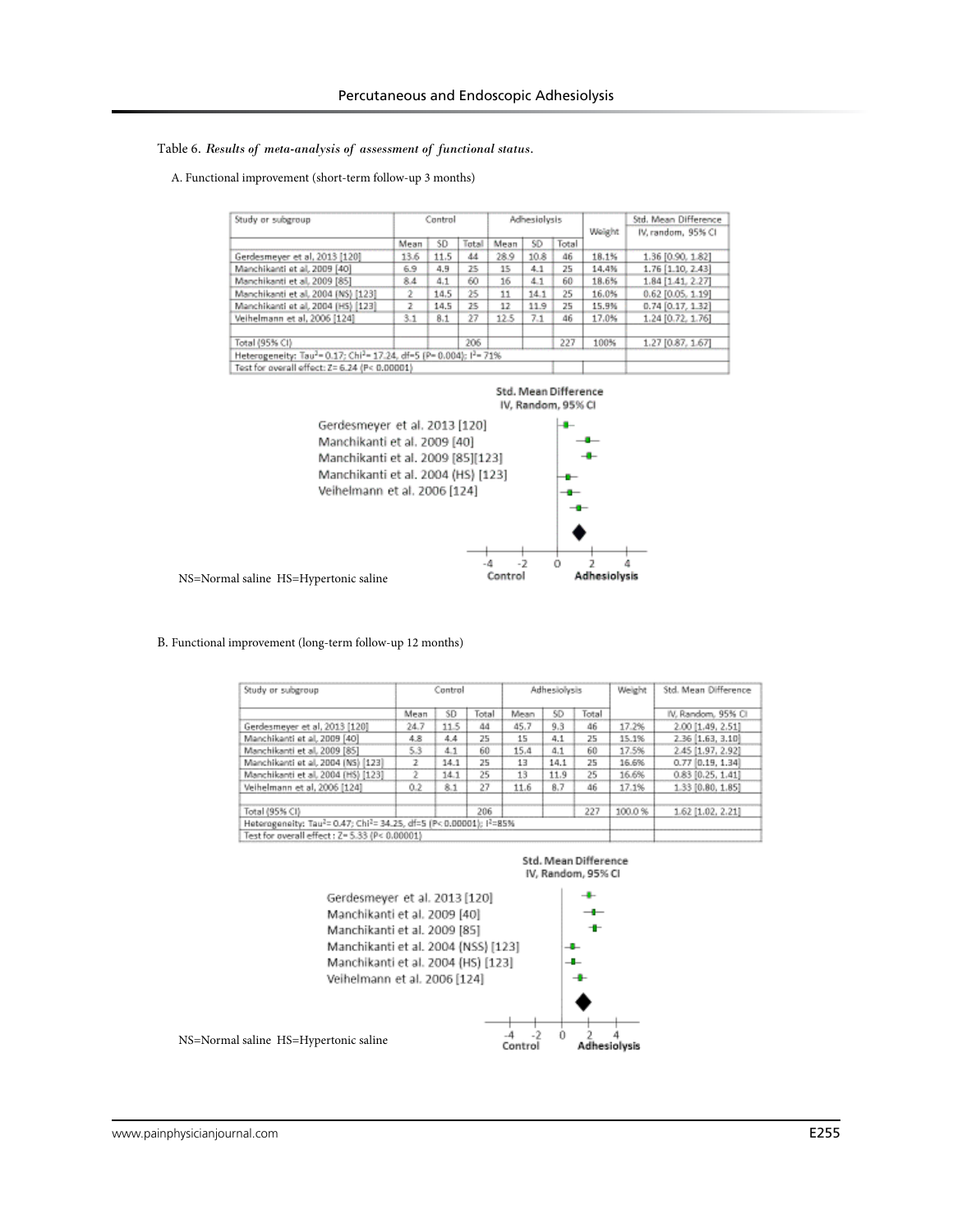#### *Table 7. Results of meta-analysis of significant improvement ≥ 50% pain relief).*

| Study or subgroup                                |        | Control |        | Adhesiolysis |        | Risk Difference       |
|--------------------------------------------------|--------|---------|--------|--------------|--------|-----------------------|
|                                                  | Events | Total   | Events | Total        | Weight | M-H, Fixed, 95% CI    |
| Gerdesmeyer et al, 2013 [120]                    | 12     | 36      | 31     | 42           | 22.3%  | 0.40 [0.20, 0.61]     |
| Manchikanti et al, 2009 [40]                     |        | 25      | 20     | 25           | 14.4%  | $0.52$ [0.28, 0.76]   |
| Manchikanti et al, 2009 [85]                     | 21     | 60      | 54     | 60           | 34.5%  | $0.55$ $[0.41, 0.69]$ |
| Manchikanti et al. 2004 (NSS) [123]              |        | 25      | 16     | 25           | 14.4%  | 0.64 [0.45, 0.83]     |
| Manchikanti et al. 2004 (HS) [123]               | o      | 25      | 18     | 25           | 14.4%  | $0.72$ [0.54, 0.90]   |
| Total (95% CI)                                   |        | 171     |        | 177          | 100.0% | $0.55$ [0.47, 0.64]   |
| Heterogeneity: Chi2= 6.19,df=4 (P= 0.19); 12=35% |        |         |        |              |        |                       |
| Test for overall effect: Z= 12.72 (P< 0.00001)   |        |         |        |              |        |                       |

#### A. Successful outcomes for pain (>50% pain improvement) (short term follow-up 3 months)



B. Successful

| Study or subgroup                                                             |        | Controll | Adhesiolysis |       | Weight | <b>Risk Difference</b> |
|-------------------------------------------------------------------------------|--------|----------|--------------|-------|--------|------------------------|
|                                                                               | Events | Total    | Events       | Total |        | M-H, Fixed, 95% CI     |
| Gerdesmeyer et al, 2013 [120]                                                 | 18     | 36       | 29           | 42    | 22.3%  | 0.19[-0.02, 0.41]      |
| Manchikanti et al, 2009 [40]                                                  |        | 25       | 19           | 25    | 14.4%  | $0.72$ [0.54, 0.90]    |
| Manchikanti et al. 2009 [85]                                                  |        | 60       | 44           | 60    | 32.5%  | $0.62$ [0.40, 0.75]    |
| Manchikanti et al. 2004 (NSS) [123]                                           | 0      | 25       | 15           | 25    | 14.4%  | $0.60$ $[0.40, 0.80]$  |
| Manchikanti et al. 2004 (HS) [123]                                            | O      | 25       | 18           | 25    | 14.4%  | $0.72$ [0.54, 0.90]    |
| Total (95% CI)                                                                |        | 171      |              | 177   | 100.0% | $0.55$ [0.47, 0.63]    |
| Heterogeneity: Chi <sup>2</sup> = 18.57, df=4, (P-0.001); l <sup>2</sup> =78% |        |          |              |       |        |                        |
| Test for overall effect: Z= 12.97 (P< 0.00001)                                |        |          |              |       |        |                        |



Control

Adhesiolysis

NS=Normal saline HS=Hypertonic saline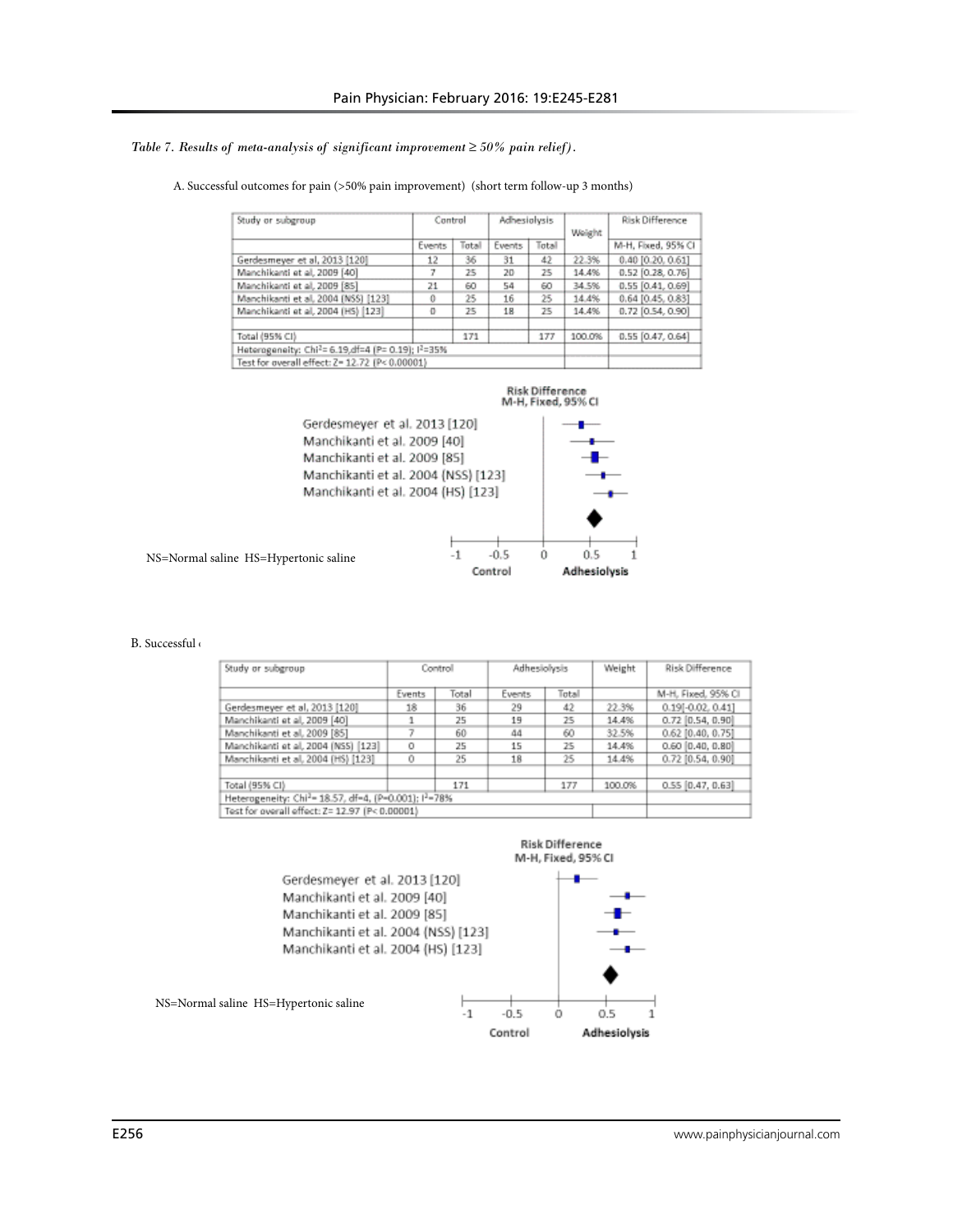| Study                                                               | <b>Patients</b>                                                                       | <b>Interventions</b>                                                                                     | <b>Pain Relief and Function</b>                                                                                                                                           |                                                                                                                                                                           |                                                                                                                                    | Result                      |                                   | Comments                                                                                                                        |
|---------------------------------------------------------------------|---------------------------------------------------------------------------------------|----------------------------------------------------------------------------------------------------------|---------------------------------------------------------------------------------------------------------------------------------------------------------------------------|---------------------------------------------------------------------------------------------------------------------------------------------------------------------------|------------------------------------------------------------------------------------------------------------------------------------|-----------------------------|-----------------------------------|---------------------------------------------------------------------------------------------------------------------------------|
| Study<br>Characteristic<br>Methodological<br><b>Quality Scoring</b> |                                                                                       |                                                                                                          | 3 mos.                                                                                                                                                                    | 6 mos.                                                                                                                                                                    | 12 mos.                                                                                                                            | Short-<br>Term<br><6<br>mos | Long-<br>Term<br>$\geq 6$<br>mos. |                                                                                                                                 |
| Gerdesmeyer<br>2013 [120]<br>IPM-QRB 41/48                          | 90                                                                                    | Ventral<br>adesiolysis,<br>3-day                                                                         | 26/45 of treated<br>group had >50%<br>improvement in<br>ODI                                                                                                               | 31/42 of treated<br>group had >50%<br>improvement in<br>ODI                                                                                                               | 28/31 of treated<br>group had >50%<br>improvement in<br>ODI                                                                        | P                           | $\overline{P}$                    | High quality placebo<br>controlled study<br>documenting<br>efficacy                                                             |
| Chun-jing 2012<br>$[122]$<br>RA/AC<br><b>IPM-ORB 34/48</b>          | 76                                                                                    | Ventral<br>adhesiolysis<br>with high<br>volume saline                                                    | NA                                                                                                                                                                        | >3 points relief<br>on VAS, with 46%<br>relief                                                                                                                            | <b>NA</b>                                                                                                                          | $\overline{P}$              | NA                                | High quality study<br>documenting<br>efficacy with high<br>volume saline.                                                       |
| Mahcnikanti 2009<br>$[85]$                                          | 120                                                                                   | One-day<br>adhesiolysis v<br>caudal ESI                                                                  | 58% of adhesiolysis<br>had >50% relief vs<br>38% of comparator                                                                                                            | 54% of<br>adhesiolysis<br>had >50%<br>relief vs 27% of<br>comparator                                                                                                      | 51% of<br>adhesiolysis<br>had $>50\%$<br>relief vs 23% of<br>comparator                                                            | $\overline{P}$              | $\overline{P}$                    | High quality study<br>showing efficacy with<br>repeated one-day<br>adhesiolysis procedure<br>in post lumbar surgery<br>syndrome |
| Heavner[132]                                                        | Adhesiolysis<br>with 0.9% or<br>10% saline<br>and with<br>or without<br>hyaluronidase | $3$ -day<br>adhesiolysis<br>with either<br>0.9% or 10%<br>saline and with<br>or without<br>hylauronidase | About 50% of<br>subjects had<br>more than 10/100<br>improvement in<br><b>VAS</b>                                                                                          | About 50% of<br>subjects had<br>more than 10/100<br>improvement in<br>VAS                                                                                                 | About 50%<br>of subjects<br>had more<br>than 10/100<br>improvement in<br><b>VAS</b>                                                | $\overline{P}$              | $\overline{P}$                    | Moderate quality<br>study showing<br>equivalency between<br>$0.9\%$ and $10\%$<br>saline and with and<br>without saline         |
| Manchikanti<br>2009[40]                                             | 50                                                                                    | One-day<br>adhesiolysis v<br>caudal ESI                                                                  | 80% of adhesiolysis<br>had >50% relief vs<br>26% for caudal                                                                                                               | 80% of<br>adhesiolysis had<br>>50% relief vs<br>12% for caudal                                                                                                            | 76% of<br>adhesiolysis had<br>>50% relief at 12<br>months after 3.5<br>average injections                                          | P                           | P                                 | High quality study<br>showing efficacy<br>with repeated one-<br>day adhesiolysis<br>procedure in spinal<br>stenosis patients    |
| Manchikant<br>2004[123]                                             | 75                                                                                    | One day<br>adhesiolysis<br>with 0.9% and<br>10% saline<br>versus epidural<br>injection                   | 72% of 10% saline<br>group, $64\%$ of<br>$0/9\%$ group and<br>0% of caudal had<br>>50% relief.                                                                            | 72% of 10% saline<br>$group, 60\%$ of<br>$0/9\%$ group and<br>0% of caudal had<br>>50% relief.                                                                            | 72% of 10%<br>saline group,<br>60% of 0/9%<br>group and 0% of<br>caudal had >50%<br>relief.                                        | $\overline{P}$              | $\overline{P}$                    | High quality study<br>showing equivalency<br>between normal and<br>hypertonic saline<br>adhesiolysis.                           |
| Veihelmann<br>2006[124]                                             | 99                                                                                    | One-day<br>adhesiolysis<br>with 10%<br>saline vs.<br>physical<br>therapy                                 | Mean<br>improvement of<br>the treated group<br>was $>50\%$ in VAS<br>and >40% in ODI.<br>Treatment group<br>had $\sim$ 10% relief.                                        | Mean<br>improvement of<br>the treated group<br>was >50% in VAS<br>and >40% in ODI.<br>Treatment group<br>had ~10% relief.                                                 | Mean<br>improvement<br>of the treated<br>group was $>50\%$<br>in VAS and<br>$>40\%$ in ODI.<br>Treatment group<br>had ~10% relief. | P                           | $\overline{P}$                    | Moderate quality<br>study showing<br>superiority of<br>adhesiolysis over<br>physical therapy in<br>persistent radicular<br>pain |
| Manchikanti<br>1999[20]<br>Retrospective                            | 150                                                                                   | 1 vs 2 vs 3 day<br>adhesiolysis.<br>Three-day<br>results from a<br>different study                       | Average of 37% of<br>2-day adhesiolysis<br>and 26% had<br>>50% relief after 4<br>procedures                                                                               | Average of 21% of<br>2-day adhesiolysis<br>and 14% had<br>>50% relief after 4<br>procedures.                                                                              | Average of<br>4% of 2-day<br>adhesiolysis and<br>4% had >50%<br>relief                                                             | P                           | $\mathbf{P}$                      | No differences<br>between 1,2 and 3<br>day procedures                                                                           |
| Gerdesmeyer<br>2005[125]                                            | 61                                                                                    | 3-day ventral<br>adhesiolysis                                                                            | $>50\%$<br>improvement in<br>ODI                                                                                                                                          | $>50\%$<br>improvement in<br>ODI                                                                                                                                          | NA                                                                                                                                 | P                           | $\, {\bf p}$                      | No control<br>Heterogeneous<br>population                                                                                       |
| Oh 2014[126]                                                        | 303                                                                                   | One-day<br>adhesiolysis<br>comparing<br>ventral with<br>dorsal catheter<br>placement4                    | Statically<br>significant<br>improvement in<br>leg pain in ventral<br>vs. dorsal group.<br>Ventral and dorsal<br>groups both had<br>>50% relief for<br>back and leg pain. | Statically<br>significant<br>improvement in<br>leg pain in ventral<br>vs. dorsal group.<br>Ventral and dorsal<br>groups both had<br>>50% relief for<br>back and leg pain. | NA                                                                                                                                 | ${\bf P}$                   | ${\bf P}$                         | No control<br>Moderate quality<br>retrospective study                                                                           |

Table 8. Analysis of Effectivess of percutaneous adhesiolysis.

 $\emph{RA}$  = randomized;  $\emph{DB}$  = double-blind; AC = active control; SI = significant improvement; P = positive; N = negative; NA = not applicable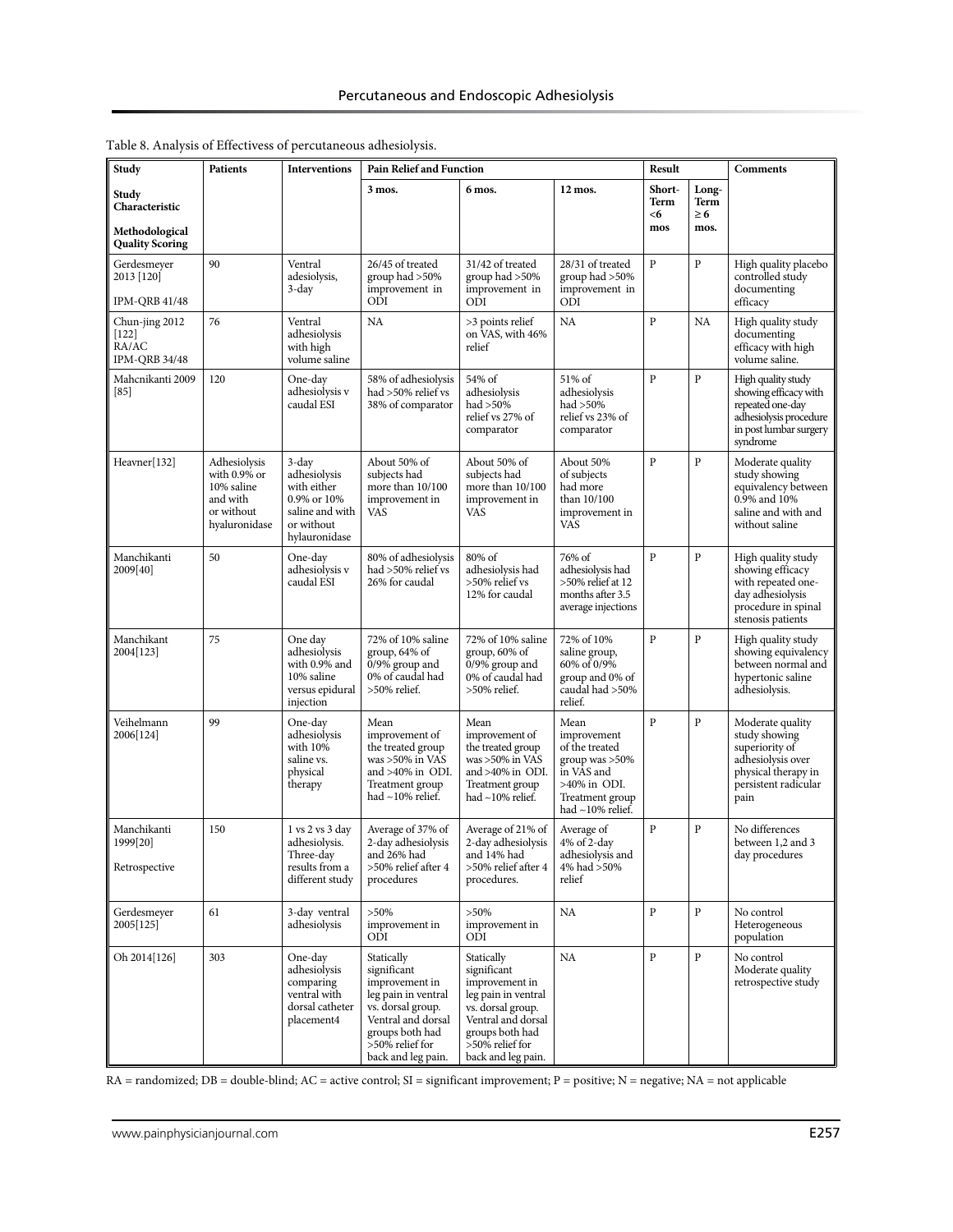| Study                                                                   | <b>Patients</b>                                                                                        | <b>Interventions</b>                                                               | <b>Pain Relief and Function</b>                                          |                                                                                                                                                                                                                                                                                                                                                                       |                                                                                                                                                                                                                                                       | <b>Result</b>                  |                           |                  | Comments                                                                                                                                                                     |
|-------------------------------------------------------------------------|--------------------------------------------------------------------------------------------------------|------------------------------------------------------------------------------------|--------------------------------------------------------------------------|-----------------------------------------------------------------------------------------------------------------------------------------------------------------------------------------------------------------------------------------------------------------------------------------------------------------------------------------------------------------------|-------------------------------------------------------------------------------------------------------------------------------------------------------------------------------------------------------------------------------------------------------|--------------------------------|---------------------------|------------------|------------------------------------------------------------------------------------------------------------------------------------------------------------------------------|
| Study<br>Characteristic                                                 |                                                                                                        |                                                                                    |                                                                          |                                                                                                                                                                                                                                                                                                                                                                       |                                                                                                                                                                                                                                                       |                                |                           |                  |                                                                                                                                                                              |
| Methodological<br><b>Quality Scoring</b>                                |                                                                                                        |                                                                                    | 3 mos.                                                                   | 6 mos.                                                                                                                                                                                                                                                                                                                                                                | 12 mos.                                                                                                                                                                                                                                               | Short-<br>Term $\leq$<br>6 mos | Long-<br>Term ><br>6 mos. | $\geq 1$<br>year |                                                                                                                                                                              |
| Manchikanti<br>2005 [127]<br>RCT<br><b>IPM_QRB 38/48</b>                | 83 patients with<br>radicular pain,<br>primarily post<br>lumbar surgery<br>syndrome                    | Endoscopic<br>adhesiolysis<br>vs caudal<br>epidural<br>injection                   | 80% of<br>endoscopy<br>patient had<br>>50% relief<br>vs 30% of<br>caudal | 56% of<br>endoscopy<br>patient had >50%<br>relief vs 0% of<br>caudal                                                                                                                                                                                                                                                                                                  | 48% of<br>endoscopy<br>patient had<br>>50% relief vs<br>0% of caudal                                                                                                                                                                                  | P                              | $\overline{P}$            | $\mathbf{P}$     | High quality<br>study showing<br>efficacy of<br>adhesiolysis in<br>post lumbar<br>surgery<br>syndrome and<br>in persistent leg<br>pain                                       |
| Lee 2014 [129]<br>Retrospective                                         | 114<br>Failed back<br>patients                                                                         | Endoscopic<br>adhesiolysis v<br>transforaminal<br>epidural<br>steroid<br>injection | <b>NA</b>                                                                | $>50\%$ of<br>endoscopic<br>group had >50%<br>improvement in<br>VAS and $>40\%$<br>improvement in<br>ODI vs $\sim$ 30% of<br>transforaminal<br>group.<br>Patients with<br>discectomy did<br>better than those<br>with fusions.                                                                                                                                        | <b>NA</b>                                                                                                                                                                                                                                             | $\overline{P}$                 | <b>NA</b>                 | NA               | Epiduroscopy<br>is more<br>effective than<br>transforaminal<br>steroid injections<br>at 6 months.<br>Patients with<br>discectomies did<br>better than those<br>with fusions. |
| Igarashi 2004<br>$[128]$<br>Prospective<br>IPM-QRBNR<br>24/48           | 58 lumbar<br>stenosis patients<br>with either<br>radicular<br>pain or<br>multisegmental<br>dysesthesia | Endoscopic<br>lysis of<br>adhesions                                                | Mean VAS<br>for low back<br>pain went<br>from $8/10$ to<br>~2/10         | Mean VAS for<br>low back pain<br>went from 8/10<br>to $\sim$ 2.5/10                                                                                                                                                                                                                                                                                                   | Mean VAS for<br>low back pain<br>went from 8/10<br>to $\sim$ 2.5/10                                                                                                                                                                                   | P                              | P                         | $\mathbf{p}$     | Epiduroscopy<br>can relieve pain<br>in degenerative<br>lumbar stenosis                                                                                                       |
| Manchikanti<br>1999[130]<br>Retrospecitive<br><b>IPM-QRBNR</b><br>33/48 | 120 post<br>lumbar surgery<br>syndrome<br>patients                                                     | Percutaneous<br>vs. endoscopic<br>adhesiolysis                                     | $>50\%$ pain<br>relief                                                   | At 6 months,<br>after a second<br>procedure, 75%<br>of the endoscopic<br>group had $> 50\%$<br>relief, while<br>only 22% of the<br>percutaneous<br>group did.<br>However, looking<br>at both groups<br>regardless of<br>the number<br>of procedures<br>done, 40% of<br>endoscopic<br>patients had<br>$> 50\%$ relief,<br>whereas 72% of<br>percutaneous<br>group did. | 25% of<br>endoscopic<br>and 10% of<br>percutaneous<br>adhesiolysis<br>patients<br>had > 50%<br>relief after 2<br>procedures.<br>Endoscopic<br>group had $\sim$<br>2 procedures/<br>vear; the<br>percutaneous<br>group had $~1$<br>procedures/<br>year | $\overline{P}$                 | $\overline{P}$            | $\mathbf{P}$     | Both treatment s<br>are effective. The<br>percutaneous<br>group has more<br>procedures but<br>is also more cost<br>effective.                                                |

RA = randomized; DB = double-blind; AC = active control; ST = steroid; LA = local anesthetic; SAL = saline; SI = significant improvement; *P* = positive; N = negative; NA = not applicable

Transient neurologic deficits have been reported. Generally, these deficits are resolve spontaneously (124,191,143). A case report of arachnoiditis has been presented, but the volumes injected were very high and injections were done despite patient complaints of unexpected pain (146).

Lee (192) reported a rare complication after the subarachnoid injection of hypertonic (10%) saline during lumbar adhesiolysis of reverse Takotsubo cardiomyopathy, a variant of stress induced cardiomyopathy, in which stress causes cardiomyopathy.

Birkenmaier (193) performed an in vitro evaluation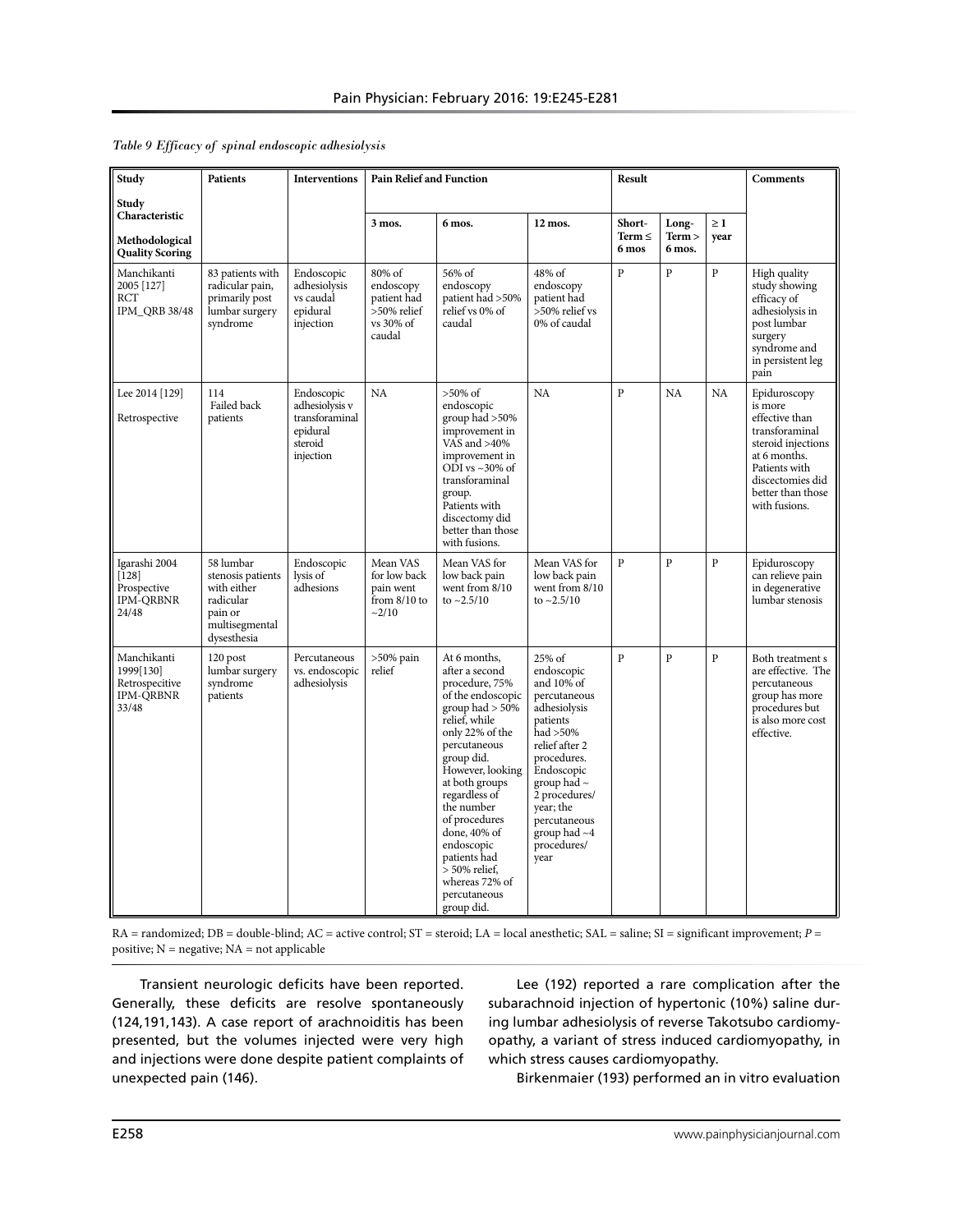of the effects of the medications used in adhesiolysis on fibroblast proliferation. This study was prompted by a case of urinary incontinence after adhesiolysis, with no known subarachnoid injection. In culture, fibroblast proliferation was reduced. Hypertonic saline inhibits scar formation because of the effects of human fibrocytes. The relationship of fibroblast inhibition and urinary incontinence is not clear.

Catheter shearing has also been reported. (120) (138) (194) (145) (195) With the change in type of needle used to enter the vertebral foramen, away from the RK needle, the risk of shearing is essentially removed. Unless symptomatic, the catheter is left in situ.

As with any procedure, there is a risk of infection or hematoma (20, 125, 135, 137,196). A needle point in the buttock, away from the intertriginous region, is an important safety technique.

No cases of epidural hematoma have been reported.

There are no reported cases of serious neurologic deficits after adhesiolysis, other than the one case of urinary incontinence, described above. The incidence of complications from percutaneous adhesiolysis is low and the complications are generally minimal and self-limited.

Spinal endoscopic adhesiolysis is generally a well tolerated procedure, with minimal and transient complications, including localized pain and self-limited irritation of the nerve root (142) Heavner, Van Boxem and Avellanal et al have reviewed the complications of epiduroscopy, finding it to be safe procedure with no mortality and little morbidity (38,47,178).

The greatest risk with spinal endoscopy is blindness associated with excessive epidural hydrostatic pressure associated with the administration of high volumes of fluid or a bolus of fluid (185-187). Heavner et al (197) reviewed blindness after epiduroscopy, evaluating 12 cases. About 80% of these cases resolved. They recommended injecting the saline at less than 1 mL/second.

Other complications potentially associated with epiduroscopy include dural tear, epidural bleeding with potential hematoma formation, and infection. (116,198). In and of itself, entering the subarachnoid space is not a cause for concern. Case reports exist for neurogenic bladder, transient decreased hearing and seizures (199,110,200).

The upper limit of saline which can be safely injected during epiduroscopy is not known. One hundred cc is often used, although a range from 60 mL to 250 mL has been proposed (47).

Both percutaneous adhesiolysis and endoscopic adhesiolysis should be considered to be low risk for serious adverse events when performed by well-trained physicians.

# 4.0 Discussion

Refractory low back and lower extremity pain has been successfully treated with percutaneous adhesiolysis. Studied indications include low back and leg pain with radicular symptoms in the absence of motor weakness, spinal stenosis and post lumbar surgery syndrome. As its name implies, adhesiolysis is primarily focused on breaking up adhesions. However, the wide variety of conditions treated suggest that other mechanisms may be at play (201-205). One of these other mechanism might be the peridural membrane, which is innervated and can become inflamed, particularly in the infraradicular space, causing low back pain without scarring (22,206,207). The lack of correlation with the extent of central spinal stenosis and relief from adhesiolysis supports role of factors other than scarring being relieved by adhesiolysis, as does the fact that the catheter is not moved during the three-day adhesiolysis procedure (101).

Some question whether scarring can cause pain because of the presence of scarring after successful lumbar surgery (208-212). However, there is extensive literature suggesting that scarring can be painful (41,42,213-224).

Bosscher, using an epiduroscope, identified two levels of epidural fibrosis: non-resistant loose or continuous strings and sheets of fibrous material, and dense, resistant fibrous material which could be penetrated with difficulty or not at all (225). The level of fibrosis and vascular changes was associated with the outcome of epiduroscopic adhesiolysis (226).

Epidural fibrosis can cause pain via several mechanisms. One is tethering of the nerve root, so that the root is no longer able to move freely in the epidural space and foramen with movement of the body (227- 229). A trapped nerve root is susceptible to tension and compression and lack of nutrition (21,230). Circulation can be impaired causing ischemic pain (231). Veins can become engorged, with either impaired circulation or direct compression of the nerve. Such congestion can be caused by outflow obstruction, arteriovenous anastomoses or inflammation with secondary congestion Improvement in filling defects after adhesiolysis is associated with pain relief (232). Kuslich identified scarring between the posterior longitudinal ligament and the ventral dura, but did not highlight that scarring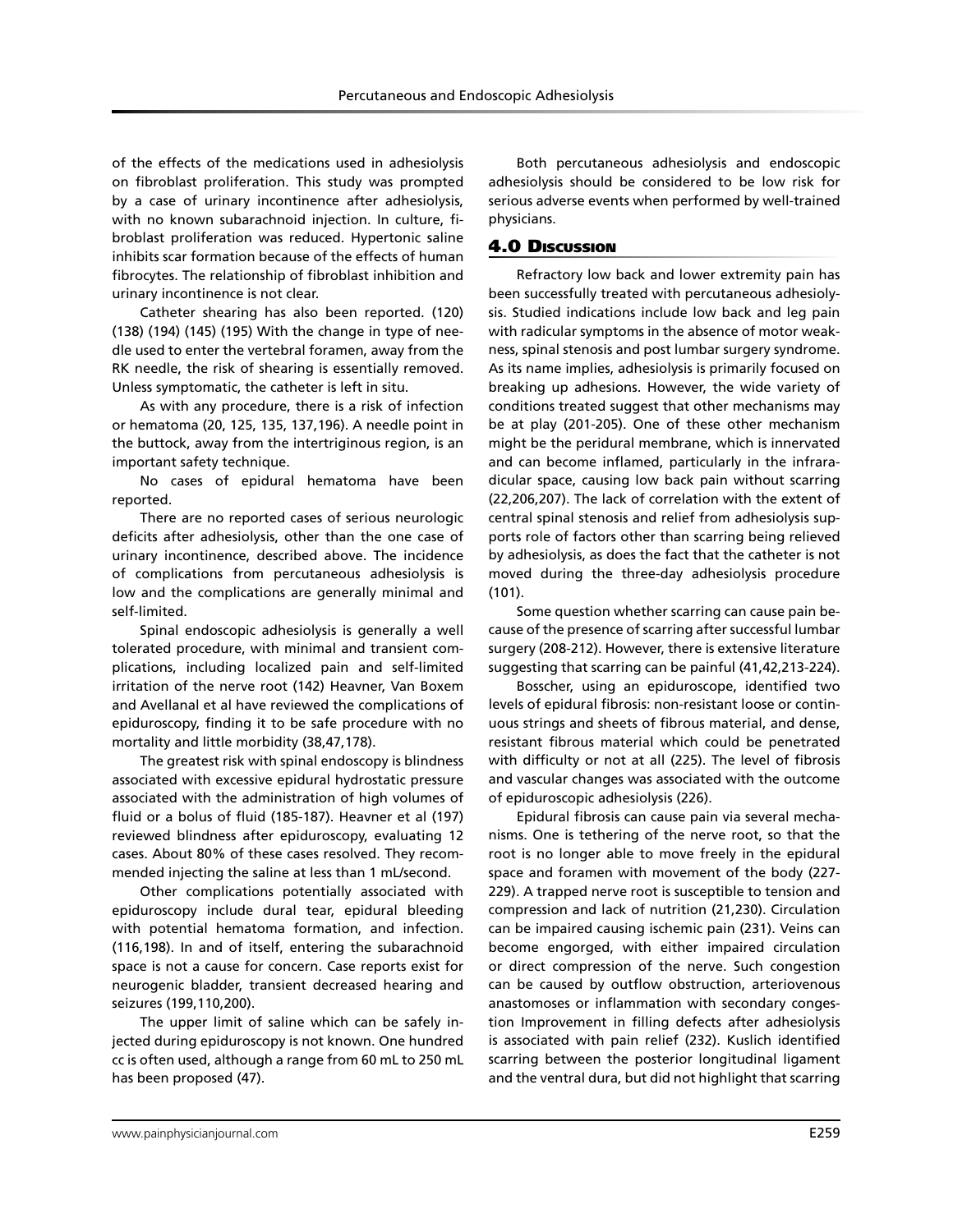as a source of pain because he could not differentiate between pain from that scarring and pain from the annulus (233).

Epidural fibrosis is usually diagnosed with MRI or CAT scan, both having sensitivity and specificity of identifying dorsal and lateral epidural scarring of about 50%-70% (226,234-236).

Epiduroscopy is significantly more effective in identifying ventral epidural scarring than was MRI. Eighty percent of post lumbar surgery patients with persistent low back pain or radiculopathy who had no epidural scarring on MRI had severe scarring found on epiduroscopy. Based upon epiduroscopy findings, the incidence of severe scarring after lumbar surgery is at least 83% and of any scarring at least 95%. Only 40% of patients had scarring demonstrated on MRI (225). Given the need to place the catheter in the ventral epidural space (126), scarring responsive to adhesiolysis is under diagnosed by MRI or CAT scan. Further, dense, post-surgical scarring is found the dorsal, not ventral, epidural space.

Racz has developed a clinical test of epidural fibrosis, particularly ventral adhesions, the "dural tug," with the patient sitting with the legs extended, flexing at the waist until back pain first occurs and then rapidly flexing the neck (228). Patients are remarkably able to identify pain level accurately.

Birkenmaier has performed in vitro studies confirming that dense, post-surgical scarring, would not be mechanically lysed (237). This finding conforms with the clinical experience.

Adhesiolysis depends upon the placement of a spring-wound catheter in the correct tissue plane, in the ventrolateral aspect of the foramen, to allow injection of radiopaque dye, local anesthetic, steroids, saline and hyaluronidase (237). Both 0.9 (normal) saline and 10%, (hypertonic) saline, are effective (123). The procedure is clearly distinct from an epidural steroid injection.

Hyaluronidase increases the absorption and dispersion of infused fluids and drugs, allowing the injectate to find the path of least resistance (238).This ability of hyaluronidase to facilitate spreading is being evaluated for use with rapid acting insulin and cancer treatment (239,240). The explanation that has been accepted is the compartmental filling principle by Angelo Rocco (241).Hyaluronidase is well tolerated (193).

Recently, the space between the L5 dorsal root ganglion and S1 nerve root has been found to be an exceptionally scarred area that cannot be entered by the usual size spring guide wire catheter. The tissue plane between the dense scar and the dorsal root ganglion

can be entered by a small caliber (21g) VERSA-KATH™ through the S1 foramen (229,242,243).

One aspect of adhesiolysis which is often over looked is post procedural exercises to stretch the nerve root, called "neural flossing." These add mechanical traction to the epidural hydrostatic lysis.

Percutaneous adhesiolysis has a high cost utility at about \$2,650 for one year of quality-adjusted life for both central spinal stenosis and post lumbar surgery syndrome (244).

There are now 7 RCTs, with supportive observational studies documenting the efficacy of adhesiolysis. There are no RCTs which do not show efficacy. A meta-analysis confirms the efficacy of percutaneous adhesiolysis to decrease pain and improve function. The indications for which these RCTs have been done vary widely and include post lumbar surgery syndrome, spinal stenosis and radicular pain with a disc bulge and without motor weakness. The appropriate indication for percutaneous adhesiolysis is low back and leg pain refractory to conservative treatment, including the epidural steroid injections. Gerdesmeyer's recommendation that percutaneous adhesiolysis should be the first line treatment for patients with chronic lumbosacral radicular pain should be accepted (120).

Endoscopic adhesiolysis has limited evidence supporting it use. Epiduroscopy's utility, including blunt epiduroscopy, balloon endoscopic adhesiolysis and laser endoscopic procedures, is still being explored. One particularly interesting area of exploration is the laser application of heat to the disc to treat annular disruption. An interesting hypothesis is that the limited efficacy of previous efforts to treat the pain from annular tears is that these efforts failed to deal with the associated ventral scarring. An RCT to test this hypothesis is underway. A related RCT will look at the diagnostic value of epiduroscopy.

Laser endoscopy has been used to decompress nerve roots. This technique needs to be refined to ensure that untoward complications do not occur.

One interesting development regarding epiduroscopy is the understanding of the limitations which exist regarding what can be identified. The current understanding is that structures such as the facets, discs and nerve roots are often difficult to visualize; the focus is on identifying the extent of scarring and vascularity. This understanding has lowered the learning curve and made the procedure more accessible. With this accessibility, there is international renewal of interest in the procedure.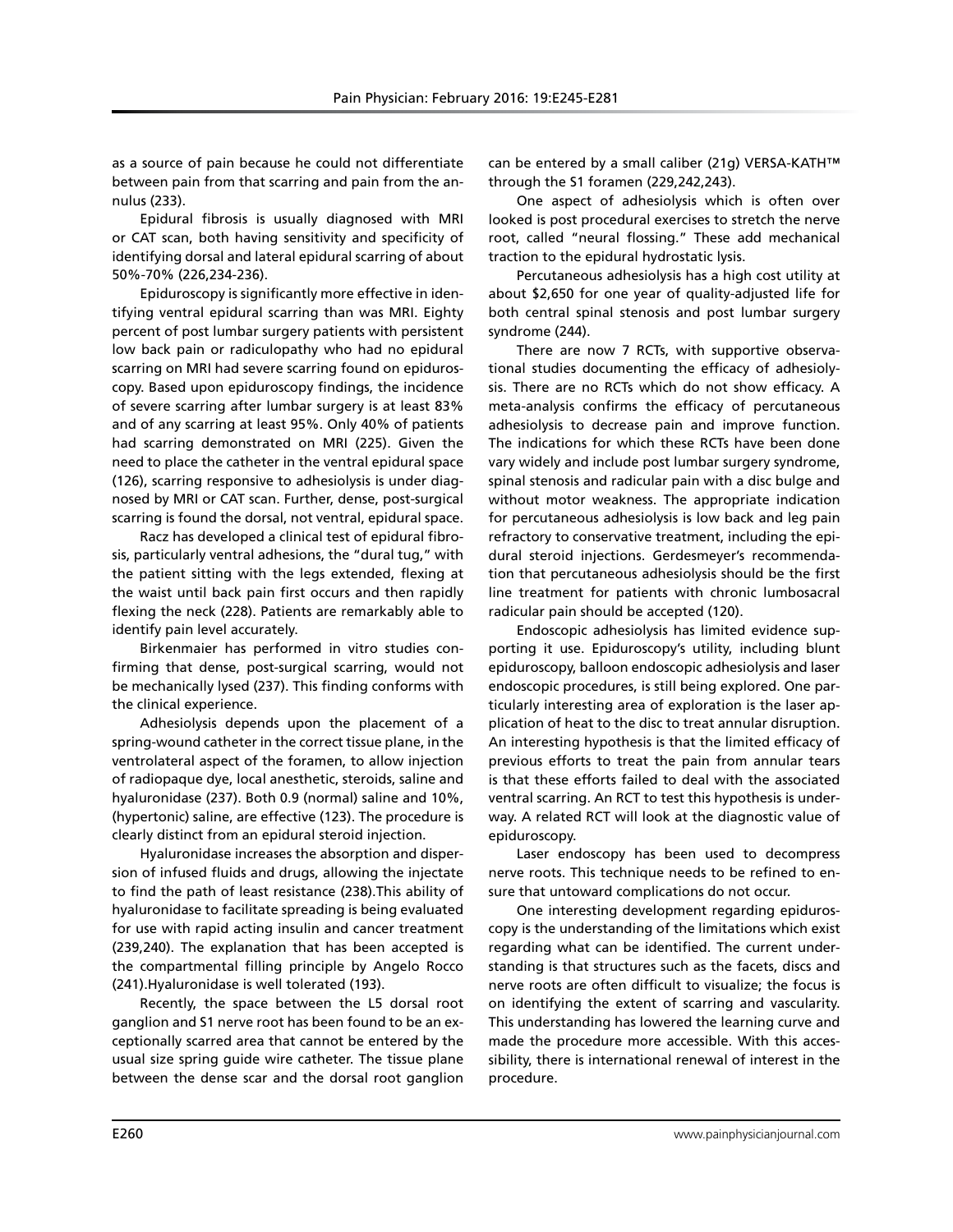# **5.0 CONCLUSION**

Percutaneous adhesiolysis of epidural adhesions to treat refractory low back and lower extremity pain is a technique whose efficacy has been documented by multiple RCTs. It is a safe and effective procedure, with minimal complications when performed by trained practitioners. A meta-analysis documents its efficacy for pain relief and improved function.

Endoscopic adhesiolysis is a technique which has limited evidence supporting its use. There is still a limited understanding of its role, including what the

indications are, such as treating discogenic disease in the young or spinal stenosis in the elderly; whether to use laser; and technical issues, such as the maximum volume. Collection of high quality data to answer these questions is underway.

#### **ACKNOWLEDGMENTS**

We would like to thank the staff of Pain Physician for their assistance and the editorial board of Pain Physician for their review and criticism in improving the manuscript.

| Α | 1. Was the method of randomization adequate?                                               | Yes/No/Unsure |
|---|--------------------------------------------------------------------------------------------|---------------|
| B | 2. Was the treatment allocation concealed?                                                 | Yes/No/Unsure |
| C | Was knowledge of the allocated interventions adequately prevented during the study?        |               |
|   | 3. Was the patient blinded to the intervention?                                            | Yes/No/Unsure |
|   | 4. Was the care provider blinded to the intervention?                                      | Yes/No/Unsure |
|   | 5. Was the outcome assessor blinded to the intervention?                                   | Yes/No/Unsure |
| D | Were incomplete outcome data adequately addressed?                                         |               |
|   | 6. Was the drop-out rate described and acceptable?                                         | Yes/No/Unsure |
|   | 7. Were all randomized participants analysed<br>in the group to which they were allocated? | Yes/No/Unsure |
| E | 8. Are reports of the study free of suggestion<br>of selective outcome reporting?          | Yes/No/Unsure |
| F | Other sources of potential bias:                                                           |               |
|   | 9. Were the groups similar at baseline regarding the most important prognostic indicators? | Yes/No/Unsure |
|   | 10. Were co-interventions avoided or similar?                                              | Yes/No/Unsure |
|   | 11. Was the compliance acceptable in all groups?                                           | Yes/No/Unsure |
|   | 12. Was the timing of the outcome assessment similar in all groups?                        | Yes/No/Unsure |

Appendix Table 1. *Sources of risk of bias and Cochrane Review rating system.*

Source: Furlan AD, Pennick V, Bombardier C, van Tulder M; Editorial Board, Cochrane Back Review Group. 2009 updated method guidelines for systematic reviews in the Cochrane Back Review Group. *Spine (Phila Pa 1976)* 2009; 34:1929-1941 (60)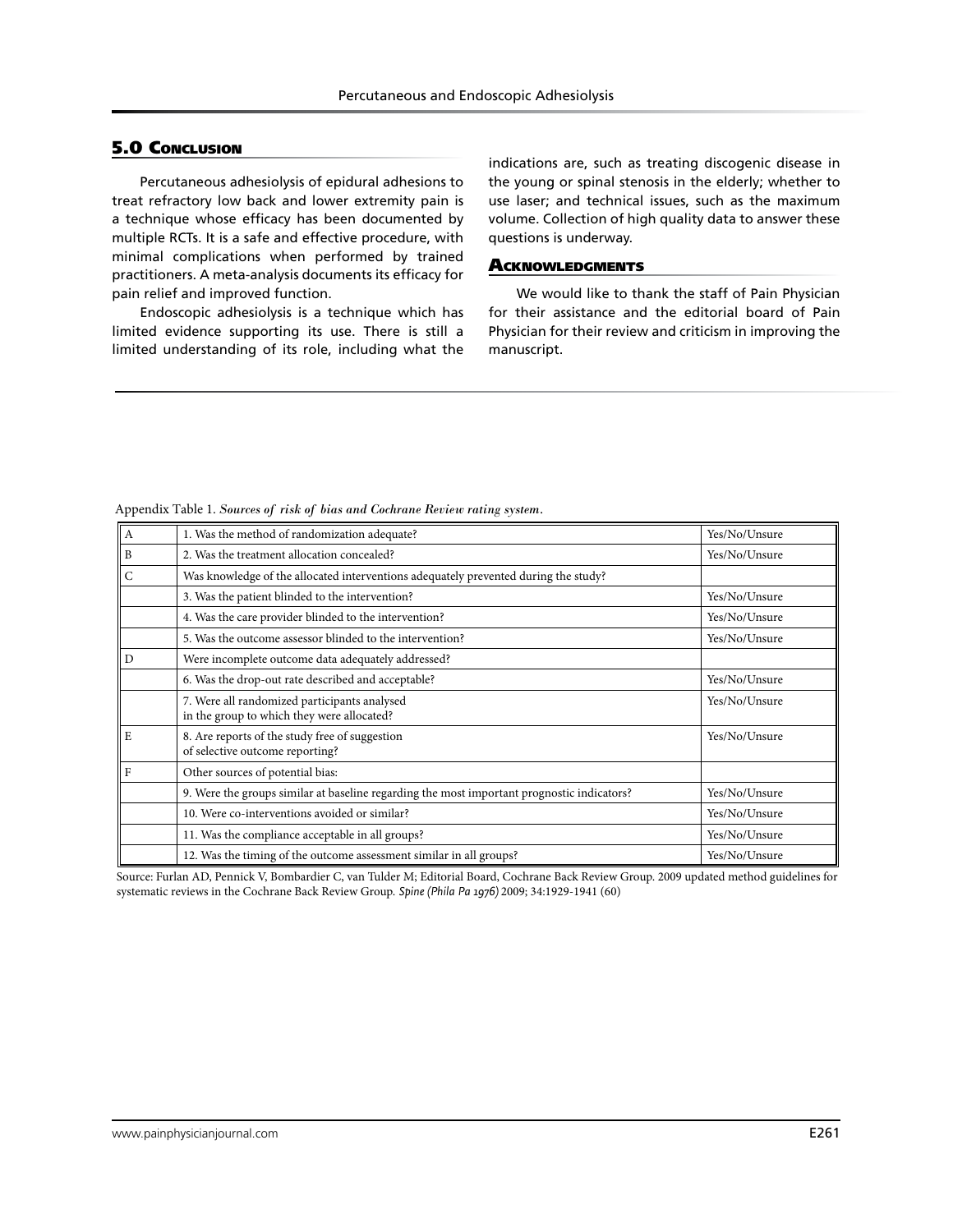|     |                                                                                                                                                                                | Scoring        |
|-----|--------------------------------------------------------------------------------------------------------------------------------------------------------------------------------|----------------|
| Ι.  | <b>CONSORT OR SPIRIT</b>                                                                                                                                                       |                |
| 1.  | Trial Design Guidance and Reporting                                                                                                                                            |                |
|     | Trial designed and reported without any guidance                                                                                                                               | $\mathbf{0}$   |
|     | Trial designed and reported utilizing minimum criteria other than CONSORT or SPIRIT criteria or trial was<br>conducted prior to 2005                                           | 1              |
|     | Trial implies it was based on CONSORT or SPIRIT without clear description with moderately significant<br>criteria for randomized trials or the trial was conducted before 2005 | $\overline{2}$ |
|     | Explicit use of CONSORT or SPIRIT with identification of criteria or trial conducted with high level reporting<br>and criteria or conducted before 2005                        | 3              |
| П.  | <b>DESIGN FACTORS</b>                                                                                                                                                          |                |
| 2.  | Type and Design of Trial                                                                                                                                                       |                |
|     | Poorly designed control group (quasi selection, convenient sampling)                                                                                                           | $\mathbf{0}$   |
|     | Proper active-control or sham procedure with injection of active agent                                                                                                         | $\overline{2}$ |
|     | Proper placebo control (no active solutions into active structures)                                                                                                            | 3              |
| 3.  | Setting/Physician                                                                                                                                                              |                |
|     | General setting with no specialty affiliation and general physician                                                                                                            | $\bf{0}$       |
|     | Specialty of anesthesia/PMR/neurology/radiology/ortho, etc.                                                                                                                    | 1              |
|     | Interventional pain management with interventional pain management physician                                                                                                   | $\overline{2}$ |
| 4.  | Imaging                                                                                                                                                                        |                |
|     | <b>Blind</b> procedures                                                                                                                                                        | $\mathbf{0}$   |
|     | Ultrasound                                                                                                                                                                     | 1              |
|     | CT                                                                                                                                                                             | $\mathfrak{2}$ |
|     | Fluoro                                                                                                                                                                         | 3              |
| 5.  | Sample Size                                                                                                                                                                    |                |
|     | Less than 50 participants in the study without appropriate sample size determination                                                                                           | $\mathbf{0}$   |
|     | Sample size calculation with less than 25 patients in each group                                                                                                               | 1              |
|     | Appropriate sample size calculation with at least 25 patients in each group                                                                                                    | $\mathfrak{2}$ |
|     | Appropriate sample size calculation with 50 patients in each group                                                                                                             | 3              |
| 6.  | Statistical Methodology                                                                                                                                                        |                |
|     | None or inappropriate                                                                                                                                                          | $\mathbf{0}$   |
|     | Appropriate                                                                                                                                                                    | 1              |
| Ш.  | PATIENT FACTORS                                                                                                                                                                |                |
| 7.  | Inclusiveness of Population                                                                                                                                                    |                |
| 7a. | For epidural procedures:                                                                                                                                                       |                |
|     | Poorly identified mixed population                                                                                                                                             | $\mathbf{0}$   |
|     | Clearly identified mixed population                                                                                                                                            | 1              |
|     | Disorders specific trials (i.e. well defined spinal stenosis and disc herniation, disorder specific, disc herniation<br>or spinal stenosis or post surgery syndrome)           | 2              |
| 7b. | For facet or sacroiliac joint interventions:                                                                                                                                   |                |
|     | No diagnostic blocks                                                                                                                                                           | $\bf{0}$       |
|     | Selection with single diagnostic blocks                                                                                                                                        | 1              |
|     | Selection with placebo or dual diagnostic blocks                                                                                                                               | $\overline{c}$ |
| 8.  | Duration of Pain                                                                                                                                                               |                |
|     | Less than 3 months                                                                                                                                                             | $\bf{0}$       |
|     | 3 to 6 months                                                                                                                                                                  | 1              |
|     | $> 6$ months                                                                                                                                                                   | $\overline{c}$ |
|     |                                                                                                                                                                                |                |

# Appendix Table 2. *Item checklist for assessment of randomized controlled trials of IPM techniques utilizing IPM – QRB.*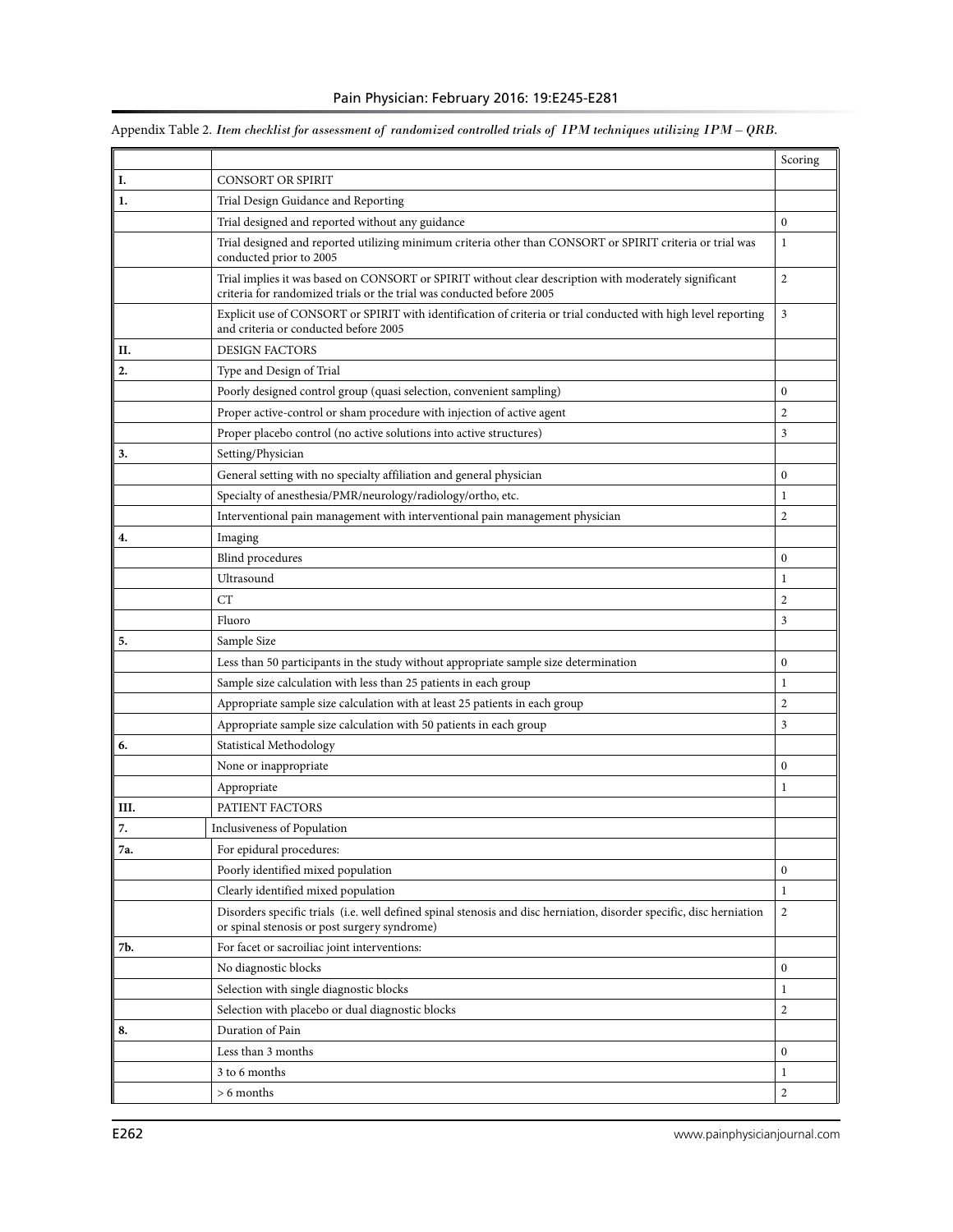|     |                                                                                                                                          | Scoring        |
|-----|------------------------------------------------------------------------------------------------------------------------------------------|----------------|
| 9.  | <b>Previous Treatments</b>                                                                                                               |                |
|     | Conservative management including drug therapy, exercise therapy, physical therapy, etc.                                                 |                |
|     | Were not utilized                                                                                                                        | 0              |
|     | Were utilized sporadically in some patients                                                                                              | 1              |
|     | Were utilized in all patients                                                                                                            | $\overline{2}$ |
| 10. | Duration of Follow-up with Appropriate Interventions                                                                                     |                |
|     | Less than 3 months or 12 weeks for epidural or facet joint procedures, etc., and 6 months for intradiscal<br>procedures and implantables | $\bf{0}$       |
|     | 3 to 6 months for epidural or facet joint procedures, etc., or 1 year for intradiscal procedures or implantables                         | 1              |
|     | 6 months to 17 months for epidurals or facet joint procedures, etc., and 2 years or longer for discal procedures<br>and implantables     | $\mathfrak{2}$ |
|     | 18 months or longer for epidurals and facet joint procedures, etc., or 5 years or longer for discal procedures and<br>implantables       | 3              |
| IV. | <b>OUTCOMES</b>                                                                                                                          |                |
| 11. | Outcomes Assessment Criteria for Significant Improvement                                                                                 |                |
|     | No descriptions of outcomes                                                                                                              | $\mathbf{0}$   |
|     | OR<br>< 20% change in pain rating or functional status                                                                                   |                |
|     | Pain rating with a decrease of 2 or more points or more than 20% reduction                                                               | 1              |
|     | OR                                                                                                                                       |                |
|     | functional status improvement of more than 20%                                                                                           |                |
|     | Pain rating with decrease of $\geq 2$ points<br>AND<br>$\geq$ 20% change or functional status improvement of $\geq$ 20%                  | 2              |
|     | Pain rating with a decrease of 3 or more points or more than 50% reduction                                                               | $\overline{c}$ |
|     | OR.<br>functional status improvement with a 50% or 40% reduction in disability score                                                     |                |
|     | Significant improvement with pain and function $\geq$ 50% or 3 points and 40% reduction in disability scores                             | $\overline{4}$ |
| 12. | Analysis of All Randomized Participants in the Groups                                                                                    |                |
|     | Not performed                                                                                                                            | $\mathbf{0}$   |
|     | Performed without intent-to-treat analysis without inclusion of all randomized participants                                              | 1              |
|     | All participants included with or without intent-to-treat analysis                                                                       | 2              |
| 13. | Description of Drop Out Rate                                                                                                             |                |
|     | No description of dropouts, despite reporting of incomplete data or $\geq$ 20% withdrawal                                                | $\mathbf{0}$   |
|     | Less than 20% withdrawal in one year in any group                                                                                        | 1              |
|     | Less than 30% withdrawal at 2 years in any group                                                                                         | $\overline{c}$ |
| 14. | Similarity of Groups at Baseline for Important Prognostic Indicators                                                                     |                |
|     | Groups dissimilar with significant influence on outcomes with or without appropriate randomization and<br>allocation                     | $\bf{0}$       |
|     | Groups dissimilar without influence on outcomes despite appropriate randomization and allocation                                         | $\mathbf{1}$   |
|     | Groups similar with appropriate randomization and allocation                                                                             | 2              |
| 15. | Role of Co-Interventions                                                                                                                 |                |
|     | Co-interventions were provided but were not similar in the majority of participants                                                      | 0              |
|     | No co-interventions or similar co-interventions were provided in the majority of the participants                                        | 1              |
| V.  | RANDOMIZATION                                                                                                                            |                |
| 16. | Method of Randomization                                                                                                                  |                |
|     | Quasi randomized or poorly randomized or not described                                                                                   | 0              |
|     | Adequate randomization (coin toss, drawing of balls of different colors, drawing of ballots)                                             | $\mathbf{1}$   |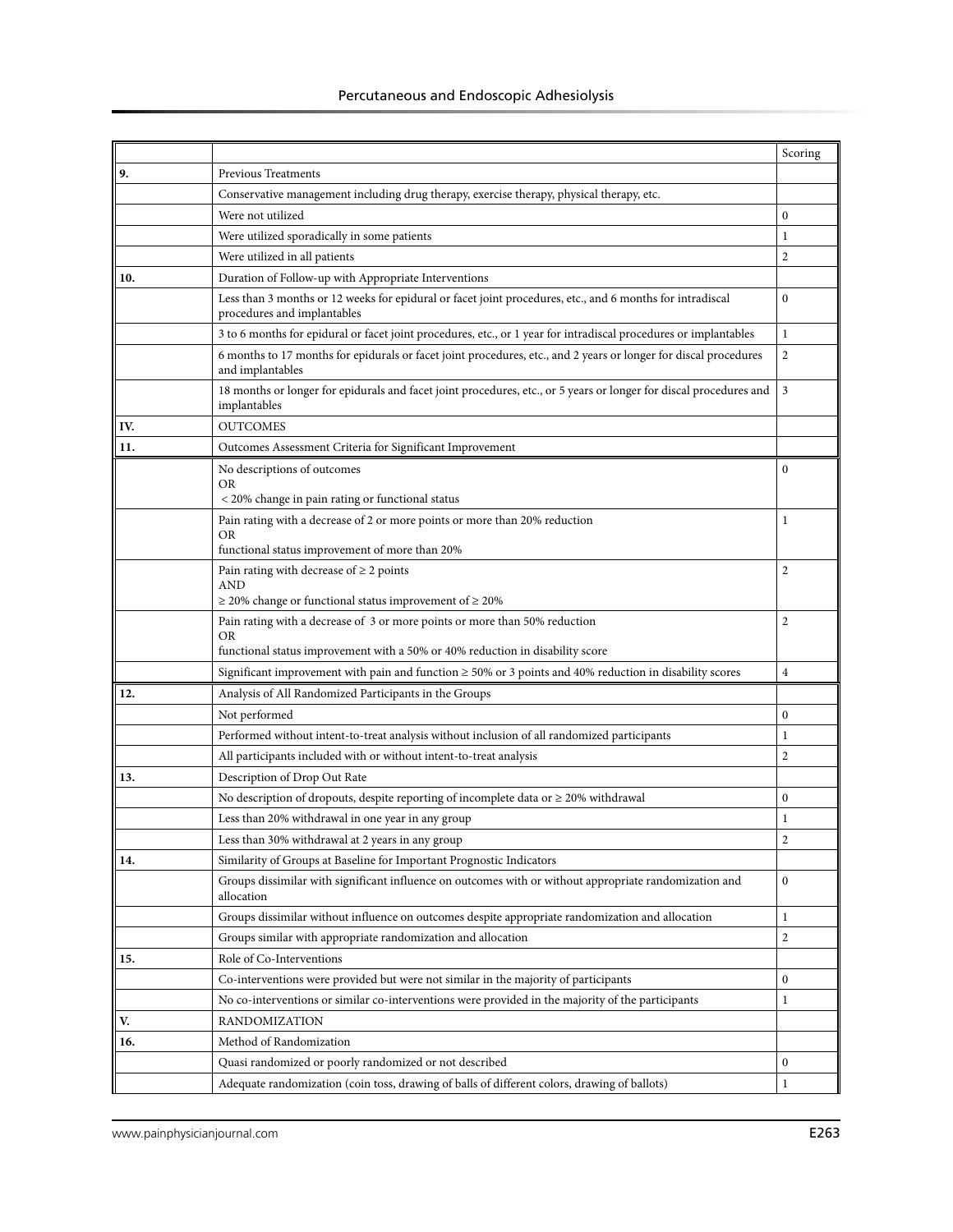|                      | High quality randomization (computer generated random sequence, pre-ordered sealed envelopes, sequentially<br>ordered vials, telephone call, pre-ordered list of treatment assignments, etc.)                                                                    | $\overline{2}$ |
|----------------------|------------------------------------------------------------------------------------------------------------------------------------------------------------------------------------------------------------------------------------------------------------------|----------------|
| VI.                  | ALLOCATION CONCEALMENT                                                                                                                                                                                                                                           |                |
| 17.                  | <b>Concealed Treatment Allocation</b>                                                                                                                                                                                                                            |                |
|                      | Poor concealment of allocation (open enrollment) or inadequate description of concealment                                                                                                                                                                        | $\mathbf{0}$   |
|                      | Concealment of allocation with borderline or good description of the process with probability of failure of<br>concealment                                                                                                                                       | $\mathbf{1}$   |
|                      | High quality concealment with strict controls (independent assignment without influence on the assignment<br>sequence)                                                                                                                                           | 2              |
| VII.                 | <b>BLINDING</b>                                                                                                                                                                                                                                                  |                |
| 18.                  | Patient Blinding                                                                                                                                                                                                                                                 |                |
|                      | Patients not blinded                                                                                                                                                                                                                                             | $\Omega$       |
|                      | Patients blinded adequately                                                                                                                                                                                                                                      | 1              |
| 19.                  | Care Provider Blinding                                                                                                                                                                                                                                           |                |
|                      | Care provider not blinded                                                                                                                                                                                                                                        | $\Omega$       |
|                      | Care provider blinded adequately                                                                                                                                                                                                                                 | $\mathbf{1}$   |
| 20.                  | <b>Outcome Assessor Blinding</b>                                                                                                                                                                                                                                 |                |
|                      | Outcome assessor not blinded or was able to identify the groups                                                                                                                                                                                                  | $\Omega$       |
|                      | Performed by a blinded independent assessor with inability to identify the assignment-based provider<br>intervention (i.e., subcutaneous injection, intramuscular distant injection, difference in preparation or<br>equipment use, numbness and weakness, etc.) | $\mathbf{1}$   |
| VIII.                | <b>CONFLICTS OF INTEREST</b>                                                                                                                                                                                                                                     |                |
| 21.                  | Funding and Sponsorship                                                                                                                                                                                                                                          |                |
|                      | Trial included industry employees                                                                                                                                                                                                                                | $-3$           |
|                      | Industry employees involved; high levels of funding with remunerations by industry or an organization funded<br>with conflicts                                                                                                                                   | $-3$           |
|                      | Industry or organizational funding with reimbursement of expenses with some involvement                                                                                                                                                                          | $\mathbf{0}$   |
|                      | Industry or organization funding of expenses without involvement                                                                                                                                                                                                 | $\mathbf{1}$   |
|                      | Funding by internal resources only with supporting entity unrelated to industry                                                                                                                                                                                  | $\overline{2}$ |
|                      | Governmental funding without conflict such as NIH, NHS, AHRQ                                                                                                                                                                                                     | 3              |
| 22.                  | Conflicts of Interest                                                                                                                                                                                                                                            |                |
|                      | None disclosed with potential implied conflict                                                                                                                                                                                                                   | $\mathbf{0}$   |
|                      | Marginally disclosed with potential conflict                                                                                                                                                                                                                     | $\mathbf{1}$   |
|                      | Well disclosed with minor conflicts                                                                                                                                                                                                                              | $\overline{2}$ |
|                      | Well disclosed with no conflicts                                                                                                                                                                                                                                 | 3              |
|                      | Hidden conflicts with poor disclosure                                                                                                                                                                                                                            | $^{-1}$        |
|                      | Misleading disclosure with conflicts                                                                                                                                                                                                                             | $-2$           |
|                      | Major impact related to conflicts                                                                                                                                                                                                                                | $-3$           |
| <b>TOTAL MAXIMUM</b> |                                                                                                                                                                                                                                                                  | 48             |

Source: Manchikanti L, Hirsch JA, Cohen SP, et al. Assessment of methodologic quality of randomized trials of interventional techniques: development of an interventional pain management specific instrument. Pain Physician. 2013;17(3):E263-290.[64]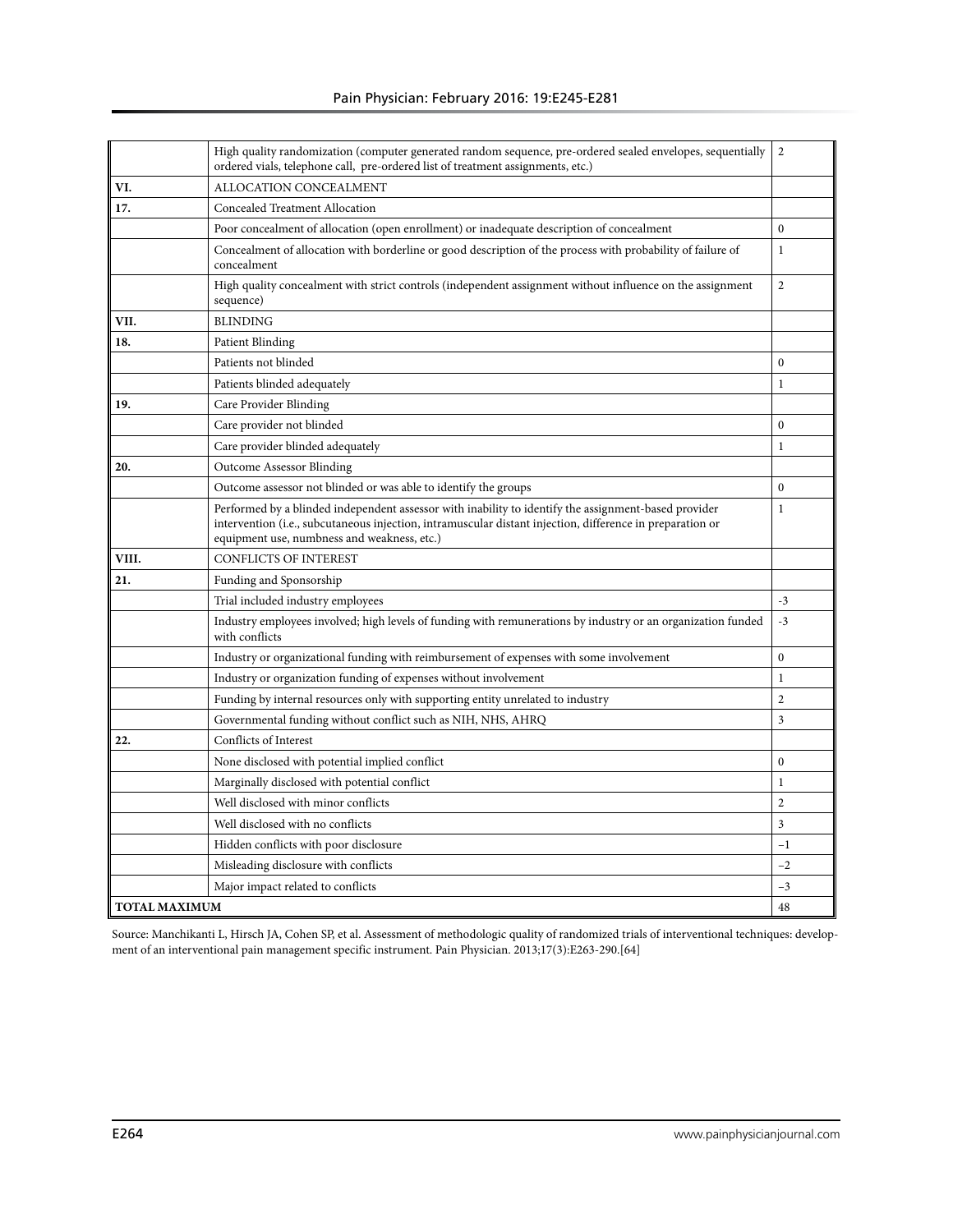| I.   | STROBE OR TREND Guidance                                                                                                                                             | Scoring          |
|------|----------------------------------------------------------------------------------------------------------------------------------------------------------------------|------------------|
| 1.   | Study Design Guidance and Reporting                                                                                                                                  |                  |
|      | Case report/case series                                                                                                                                              | $\mathbf{0}$     |
|      | Study designed without any guidance                                                                                                                                  | $\mathbf{1}$     |
|      | Study designed with minimal criteria and reporting with or without guidance                                                                                          | $\overline{2}$   |
|      | Study designed with moderately significant criteria or implies it was based on STROBE or TREND without clear                                                         | 3                |
|      | description or the study was conducted before 2011 or similar criteria utilized with study conducted before 2011                                                     |                  |
|      | Designed with high level criteria or explicitly uses STROBE or TREND with identification of criteria or conducted<br>prior to 2011                                   | $\overline{4}$   |
| П.   | <b>DESIGN FACTORS</b>                                                                                                                                                |                  |
| 2.   | Study Design and Type                                                                                                                                                |                  |
|      | Case report or series (uncontrolled - longitudinal)                                                                                                                  | $\boldsymbol{0}$ |
|      | Retrospective cohort or cross-sectional study                                                                                                                        | 1                |
|      | Prospective cohort case-control study                                                                                                                                | $\overline{2}$   |
|      | Prospective case control study                                                                                                                                       | 3                |
|      | Prospective, controlled, nonrandomized                                                                                                                               | $\overline{4}$   |
| 3.   | Setting/Physician                                                                                                                                                    |                  |
|      | General setting with no specialty affiliation and general physician                                                                                                  | $\boldsymbol{0}$ |
|      | Specialty of anesthesia/PMR/neurology, etc.                                                                                                                          | $\mathbf{1}$     |
|      | Interventional pain management with interventional pain management physician                                                                                         | $\sqrt{2}$       |
| 4.   | Imaging                                                                                                                                                              |                  |
|      | Blind procedures                                                                                                                                                     | $\mathbf{0}$     |
|      | Ultrasound                                                                                                                                                           | $\mathbf{1}$     |
|      | CT                                                                                                                                                                   | $\overline{2}$   |
|      | Fluoro                                                                                                                                                               | 3                |
| 5.   | Sample Size                                                                                                                                                          |                  |
|      | Less than 100 participants without appropriate sample size determination                                                                                             | $\mathbf{0}$     |
|      | At least 100 participants in the study without appropriate sample size determination                                                                                 | 1                |
|      | Sample size calculation with less than 50 patients in each group                                                                                                     | $\overline{2}$   |
|      | Appropriate sample size calculation with at least 50 patients in each group                                                                                          | 3                |
|      | Appropriate sample size calculation with 100 patients in each group                                                                                                  | $\overline{4}$   |
| 6.   | Statistical Methodology                                                                                                                                              |                  |
|      | None                                                                                                                                                                 | $\mathbf{0}$     |
|      | Some statistics                                                                                                                                                      | 1                |
|      | Appropriate                                                                                                                                                          | $\overline{2}$   |
| III. | PATIENT FACTORS                                                                                                                                                      |                  |
| 7.   | Inclusiveness of Population                                                                                                                                          |                  |
| 7а.  | For epidural procedures:                                                                                                                                             |                  |
|      | Poorly identified mixed population                                                                                                                                   | 1                |
|      | Poorly identified mixed population with large sample ( $\geq 200$ )                                                                                                  | $\overline{c}$   |
|      | Clearly identified mixed population                                                                                                                                  | 3                |
|      | Disorders specific trials (i.e. well defined spinal stenosis and disc herniation, disorder specific, disc herniation or<br>spinal stenosis or post surgery syndrome) | $\overline{4}$   |
| 7b.  | For facet or sacroiliac joint interventions:                                                                                                                         |                  |
|      | No specific selection criteria                                                                                                                                       | $\mathbf{1}$     |
|      | No diagnostic blocks based on clinical symptomatology                                                                                                                | $\overline{c}$   |
|      | Selection with single diagnostic blocks                                                                                                                              | $\mathfrak{Z}$   |

Appendix Table 3. *IPM checklist for assessment of nonrandomized or observational studies of IPM techniques utilizing IPM-QRBNR.* 

www.painphysicianjournal.com **E265**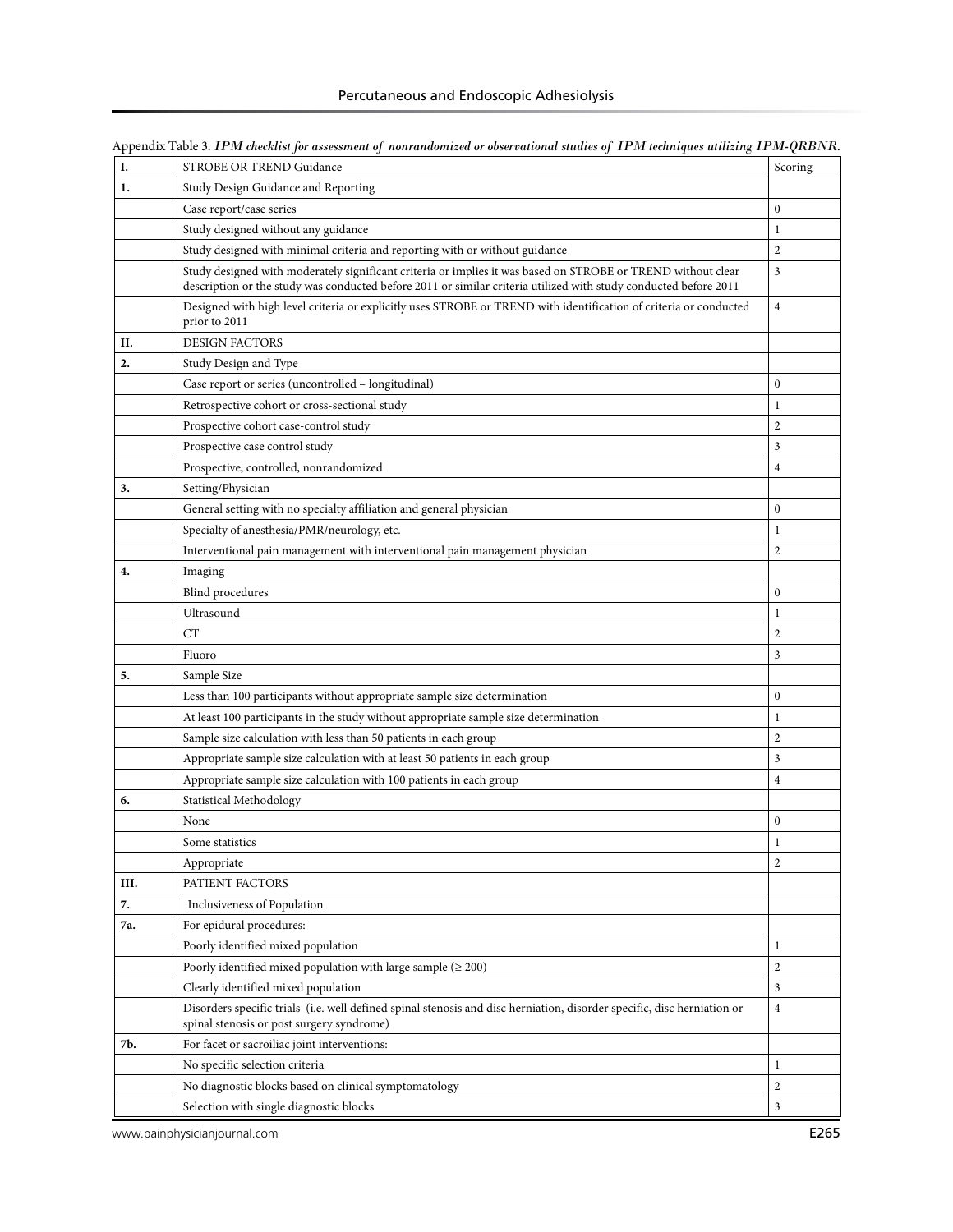# Pain Physician: February 2016: 19:E245-E281

|     | Selection with placebo or dual diagnostic blocks                                                                                     | $\overline{4}$ |
|-----|--------------------------------------------------------------------------------------------------------------------------------------|----------------|
| 8.  | Duration of Pain                                                                                                                     |                |
|     | Less than 3 months                                                                                                                   | $\mathbf{0}$   |
|     | 3 to 6 months                                                                                                                        | $\mathbf{1}$   |
|     | $> 6$ months                                                                                                                         | 2              |
| 9.  | <b>Previous Treatments</b>                                                                                                           |                |
|     | Conservative management including drug therapy, exercise therapy, physical therapy, etc.                                             |                |
|     | Were not utilized                                                                                                                    | $\mathbf{0}$   |
|     | Were utilized sporadically in some patients                                                                                          | 1              |
|     | Were utilized in all patients                                                                                                        | $\mathbf{2}$   |
| 10. | Duration of Follow-up with Appropriate Interventions                                                                                 |                |
|     | Less than 3 months or less for epidural or facet joint procedures, etc., and 6 months for intradiscal procedures and<br>implantables | $\mathbf 1$    |
|     | 3-6 months for epidural or facet joint procedures, etc., or 1 year for intradiscal procedures or implantables                        | 2              |
|     | 6-12 months for epidurals or facet joint procedures, etc., and 2 years or longer for discal procedures and implantables              | 3              |
|     | 18 months or longer for epidurals and facet joint procedures, etc., or 5 years or longer for discal procedures and<br>implantables   | $\overline{4}$ |
| IV. | <b>OUTCOMES</b>                                                                                                                      |                |
| 11. | Outcomes Assessment Criteria for Significant Improvement                                                                             |                |
|     | No descriptions of outcomes<br>OR                                                                                                    | $\mathbf{0}$   |
|     | < 20% change in pain rating or functional status                                                                                     |                |
|     | Pain rating with a decrease of 2 or more points or more than 20% reduction<br>OR<br>functional status improvement of more than 20%   | $\mathbf{1}$   |
|     | Pain rating with decrease of $\geq 2$ points                                                                                         | $\overline{2}$ |
|     | <b>AND</b><br>$\geq$ 20% change or functional status improvement of $\geq$ 20%                                                       |                |
|     | Pain rating with a decrease of 3 or more points or more than 50% reduction                                                           | $\overline{c}$ |
|     | OR<br>functional status improvement with a 50% or 40% reduction in disability score                                                  |                |
|     | Significant improvement with pain and function $\geq$ 50% or 3 points and 40% reduction in disability scores                         | $\overline{4}$ |
| 12. | Description of Drop Out Rate                                                                                                         |                |
|     | No description despite reporting of incomplete data or more than 30% withdrawal                                                      | $\mathbf{0}$   |
|     | Less than 30% withdrawal in one year in any group                                                                                    | $\mathbf{1}$   |
|     | Less than 40% withdrawal at 2 years in any group                                                                                     | $\overline{c}$ |
| 13. | Similarity of Groups at Baseline for Important Prognostic Indicators                                                                 |                |
|     | No groups or groups dissimilar with significant influence on outcomes despite proper allocation                                      | $\mathbf{0}$   |
|     | Groups dissimilar without significant influence on outcomes despite proper allocation                                                | $\mathbf{1}$   |
|     | Groups similar with appropriate allocation                                                                                           | 2              |
| 14. | Role of Co-Interventions                                                                                                             |                |
|     | Dissimilar co-interventions or similar co-interventions in some of the participants                                                  | $\mathbf{1}$   |
|     | No co-interventions or similar co-interventions in majority of the participants                                                      | 2              |
| V.  | ASSIGNMENT                                                                                                                           |                |
| 15. | Method of Assignment of Participants                                                                                                 |                |
|     | Case report/case series or selective assignment based on outcomes or retrospective evaluation based on clinical<br>criteria          | $\mathbf{1}$   |
|     | Prospective study with inclusion without specific criteria                                                                           | 2              |
|     | Retrospective method with inclusion of all participants or random selection of retrospective data                                    | 3              |
|     | Prospective, well-defined assignment of methodology and inclusion criteria (quasi randomization, matching,<br>stratification, etc.)  | 4              |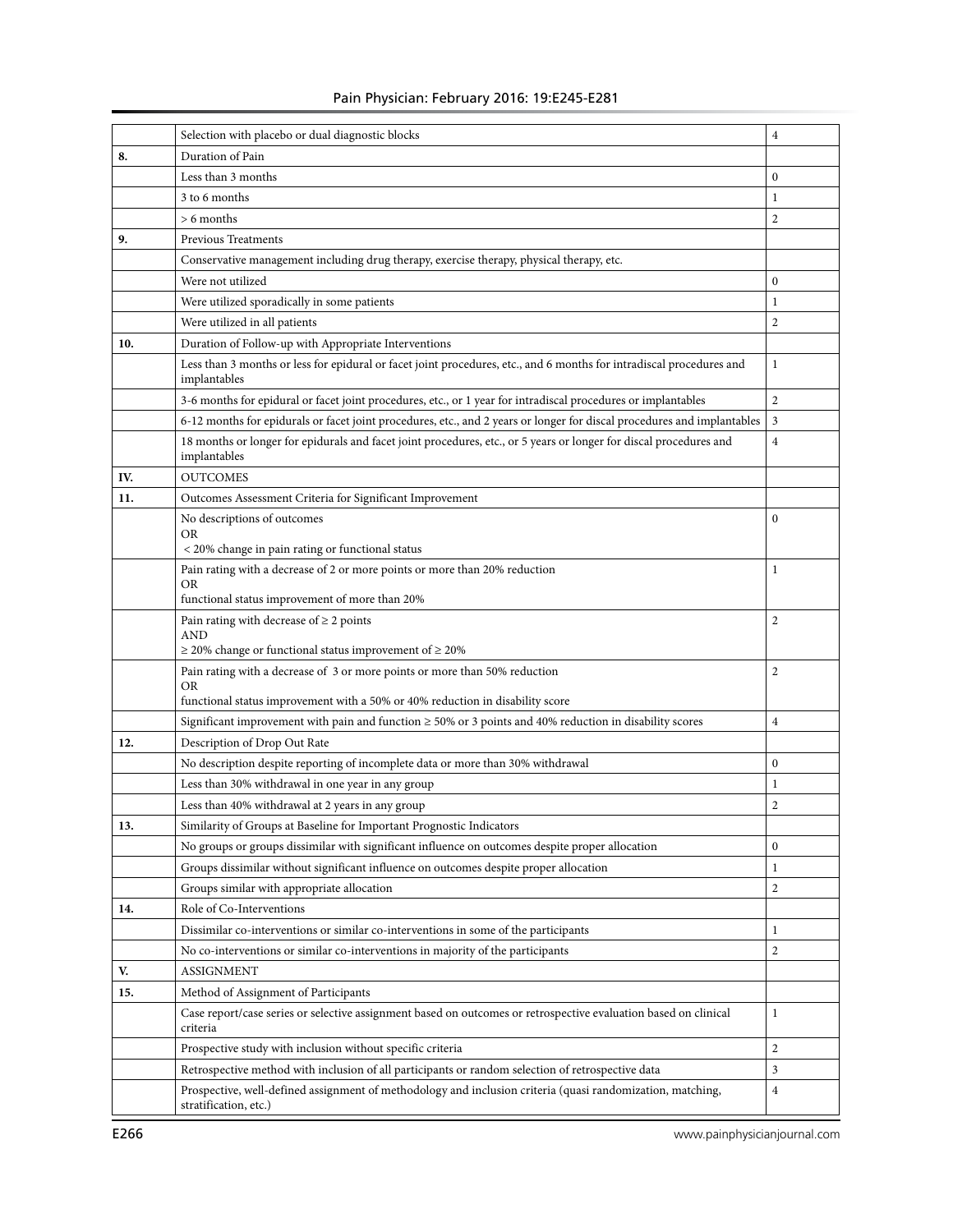| VI.                  | <b>CONFLICTS OF INTEREST</b>                                                                                                   |      |
|----------------------|--------------------------------------------------------------------------------------------------------------------------------|------|
| 16.                  | Funding and Sponsorship                                                                                                        |      |
|                      | Trial included industry employees with or without proper disclosure                                                            | $-3$ |
|                      | Industry employees involved; high levels of funding with remunerations by industry or an organization funded with<br>conflicts | $-3$ |
|                      | Industry or organizational funding with reimbursement of expenses with some involvement or no information<br>available         | 0    |
|                      | Industry or organization funding of expenses without involvement                                                               |      |
|                      | Funding by internal resources only                                                                                             |      |
|                      | Governmental funding without conflict such as NIH, NHS, AHRQ                                                                   | 3    |
| <b>TOTAL MAXIMUM</b> |                                                                                                                                | 48   |

Source: Manchikanti L, Hirsch JA, Heavner J, et al. Development of an Interventional Pain Management Specific Instrument for Methodologic Quality Assessment of Nonrandomized Studies of Interventional Techniques. Pain Physician. 2014;17:E291-E317.(65)

|                                     | Number of       | <b>Treated vs.</b>                                                                                                                                                        |                                   | <b>Reason for Exclusion</b>                                                                                                                                                                                                                                                                                                             |
|-------------------------------------|-----------------|---------------------------------------------------------------------------------------------------------------------------------------------------------------------------|-----------------------------------|-----------------------------------------------------------------------------------------------------------------------------------------------------------------------------------------------------------------------------------------------------------------------------------------------------------------------------------------|
| <b>Study</b>                        | <b>Patients</b> | <b>Control</b>                                                                                                                                                            | <b>Follow-up</b><br><b>Period</b> | Other Reason(s)                                                                                                                                                                                                                                                                                                                         |
| <b>Randomized Controlled Trials</b> |                 |                                                                                                                                                                           |                                   |                                                                                                                                                                                                                                                                                                                                         |
| Kim(21)                             | 62              | Transforaminal epidural<br>injections with and without<br>balloon treatment                                                                                               | 3 months                          |                                                                                                                                                                                                                                                                                                                                         |
| Yousef (97)                         | 38              | Caudal epidural steroid with<br>local anesthetic and<br>hypertonic<br>saline versus caudal<br>epidural with hypertonic<br>saline, local anesthetic, and<br>hyaluronidase. | 12 months                         | The authors studied caudal epidural steroid with<br>local anesthetic and hypertonic saline versus<br>caudal epidural with hypertonic saline, local<br>anesthetic, and hyaluronidase; however, there was<br>no adhesiolysis performed with catheter or by<br>other means except potentially with hypertonic<br>saline and hyaluronidase. |
| <b>Non-Randomized Studies</b>       |                 |                                                                                                                                                                           |                                   |                                                                                                                                                                                                                                                                                                                                         |
| Hsu 2014 (43)                       | 115             | Adhesiolysis                                                                                                                                                              | 1 month                           | Included procedures without a catheter                                                                                                                                                                                                                                                                                                  |
| Gerdesmeyer 2013 (98)               | 25              | 3-day adhesiolysis                                                                                                                                                        | 3 months                          | Failure to meet requirement of at least 50 patients                                                                                                                                                                                                                                                                                     |
| Devulder 1995 (99)                  | 34              | Caudal epidural steroid<br>injection with non-wire<br>reinforced catheter No<br>control                                                                                   | 12 months                         | Failure to meet requirement of at least 50 patients;<br>procedure was done without wire reinforced<br>catheter; catheter not placed at site of pathology                                                                                                                                                                                |
| Manchikanti 2001 (100)              | 45              | 1-day adhesiolysis v physical<br>therapy                                                                                                                                  | 12 months                         | 1-day adhesiolysis v physical<br>therapy                                                                                                                                                                                                                                                                                                |
| Manchikanti 2001 (96)               | 23              | 1-day adhesiolysis<br>No control. Spinal stenosis                                                                                                                         | 2 years                           | Failure to meet requirement of at least 50 patients                                                                                                                                                                                                                                                                                     |
| Park (101)                          | 66              | One-day adhesiolysis with<br>hypertonic saline                                                                                                                            | 6 months                          | Goal of study was to evaluate relationship between<br>central stenosis and results of adhesiolysis, not<br>effectiveness of procedure.                                                                                                                                                                                                  |
| Lee & Lee (102)                     | 86              | Percutaneous adhesiolysis<br>with Navicath                                                                                                                                | 12 months                         | The authors studied clinical effectiveness of<br>percutaneous adhesiolysis using Navicath for the<br>management of chronic pain due to lumbosacral<br>disc herniation. This procedure is distinct from<br>percutaneous adhesiolysis.                                                                                                    |
| Dashfield 2005 (103)                | 60              | Endoscopic steroid injection<br>vs caudal epidural steroid<br>injection                                                                                                   | 6 months                          | Adhesiolysis was performed in only 3 of the<br>patients. The study looked at targeted steroid<br>injections. No imaging was performed.                                                                                                                                                                                                  |
| Richardson 2008 (94)                | 38              | Endoscopy to identify<br>source of pain and to<br>perform adhesiolysis                                                                                                    | 12 months                         | Failure to have 50 patients                                                                                                                                                                                                                                                                                                             |

*Appendix Table 4. List of Excluded Randomized and Non-randomized Studies*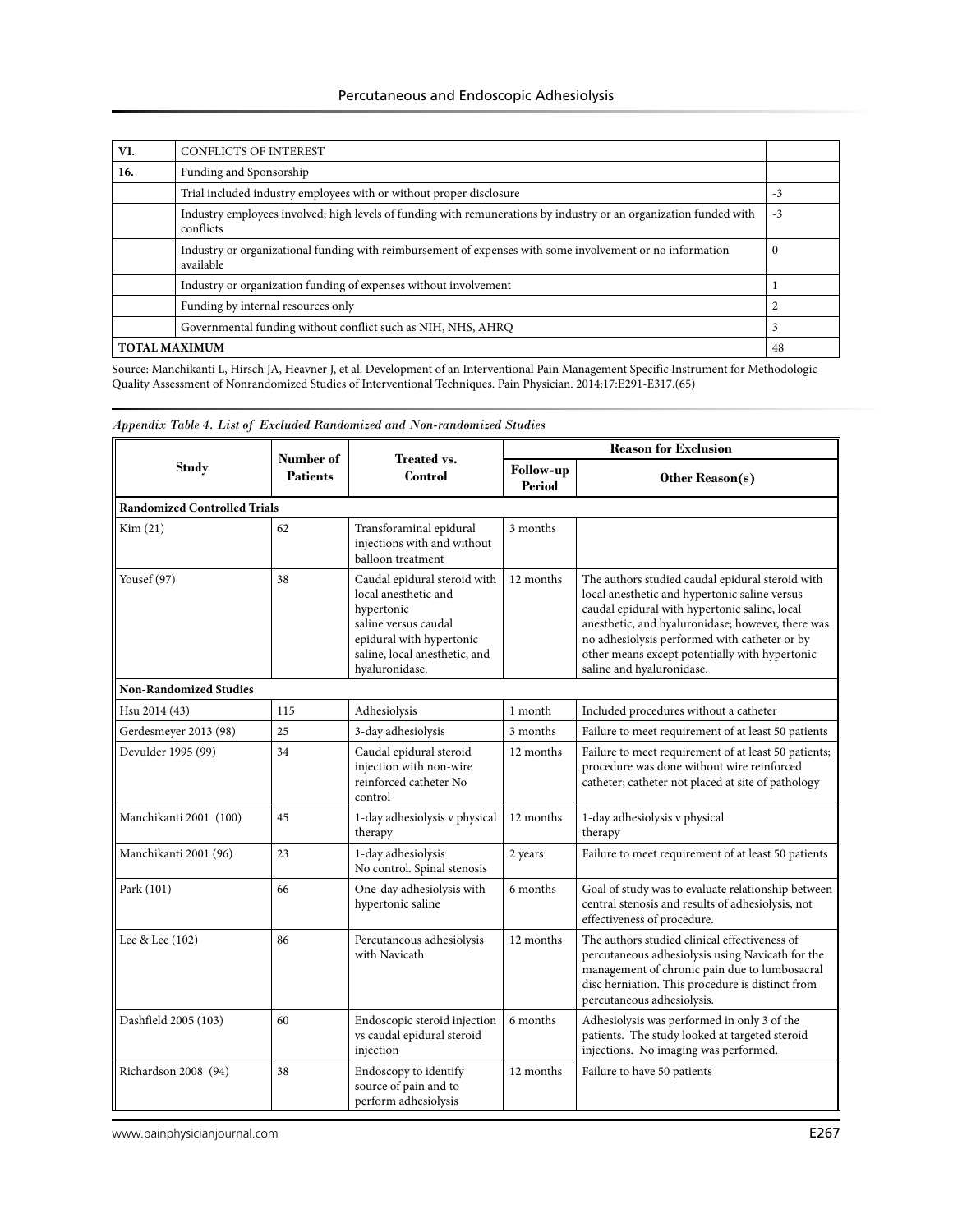|                                        | Number of<br><b>Treated vs.</b> |                                                                                                                                                      | <b>Reason for Exclusion</b>                 |                                                                                                                                                                                                                                                                                                                                                                                                                                         |  |  |  |
|----------------------------------------|---------------------------------|------------------------------------------------------------------------------------------------------------------------------------------------------|---------------------------------------------|-----------------------------------------------------------------------------------------------------------------------------------------------------------------------------------------------------------------------------------------------------------------------------------------------------------------------------------------------------------------------------------------------------------------------------------------|--|--|--|
| <b>Study</b>                           | <b>Patients</b>                 | Control                                                                                                                                              | <b>Follow-up</b><br>Period                  | Other Reason(s)                                                                                                                                                                                                                                                                                                                                                                                                                         |  |  |  |
| Warnke & Mourgela 2007<br>(104)        | 23                              | Subarachnoid<br>endoscopy<br>(thecaloscopy)                                                                                                          | 24 months                                   | Failure to have 50 patients.<br>Procedure was subarachnoid,                                                                                                                                                                                                                                                                                                                                                                             |  |  |  |
| Richter 2011 (26)                      | 154                             | Laser<br>epiduroscopy                                                                                                                                | Not<br>provided                             | Review focused on laser epiduroscpy                                                                                                                                                                                                                                                                                                                                                                                                     |  |  |  |
| Richter and Rothstein 2011<br>(105)    | 24                              | Laser<br>epiduroscopy                                                                                                                                | 3 months to<br>6 months.<br>mean<br>4months | Failure to have 50 patients.<br>Review focused on laser epiduroscopy                                                                                                                                                                                                                                                                                                                                                                    |  |  |  |
| Ruetten 2003 (106)                     | 93                              | Laser epiduroscopy                                                                                                                                   | Not<br>provided                             | Review evaluated laser epiduroscopy                                                                                                                                                                                                                                                                                                                                                                                                     |  |  |  |
| Saberski 2000 (107)                    | 35                              | Epiduroscopy vs<br>laminectomy                                                                                                                       | 2 months                                    | Failure to have 50 patients                                                                                                                                                                                                                                                                                                                                                                                                             |  |  |  |
| Sakai 2008 (108)                       | 19                              | Endoscopic adhesiolysis                                                                                                                              | 3 months                                    | Failure to have 50 patients                                                                                                                                                                                                                                                                                                                                                                                                             |  |  |  |
| Tobita 2003 (109)                      | 55                              | Epiduroscopy<br>and subarachnoid<br>endoscopy in all<br>patients                                                                                     | None                                        | Procedure was done for diagnosis only, with no<br>therapy<br>provided.                                                                                                                                                                                                                                                                                                                                                                  |  |  |  |
| Avellanal & Diaz-Reganon<br>2008 (110) | 19                              | Interlaminar<br>epiduroscopy                                                                                                                         | 6 months                                    | Failure to have 50 patients                                                                                                                                                                                                                                                                                                                                                                                                             |  |  |  |
| Geurts et al, 2002 (95)                | 24                              | Epiduroscopy                                                                                                                                         | 12 months                                   | Failure to have 50 patients                                                                                                                                                                                                                                                                                                                                                                                                             |  |  |  |
| Takeshima et al, 2009 (111)            | 28                              | Epiduroscopy                                                                                                                                         | 6 months                                    | Failure to have 50 patients                                                                                                                                                                                                                                                                                                                                                                                                             |  |  |  |
| Mavrocordatos & Cahana,<br>2011 (112)  | 32                              | Epiduroscopy with targeted<br>O2/ O3 and steroid delivery                                                                                            | 2 years                                     | Failure to have 50 patients                                                                                                                                                                                                                                                                                                                                                                                                             |  |  |  |
| Jo $2012$ $(113)$<br>69                |                                 | Caudal epidural injections                                                                                                                           | None                                        | No adhesiolysis performed. Study compared dye<br>flow with pain                                                                                                                                                                                                                                                                                                                                                                         |  |  |  |
| DiDonatao 2010 (114)                   | 350                             | Epiduroscopy for chronic<br>degenerative low back pain                                                                                               | Up to 60<br>months                          | Treatment included ozone and ciprofloxacin<br>All patients had a preprocedure<br>VAS of > 5. A successful outcome was a VAS of <<br>5. It is not possible to tell how many patients had a<br>50% reduction or a 3 point reduction in VAS. An<br>ODI of < 40% was considered a success. 60% of<br>patients had an ODI equal to or less than 40% at<br>the start of the study, so it is not possible to assess<br>functional improvement. |  |  |  |
| Manchikaniti 2000 (115)                | 85                              | Epiduroscopy                                                                                                                                         | 12 months                                   | Failure to define patient selection criteria.                                                                                                                                                                                                                                                                                                                                                                                           |  |  |  |
| Murai 2007 (116)                       | 183                             | Epiduroscopy                                                                                                                                         | 3 months                                    | Failure to have at least 6 months follow up                                                                                                                                                                                                                                                                                                                                                                                             |  |  |  |
| 2Kim 2011 (28)                         | 109                             | Endoscopic adhesiolysis<br>with and without laser                                                                                                    | 3 months<br>and last visit                  | Failure to have at least 6 months follow up                                                                                                                                                                                                                                                                                                                                                                                             |  |  |  |
| Choy 1998 (117)                        | 752                             | Endoscopic laser disc<br>decompression                                                                                                               | Need to<br>get article<br>xxzzyy            | Study dealt with laser epiduroscopy                                                                                                                                                                                                                                                                                                                                                                                                     |  |  |  |
| Jo 2013 (118)                          | 77                              | epiduroscopic laser neural<br>decompression                                                                                                          | 2 months                                    | Failure to have at least 6 months' follow-up<br>Study dealt with laser epiduroscopy                                                                                                                                                                                                                                                                                                                                                     |  |  |  |
| Jo $2014(119)$                         | 39                              | epiduroscopic laser neural<br>decompression in patient with<br>back and leg pain, comparing<br>those with and without a<br>history of lumbar surgery | 4 weeks                                     | Failure to have at least 50 patients.<br>Failure to have at least 6 months' follow-up<br>Study dealt with laser epiduroscopy                                                                                                                                                                                                                                                                                                            |  |  |  |
| Magalhães 2013 (131)                   | 13                              | Endoscopic application<br>of ozone in post lumbar<br>surgery patients                                                                                | 6 months                                    | Failure to have at least 50 patients.<br>Study dealt with ozone therapy                                                                                                                                                                                                                                                                                                                                                                 |  |  |  |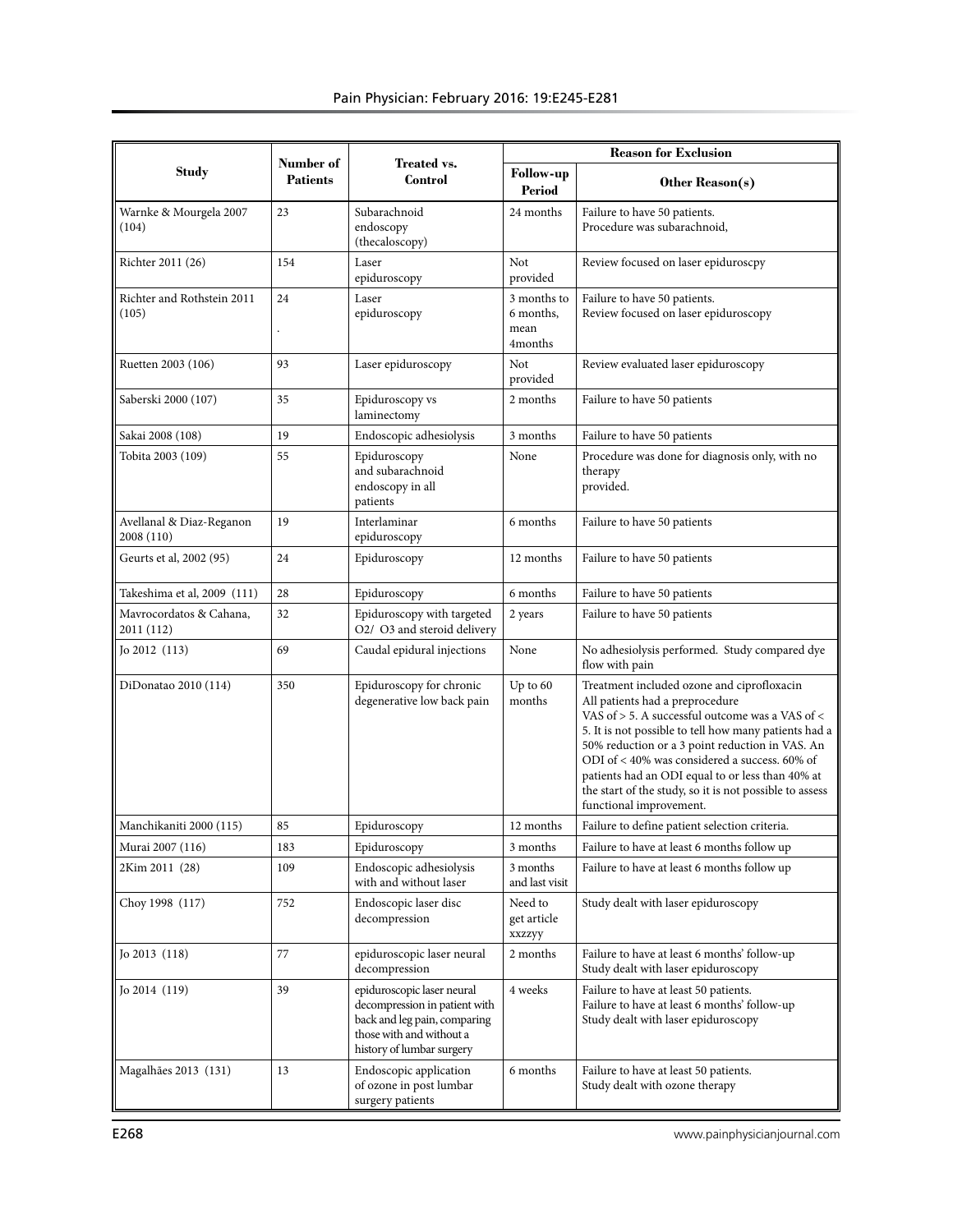| Type of Study<br>Number of<br>Manuscript<br>Authors<br>patients |         | Treatment vs.<br>Comparator                    | Length of<br>Follow up                                                                                                                                                                                                            | Outcome<br>Parameters                                                                                                                                                                                     | Comments                                               |                                                                                                                                                                                                                                                                                                                                                                                                                                                                                                                                                                                            |
|-----------------------------------------------------------------|---------|------------------------------------------------|-----------------------------------------------------------------------------------------------------------------------------------------------------------------------------------------------------------------------------------|-----------------------------------------------------------------------------------------------------------------------------------------------------------------------------------------------------------|--------------------------------------------------------|--------------------------------------------------------------------------------------------------------------------------------------------------------------------------------------------------------------------------------------------------------------------------------------------------------------------------------------------------------------------------------------------------------------------------------------------------------------------------------------------------------------------------------------------------------------------------------------------|
| Percutaneous Adhesiolysis                                       |         |                                                |                                                                                                                                                                                                                                   |                                                                                                                                                                                                           |                                                        |                                                                                                                                                                                                                                                                                                                                                                                                                                                                                                                                                                                            |
| Gerdesmeyer<br>2013 (120)                                       | RA/PC/P | 90                                             | Percutaneous<br>neurolysis 3-day<br>protocol vs<br>subcutaneous injection                                                                                                                                                         | 12 months                                                                                                                                                                                                 | ODI, VAS                                               | High quality, true placebo<br>study showing efficacy<br>in patients with radicular<br>pain with concordant MRI<br>and no absolute stenosis or<br>motor weakness                                                                                                                                                                                                                                                                                                                                                                                                                            |
| Chun-<br>jing2012<br>(122)                                      | RA/AC/P | 76                                             | Ventral epidural<br>vascular catheter with<br>50-80 ml saline and 10<br>mg dexamethasone vs<br>10 mg dexamethasone                                                                                                                | 6 months                                                                                                                                                                                                  | VAS, opioid use                                        | Presence of radiculopathy<br>was an inclusion criterion                                                                                                                                                                                                                                                                                                                                                                                                                                                                                                                                    |
| Heavner 1999<br>(132)                                           | RA, AC  | 59 Epidural<br>fibrosis with<br>radicular pain | 3 day adhesiolysis<br>protocol 4<br>groups: Group I:<br>hypertonic saline<br>plus hyaluronidase<br>Group II: hypertonic<br>saline Group III:<br>isotonic saline (0.9%<br>NaCl) Group IV:<br>isotonic saline plus<br>hyaluronidase | 12 months                                                                                                                                                                                                 | MPQ VAS for<br>back, right leg,<br>and left leg pain   | Purpose of study was to<br>determine if hyaluronidase<br>or hypertonic saline<br>improved the outcome.<br>29% drop out rate Low<br>back rather than leg pain<br>was the greatest problem.<br>Hyaluronidase was<br>effective with combination<br>with hypertonic saline<br>in reducing frequency of<br>additional procedures.<br>Hyaluronidase did not<br>provide benefit. Hypertonic<br>saline patients required<br>fewer additional treatments<br>than patients treated with<br>normal saline. Maximum<br>VAS scores were improved<br>in between 25% and 60% of<br>patients at 12 months. |
| Manchikanti<br>2009 (85)                                        | RA/AC/P | 120 Post<br>lumbar surgery<br>syndrome         | 60 patients receiving<br>1-day adhesiolysis 60<br>patients with caudal<br>epidural. Repeat<br>procedures allowed at<br>3 months based upon<br>initial improvement<br>then deterioration of<br>pain relief to below<br>50%.        | 12 months<br>Crossover<br>allowed at<br>3 months.<br>Of caudal<br>group, 10 were<br>unblinded at 6<br>months and 33<br>at 12 months; of<br>the adhesiolysis<br>group, 2 were<br>unblinded<br>prematurely. | NRS ODI<br>Opioid intake<br>Employment/<br>work status | 90% of adhesiolysis group<br>had >50% relief at 3 months<br>and 73% did at 12 months.<br>35% of caudal group had >50<br>relief at 3 months and 12%<br>did at 12 months. 77% of<br>adhesiolysis group had >40%<br>improvement in ODI at 12<br>months compared to 13% of<br>caudal group. Average of 3.5<br>adhesiolysis procedures/year<br>with an average relief/year of<br>41/ <sub>2</sub> weeks.                                                                                                                                                                                        |
| Manchikanti<br>2009 (40)                                        | RA/AC/P | 50 Spinal<br>stenosis                          | 25 patients receiving<br>1-day adhesiolysis 25<br>patients with caudal<br>epidural. Repeat<br>procedures allowed at<br>3 months based upon<br>initial improvement<br>then deterioration of<br>pain relief to below<br>50%.        | 12 months<br>Of caudal<br>group, 18 were<br>unblinded<br>prematurely.<br>None of the<br>adhesiolysis<br>group were<br>unblinded<br>prematurely.                                                           | NRS ODI<br>Opioid intake<br>Employment/<br>work status | 76% of adhesiolysis patients<br>had significant relief at one<br>year.                                                                                                                                                                                                                                                                                                                                                                                                                                                                                                                     |

|  |  |  |  | Appendix Table 5. Characteristics of inclusion criteria of randomized trials and observational studies. |  |
|--|--|--|--|---------------------------------------------------------------------------------------------------------|--|
|  |  |  |  |                                                                                                         |  |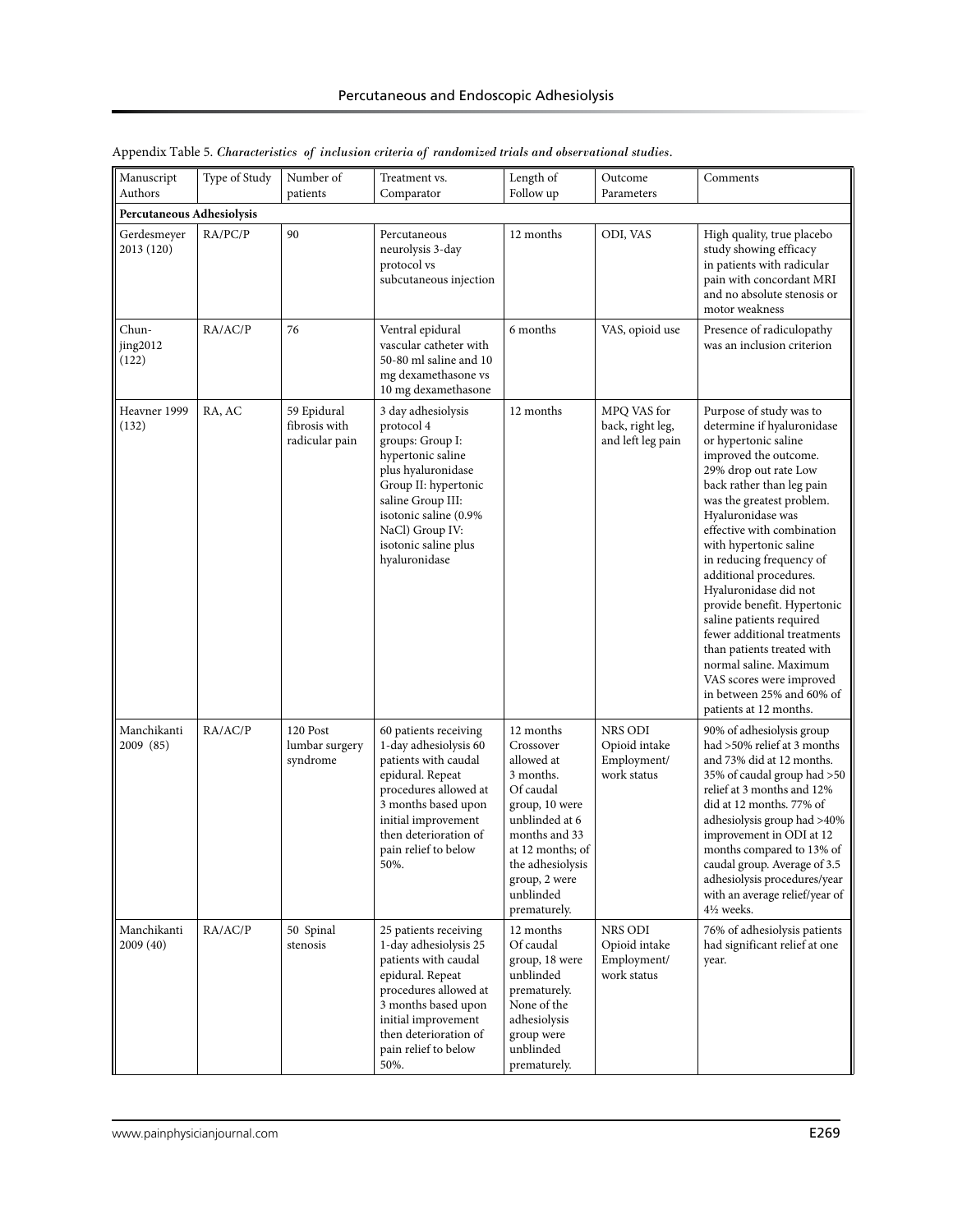| Manchikanti<br>2004 (123)      | RA/AC                   | 75 Low back pain<br>without response<br>to epidural<br>injection and<br>no facet disease<br>Between 64%<br>and 72% patients<br>had prior lumbar<br>surgery; between<br>4% and 20% had<br>spinal stenosis | 25 caudal epidural<br>steroid injection 25<br>1-day adhesiolysis<br>with normal saline<br>25 1-day adhesiolysis<br>with hypertonic saline<br>Patients averaged 2.1 to<br>2.7 procedures | 12 months<br>Unblinding at 3<br>or 6 months | VAS ODI Work<br>status Opioid<br>intake Range<br>of motion<br>Psychological<br>evaluation by P3 | 72% of hypertonic saline<br>and 60% of normal saline<br>patients had >50% relief<br>at 12 months, versus 0%<br>of caudal injections. 18<br>of the caudal group were<br>unblinded by 6 months.       |
|--------------------------------|-------------------------|----------------------------------------------------------------------------------------------------------------------------------------------------------------------------------------------------------|-----------------------------------------------------------------------------------------------------------------------------------------------------------------------------------------|---------------------------------------------|-------------------------------------------------------------------------------------------------|-----------------------------------------------------------------------------------------------------------------------------------------------------------------------------------------------------|
| Veihelmann<br>2006 (124)       | RA/AC                   | 99                                                                                                                                                                                                       | One day adhesiolysis<br>with 10% saline versus<br>physical therapy                                                                                                                      | 3, 6, 12 months                             | VAS, ODI, GHS                                                                                   | Mean improvement of the<br>treated group was >50% in<br>VAS and >40% in ODI at 3,<br>6 and 12 months. Treatment<br>group had ~10% relief.                                                           |
| Manchikanti<br>1999 (20)       | RE                      | 150                                                                                                                                                                                                      | One-day vs Two-day<br>adhesiolysis 3-day<br>adhesiolysis results<br>were obtained from a<br>different study (19) Up<br>to four procedures in<br>one year                                | 3, 6, 12 months                             | Pain relief                                                                                     | Study showing equivalency<br>of one-day and three-day<br>adhesiolysis. Does not have<br>functional evaluation                                                                                       |
| Gerdesmeyer<br>2005 (125)      | Prospective             | 61                                                                                                                                                                                                       | Three day adhesiolysis                                                                                                                                                                  | 6 months                                    | ODI, McNabb<br>Score                                                                            | Preliminary study for<br>subsequent randomized<br>study                                                                                                                                             |
| Oh 2014 (126)                  | Retrospective<br>review | 303 Single level<br>disc disease<br>with or without<br>radicular pain<br>without prior<br>surgery or<br>spinal stenosis                                                                                  | One day adhesiolysis<br>with the catheter<br>positioned either<br>ventrally or dorsally                                                                                                 | 6 months                                    | VAS back and leg;<br>Odom's criteria                                                            | Study evaluated whether<br>catheter positioning<br>either ventrally or dorsally<br>influenced outcomes                                                                                              |
| <b>Endoscopic Adhesiolysis</b> |                         |                                                                                                                                                                                                          |                                                                                                                                                                                         |                                             |                                                                                                 |                                                                                                                                                                                                     |
| Manchikanti<br>2005 (127)      | RA, AC, P               | 83 patients <65<br>years of age<br>with chronic<br>low back and<br>leg pain ~75%<br>had prior<br>surgery                                                                                                 | Endoscopic<br>adhesiolysis vs. caudal<br>epidural steroid<br>injection                                                                                                                  | 12 months                                   | VAS, P3 and ODI                                                                                 | 48% of endoscopy patients<br>had >50% relief at 12<br>months; 0% of caudal<br>patients did.                                                                                                         |
| Lee 2014<br>(129)              | RE                      | 114 patients<br>with low back<br>and extremity<br>pain after either<br>discectomy or<br>fusion                                                                                                           | Endoscopic<br>Adhesiolysis vs<br>transforaminal epidural                                                                                                                                | 6 months                                    | NRS, ODI                                                                                        | Endoscopic adhesiolysis<br>provided better relief<br>at 6 months than did<br>transforaminal epidural<br>steroid injections. Patients<br>who had discectomy did better<br>than those who had fusion. |
| Igarashi 2004<br>(128)         | ${\bf P}$               | 58 lumbar<br>stenosis                                                                                                                                                                                    | Endoscopic lysis of<br>adhesions in patients<br>with either radicular<br>pain or multisegmental<br>dysesthesia.                                                                         | 12 months                                   | VAS, motor<br>deficit, sensory<br>deficit                                                       | >50% relief of low back<br>pain at 12 months for both<br>groups and >50% relief of<br>leg pain at 12 months for<br>radicular group                                                                  |
| Manchikanti<br>1999 (130)      | <b>RE</b>               | 120                                                                                                                                                                                                      | Percutaneous<br>adhesiolysis vs<br>endoscopic adhesiolysis<br>in post lumbar surgery<br>patients                                                                                        | 12 months                                   | >50% relief                                                                                     | Both adhesiolysis and<br>endoscopy are effective<br>providing pain relief.                                                                                                                          |

RA = randomized; PC = Placebo control; AC = Active-control; P = Prospective; RE =Retrospective; VAS = Visual analog scale; ODI = Oswestry Disability Index; RMDQ = Roland Morris Disability Questionnaire; P-3 = Pain Patient Profile; FBSS = Failed back surgery syndrome; ROM=Range of motion; ADLs – Activities of Daily Living; MPQ = McGill Pain Questionnaire; GHS=Gerbershagen score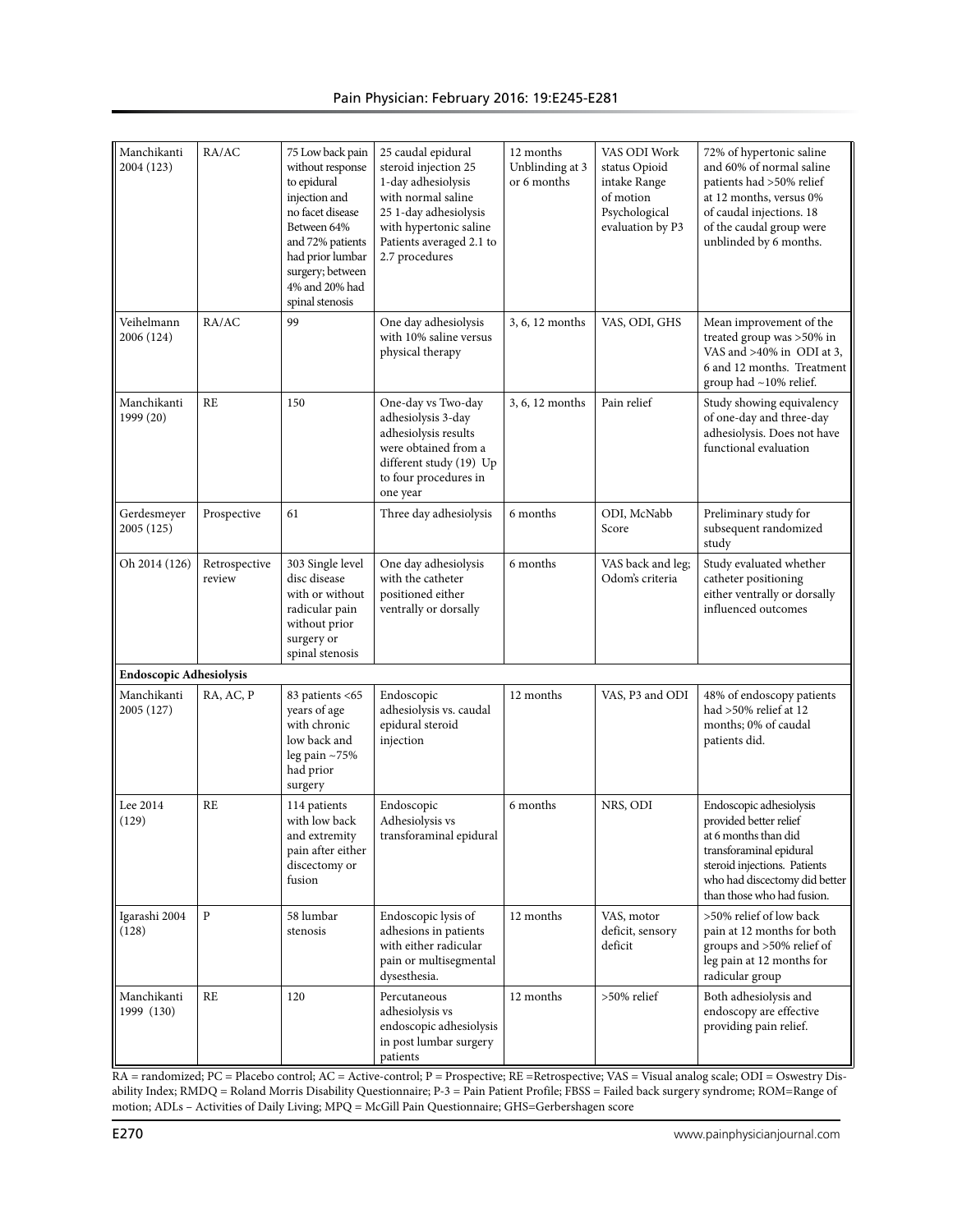| Study<br>Study<br>Characteristic<br>Methodological<br><b>Quality Scoring</b>                                      | Number of<br>Patients &<br>Selection<br>Criteria                                                                                         | Interventions/<br>Control                                                                                                                                                                    | Outcome<br>measures                                     | Time of<br>Measurement           | <b>Results</b>                                                                                                                                                                                                                    | Weaknesses                                                                                                                                                                                 | <b>Strengths</b>                                                                                                               | Conclusions                                                                                                                                                                                       |
|-------------------------------------------------------------------------------------------------------------------|------------------------------------------------------------------------------------------------------------------------------------------|----------------------------------------------------------------------------------------------------------------------------------------------------------------------------------------------|---------------------------------------------------------|----------------------------------|-----------------------------------------------------------------------------------------------------------------------------------------------------------------------------------------------------------------------------------|--------------------------------------------------------------------------------------------------------------------------------------------------------------------------------------------|--------------------------------------------------------------------------------------------------------------------------------|---------------------------------------------------------------------------------------------------------------------------------------------------------------------------------------------------|
| Gerdesmeyer<br>2013[120]<br>Randomized,<br>Placebo<br>controlled.<br>Cochrane<br>11/12<br><b>IPM-ORB</b><br>41/48 | 90<br>Patients with<br>radicular<br>pain, positive<br>Leségue sign,<br>concordant<br>MRI and<br>no muscle<br>weakness                    | Adhesiolysis<br>3-day protocol<br>with ventrolateral<br>catheter placement                                                                                                                   | ODI/VAS                                                 | 3, 6 and 12<br>months            | 28/31 of the<br>treated group<br>had a >50%<br>improvement<br>in ODI at 12<br>months, vs 9/26<br>of the control<br>29/31 of the<br>treated group<br>have $>50\%$<br>improvement<br>in VAS at 12<br>months, ys<br>18/26 of control | Did not<br>measure<br>change<br>in opioid<br>consumption                                                                                                                                   | Well designed<br>prospective,<br>high quality<br>placebo<br>controlled<br>study with<br>functionality<br>as primary<br>outcome | Documents<br>efficacy versus<br>placebo, with<br>improvements<br>in function and<br>pain.                                                                                                         |
| Chun-jing<br>2012 [122]<br>Randomized,<br>active control<br>Cochrane<br>11/12<br><b>IPM-QRB</b><br>34/48          | 92 patients<br>with pain and<br>radiculopathy<br>6 months<br>after surgery<br>for disc<br>herniation<br>76 patients<br>were<br>evaluated | Vascular catheter<br>with guidewire<br>was passed to<br>ventral epidural<br>space. 50-90 ml<br>and 10 mg of<br>dexamethasone<br>were injected.<br>Control got 10 mg<br>dexamethasone<br>only | VAS, Opioid<br>use; MacNab<br>criteria <sup>[245]</sup> | 1 week, one<br>month,6<br>months | 3.24 mean<br>decrease in VAS<br>at 6 months<br>in treated<br>group, vs .82 in<br>control.<br>Patients in<br>treated group<br>who did not have<br>improvement<br>in dve flow did<br>not have clinical<br>improvement               | Lateral views<br>only were<br>obtained; no<br>measure of<br>function                                                                                                                       | High quality<br>study                                                                                                          | Adhesiolysis is<br>effective using<br>the vascular<br>catheter<br>with ventral<br>placement of<br>the catheter.<br>Improvements<br>in dye flow are<br>necessary for<br>good clinical<br>outcomes. |
| Manchikanti<br>2009[85]<br>Randomized<br><b>Active Control</b><br>Cochrane<br>11/12<br><b>IPM-QRB</b><br>34/48    | 120<br>Post lumbar<br>surgery<br>syndrome                                                                                                | Adhesiolysis with<br>10% saline vs S3<br>caudal injection<br>with 0.9% saline                                                                                                                | NRS, ODI,<br>Employment<br>status, opioid<br>use        | 3, 6 and 12<br>months            | $\sim$ 70% of<br>adhesiolysis<br>procedures had<br>>50% relief and<br>also >40% ODI<br>improvement at<br>12 months, ys<br>$\sim$ 12% of caudal.<br>Average of 3.5<br>adhesiolysis<br>procedures<br>vs. 2.2 caudal<br>injection    | 33 of 60 in the<br>control group<br>were lost to<br>follow up at<br>12 months,<br>vs 2 in the<br>adhesiolysis.<br>43 control<br>were<br>unblinded<br>prematurely<br>vs 2 in the<br>control | High quality<br>equivalency<br>study.                                                                                          | Adhesiolysis,<br>one day,<br>repeated up to<br>4 times a year,<br>is effective<br>in providing<br>decreased pain<br>and increased<br>function<br>in the post<br>lumbar surgery<br>population.     |
| Heavner 1999<br>$[132]$<br>Randomized<br>active control<br><b>IPM-QRB</b><br>23/48                                | 83                                                                                                                                       | Adhesiolysis in<br>four groups,<br>0.9% saline,<br>10% saline,<br>with or without<br>hyaluronidase                                                                                           | VAS,<br>Magill Pain<br>Questionnaire                    | 3, 6, 12 months                  | No significant<br>difference<br>between the<br>four groups.<br>Adhesiolysis<br>did provide<br>pain relief in<br>about 50% of<br>subjects. Most<br>subjects require<br>more than one<br>procedure                                  | Successful<br>pain relief<br>was 10/100<br>reduction in<br>VAS.<br>24 of 83<br>patients were<br>removed<br>from study<br>Ventral                                                           | Showed only<br>moderate<br>additional<br>benefit from<br>either 10%<br>saline or<br>hyaluronidase                              | Moderate<br>quality study<br>comparing<br>4 treatment<br>options<br>Reduced<br>additional<br>procedures.                                                                                          |
| Manchikanti[40]<br>Randomized<br><b>Active Control</b><br><b>IPM-QRB</b><br>40/48                                 | 50 spinal<br>stenosis with<br>low back and<br>leg pain                                                                                   | Adhesiolysis with<br>10% saline vs S3<br>caudal injection<br>with 0.9% saline                                                                                                                | NRS, ODI,<br>Employment<br>status, opioid<br>use        | 3, 6, 12 months                  | 76% of<br>adhesiolysis<br>procedures had<br>>50% relief and<br>also >40% ODI<br>improvement at<br>12 months, vs<br>4% of caudal.                                                                                                  | 8 of 25 in the<br>control group<br>were lost to<br>follow up at<br>12 months,<br>vs 0 in the<br>adhesiolysis.<br>18 control<br>were<br>unblinded<br>prematurely<br>vs 0 in the<br>control  | High quality<br>equivalency<br>study.                                                                                          | Adhesiolysis,<br>one day,<br>repeated up<br>to 3.5 times a<br>year, is effective<br>in providing<br>decreased pain<br>and increased<br>function in the<br>spinal stenosis<br>population.          |

|  |  |  |  |  |  |  |  | Appedix Table 6. Study characteristics of randomized controlled trials and observational studies assessing percutaneous adhesiolysis. |  |
|--|--|--|--|--|--|--|--|---------------------------------------------------------------------------------------------------------------------------------------|--|
|  |  |  |  |  |  |  |  |                                                                                                                                       |  |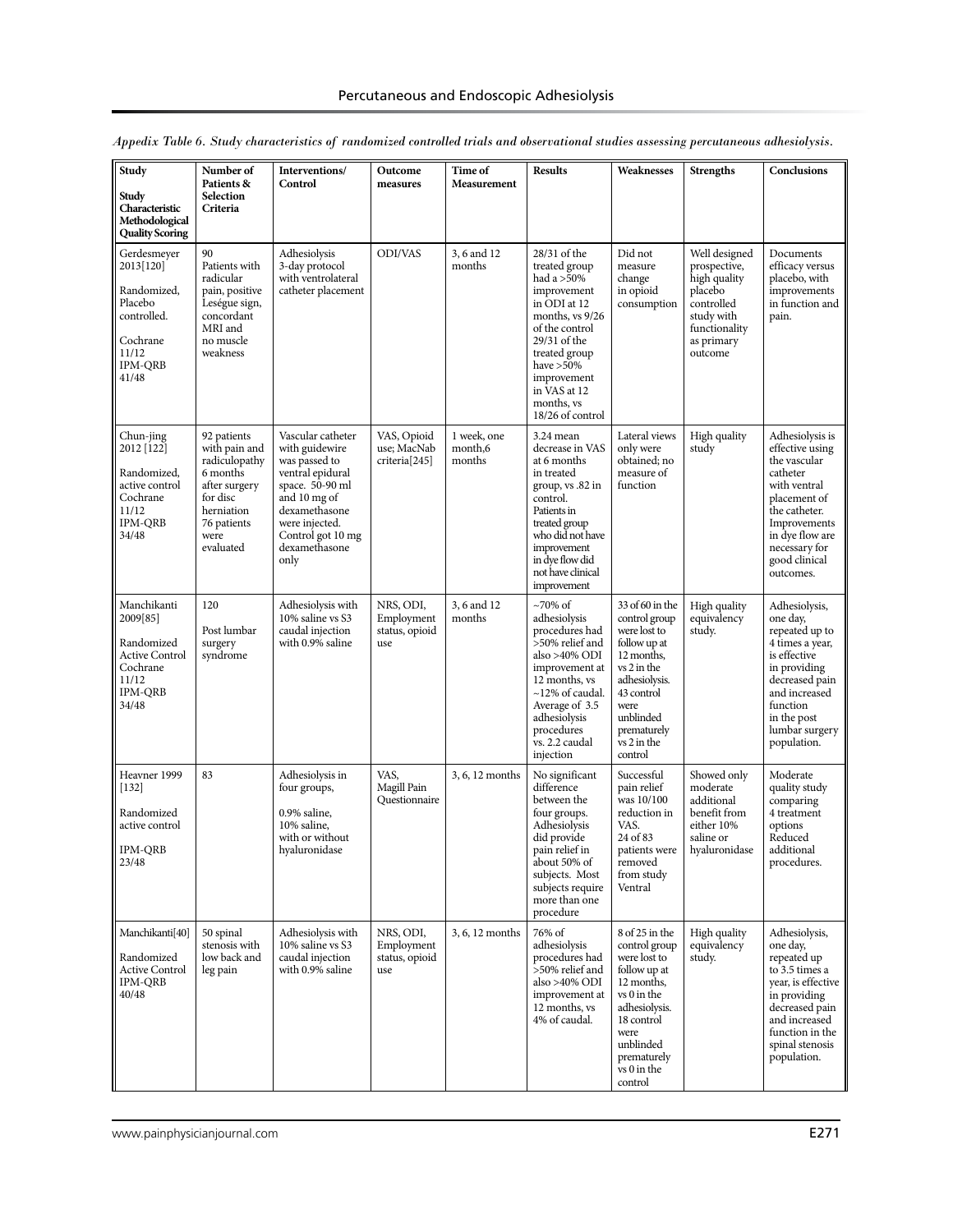| Study<br>Study<br>Characteristic<br>Methodological<br><b>Quality Scoring</b>                                                         | Number of<br>Patients &<br>Selection<br>Criteria                                                                                | Interventions/<br>Control                                                                                        | Outcome<br>measures                                                                          | Time of<br>Measurement | <b>Results</b>                                                                                                                                                                                   | Weaknesses                                                                                                                                                                                                | <b>Strengths</b>                                                                           | Conclusions                                                                                                                                                                          |
|--------------------------------------------------------------------------------------------------------------------------------------|---------------------------------------------------------------------------------------------------------------------------------|------------------------------------------------------------------------------------------------------------------|----------------------------------------------------------------------------------------------|------------------------|--------------------------------------------------------------------------------------------------------------------------------------------------------------------------------------------------|-----------------------------------------------------------------------------------------------------------------------------------------------------------------------------------------------------------|--------------------------------------------------------------------------------------------|--------------------------------------------------------------------------------------------------------------------------------------------------------------------------------------|
| Manchikanti<br>2004 [123]<br>Randomized<br><b>Active Control</b><br>Cochrane<br>11/12<br><b>IPM-ORB</b><br>37/48                     | 75                                                                                                                              | One-day<br>adhesiolysis with<br>either 0.9% or 10%<br>saline vs epidural<br>steroid injection.                   | VAS, ODI,<br>work status,<br>opioid intake,<br>range of<br>motion<br>measurement,<br>and P-3 | 3.6.12 months          | 72% of<br>adhesiolysis<br>and hypertonic<br>neurolysis and<br>60% of<br>0.9% saline<br>adhesiolysis<br>compared to<br>0% of epidural<br>group had<br>>50% relief<br>at12-months                  | 18 of the ESI<br>group were<br>unblinded by<br>6 months.<br>Repeat<br>procedures<br>allowed<br>based upon<br>response<br>to previous<br>procedures,<br>rather than<br>examining<br>one injection<br>only. | Comparison<br>of hypertonic<br>and normal<br>saline vs<br>epidural<br>steroid<br>injection | High quality<br>RCT showing<br>that<br>adhesiolysis<br>provides<br>significant<br>relief regardless<br>of whether<br>normal saline<br><sub>or</sub><br>hypertonic<br>saline is used. |
| Veihelmann<br>2004[124]<br>Randomized<br>prospective<br>study with<br>active control<br>Cochrane<br>11/12<br><b>IPM-QRB</b><br>25/48 | 99 patients<br>with radicular<br>pain with<br>concordant<br>imaging<br>findings                                                 | One day<br>adhesiolysis with<br>10% saline vs.<br>physical therapy                                               | VAS, ODI,<br><b>GHS</b>                                                                      | 3, 6, 12 months        | Mean<br>improvement<br>of the treated<br>group was<br>$>50\%$ in VAS<br>and $>40\%$ in<br>ODI at 3, 6 and<br>12 months.<br>Treatment<br>group had<br>$\sim$ 10% relief.                          | 25 patients in<br>the control<br>group were<br>lost t follow<br>up, 10 lost<br>to follow up,<br>12 crossing<br>over to<br>adhesiolysis,<br>10 having<br>surgery                                           | Moderate<br>quality<br>comparative<br>effectiveness<br>study                               | Adhesiolysis<br>is superior<br>to physical<br>therapy in<br>treating<br>persistent<br>back and leg<br>pain with<br>concordant<br>imaging<br>findings.                                |
| Manchikanti<br>1999 [20]<br>Retrospective<br>observational<br><b>IPM-QRBNR</b><br>28/48                                              | 150 patients<br>selected<br>from 532<br>who had had<br>adhesiolysis.                                                            | One day vs 2 day<br>adhesiolysis with<br>hypertonic saline<br>Compared to Racz<br>1999 for 3 day<br>adhesiolysis | Pain relief of<br>$> 50\%$                                                                   | 3, 6, 12 months        | No difference<br>between one-<br>day, two-day<br>or three-day<br>adhesiolysis<br>Repeat<br>procedures<br>showed<br>significant<br>$($ >50%) relief<br>with longer<br>duration.                   | Retrospective<br>study, with<br>one leg<br>obtained<br>from an<br>unrelated<br>study.                                                                                                                     | Large scale<br>study with                                                                  | Moderate<br>quality study<br>showing<br>that one day<br>adhesiolysis is<br>as effective as<br>three-day.                                                                             |
| Gerdesmever<br>2006 [125]<br>Prospective<br>observational<br><b>IPM-QRBNR</b><br>25/48                                               | 61 patients<br>with<br>radiculopathy                                                                                            | Ventral three-day<br>adhesiolysis                                                                                | ODI,<br>MacNab<br>scale                                                                      | 3, 6 months            | ODI was<br>reduced >50%<br>at 3 and 6<br>months                                                                                                                                                  | Mixture of<br>multiple<br>etiologies<br>No control<br>group                                                                                                                                               | Prospective,<br>tightly<br>controlled<br>study                                             | Moderate<br>quality study<br>documenting<br>that replication<br>of pain leads<br>to functional<br>improvement<br>in adhesiolysis.                                                    |
| Oh 2014[126]<br>Retrospective<br><b>IPM-QRBNR</b><br>28/48                                                                           | 303 patients<br>with one-level<br>disc disease<br>with low<br>back and or<br>leg pain. No<br>previous<br>surgery or<br>stenosis | One-day<br>adhesiolysis with<br>either ventral or<br>dorsal catheter<br>placement                                | VAS, Odom's<br>criteria                                                                      | $1, 3, 6$ months       | VAS for leg<br>pain was<br>significantly<br>greater at 3 and<br>6 months for<br>ventral group.<br>Both ventral<br>and dorsal<br>placement<br>showed >50%<br>reduction of<br>back and leg<br>pain | Retrospective<br>study with<br>no control.                                                                                                                                                                | Large scale,<br>single center<br>study                                                     | Ventral<br>placement<br>appears to<br>provide better<br>oucomes.                                                                                                                     |

VAS= Visual Analog Scale; NRS=Numeric Rating Scale; ODI=Oswestry Disability Index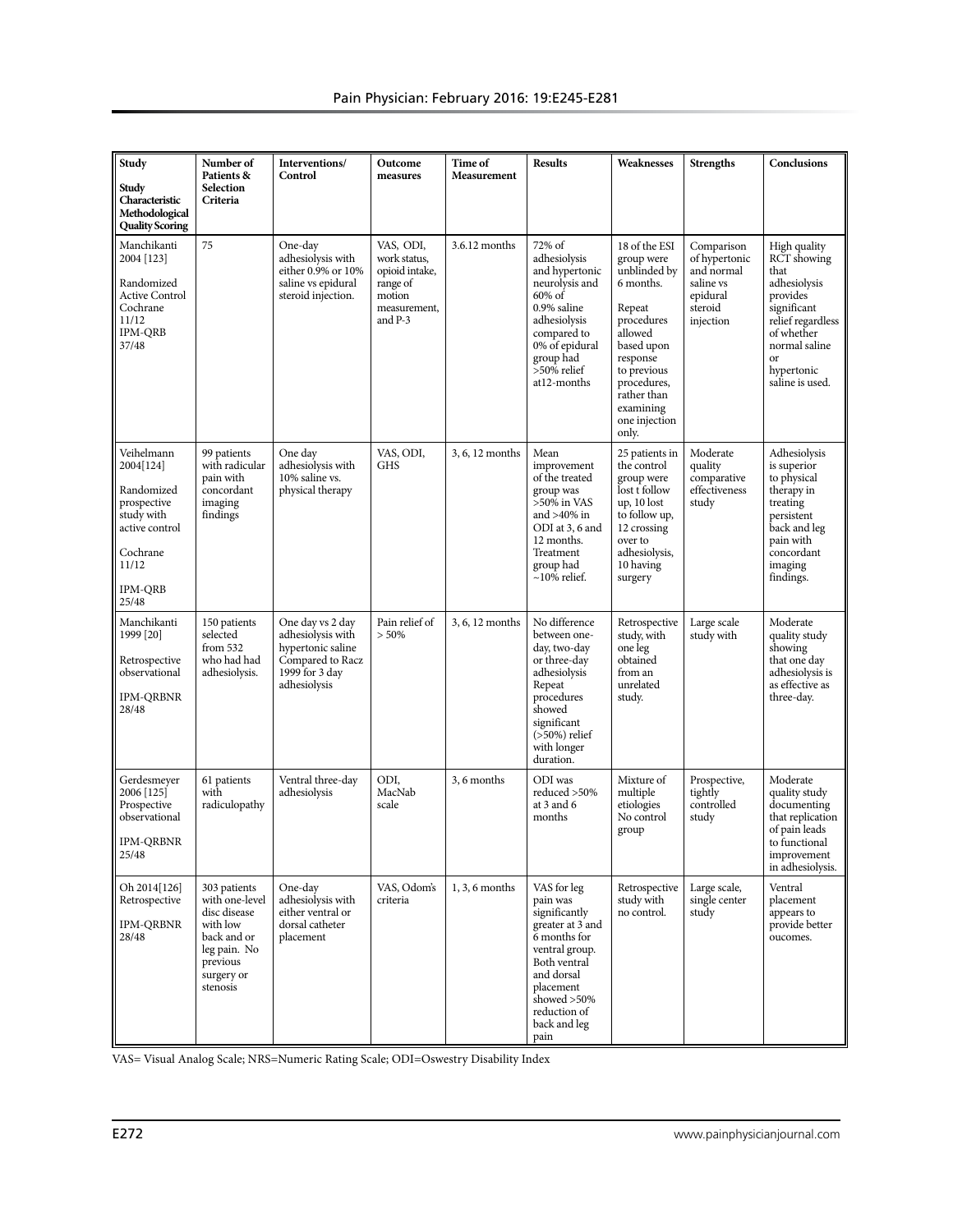| Study<br>Characteristic<br>Methodological<br><b>Quality Scoring</b>       | Number of<br>Patients &<br>Selection<br>Criteria                                                                                                            | Interventions/<br>Control                                                                              | Outcome<br>measures                                                      | Time of<br>Measurement | <b>Results</b>                                                                                                                                                                                                                                                                                                                                                                                                      | Weaknesses                                                                                                                                                      | <b>Strengths</b>                                                                                                                                     | Conclusions                                                                                                                                                                                       |
|---------------------------------------------------------------------------|-------------------------------------------------------------------------------------------------------------------------------------------------------------|--------------------------------------------------------------------------------------------------------|--------------------------------------------------------------------------|------------------------|---------------------------------------------------------------------------------------------------------------------------------------------------------------------------------------------------------------------------------------------------------------------------------------------------------------------------------------------------------------------------------------------------------------------|-----------------------------------------------------------------------------------------------------------------------------------------------------------------|------------------------------------------------------------------------------------------------------------------------------------------------------|---------------------------------------------------------------------------------------------------------------------------------------------------------------------------------------------------|
| Manchikanti<br>2005 [127]<br>RCT<br><b>IPM_QRB</b><br>38/48               | 83 patients<br>with chronic<br>low back and<br>radicular pain.<br>$\sim$ 75% were<br>post lumbar<br>surgery                                                 | Endoscopic<br>adhesiolysis v<br>caudal epidural<br>injection                                           | $>505$ VAS<br>improvement.<br>ODI, opioid<br>intake and<br>work status   | 12 months              | 48% of<br>endoscopy<br>patients had<br>>50% relief<br>at 12 months;<br>0% of caudal<br>patients did.                                                                                                                                                                                                                                                                                                                | Co-mingled<br>patient<br>population.<br>Not clear<br>if repeat<br>procedure<br>were<br>performed                                                                | Rigorously<br>designed<br>study                                                                                                                      | High quality<br>study showing<br>effectiveness<br>of endoscopy<br>in primarily<br>post lumbar<br>surgery<br>syndrome<br>patients                                                                  |
| Lee 2014[129]<br>Retrospective<br><b>IPM-QRBNR</b><br>30/48               | 52 endoscopy<br>and 62<br>transforaminal<br>epidural steroid<br>injections<br>Persistent lower<br>extremity pain<br>after either<br>discectomy or<br>fusion | Endoscopic<br>adhesiolysis vs.<br>transforaminal<br>epidural steroid<br>injections.                    | $>50\%$<br>improvement<br>in NRS<br>and $>40\%$<br>improvement<br>in ODI | 6 months               | $\sim$ 55% of<br>endoscopic<br>group had<br>relief compared<br>to $\sim$ 30% of<br>transforaminal<br>Patients with<br>discectomy<br>did better than<br>fusion                                                                                                                                                                                                                                                       | Retrospective<br>study<br>Volume in<br>saline used in<br>endoscopy not<br>reported                                                                              | Single center<br>study                                                                                                                               | Epiduroscopy<br>is more<br>effective than<br>transforaminal<br>injection at<br>providing<br>significant<br>pain relief and<br>functional<br>improvement<br>in failed<br>back surgery<br>patients. |
| Igarashi 2004<br>$[128]$<br>Prospective<br>24/48<br><b>IPM-QRBNR</b>      | 58 lumbar<br>stenosis<br>patients with<br>either radicular<br>pain or<br>multisegmental<br>dysesthesia                                                      | Endoscopic<br>lysis of<br>adhesions                                                                    | VAS back<br>and leg,<br>motor deficit,<br>sensory deficit                | 3, 6 12 months         | >50% relief of<br>low back pain<br>at 12 months<br>for both groups<br>and >50% relief<br>of leg pain at<br>12 months for<br>radiculargroup                                                                                                                                                                                                                                                                          | Prospective,<br>uncontrolled<br>study.<br>Lack of clear<br>distinction<br>between<br>groups.<br>No pre-<br>specified<br>definition of<br>successful<br>outcomes | Evaluates<br>efficacy of<br>epiduroscopy<br>in adhesiolysis<br>patient.                                                                              | Moderate<br>quality study<br>showing<br>effectiveness<br>of adhesiolysis<br>in spinal<br>stenosis<br>patients.                                                                                    |
| Manchitkanti<br>1999 [130]<br>Retrospective<br><b>IPM-QRBNR</b><br>33/288 | $120$ post<br>lumbar surgery<br>patients                                                                                                                    | 60 patients<br>with<br>percutaneous<br>adhesiolysis; 60<br>patients with<br>endoscopic<br>adhesiolysis | $>50\%$ relief of<br>pain                                                | 3, 6 12 months         | At one month,<br>72% of<br>percutaneous<br>and 97% of<br>endoscopic<br>patients had ><br>50%<br>relief. At 3<br>months, it was<br>10%<br>and 52%.<br>After the second<br>procedure,<br>$22%$ of the<br>percutaneous<br>group<br>had $> 50\%$<br>relief, whereas<br>75%<br>of the<br>endoscopic<br>group did.<br>Percutaneous<br>$\!$ adhesiolysis<br>is more cost-<br>effective than<br>endoscopic<br>adhesiolysis. | Retrospective<br>evaluation<br>Limited<br>outcome<br>parameters                                                                                                 | All patients<br>were<br>post lumbar<br>surgery<br>patients.<br>Direct<br>comparison<br>between<br>percutaneous<br>and<br>endoscopic<br>adhesiolysis. | High quality<br>study showing<br>effectiveness<br>of both<br>percutaneous<br>and<br>endoscopic<br>adhesiolysis in<br>post lumbar<br>surgery<br>patientns                                          |

Appendix Table 7 *Study characteristics of randomized controlled trials and observational studies assessing spinal endoscopic adhesiolysis.*

VAS= Visual Analog Scale; NRS=Numeric Rating Scale; ODI=Oswestry Disability Index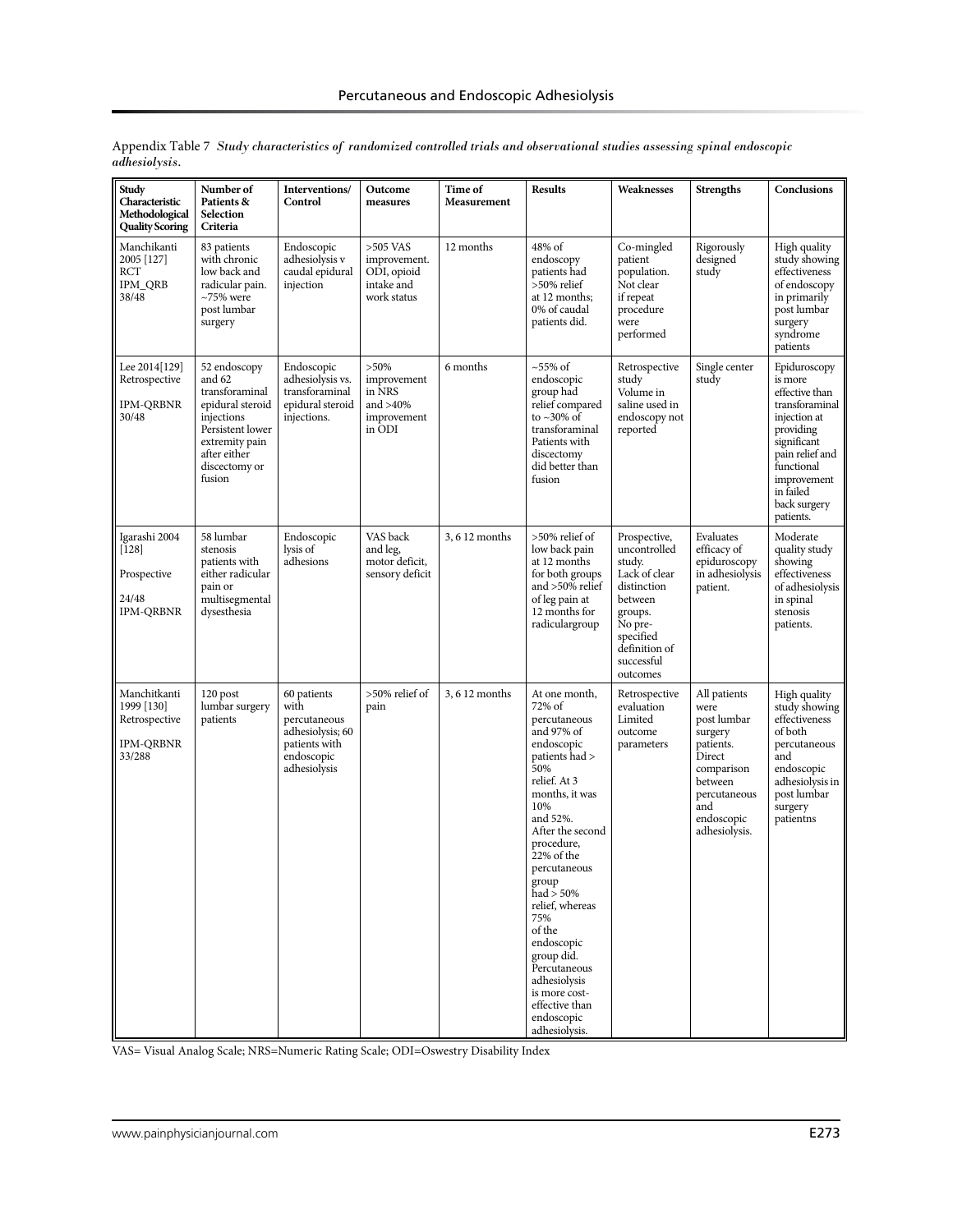#### **REFERENCES**

- Lawrence RC, Helmick CG, Arnett FC, Deyo RA, Felson DT, Giannini EH, Heyse SP, Hirsch R, Hochberg MC, Hunder GG, Liang MH, Pillemer SR, Steen VD, Wolfe F. Estimates of the prevalence of arthritis and selected musculoskeletal disorders in the united states. *Arthritis Rheum.* 1998;41:778-799.
- 2. Carragee EJ. Persistent low back pain. *The New England journal of medicine.*  2005;352:1891-1898.
- 3. Marin TJ, Furlan AD, Bombardier C, van Tulder M, de Bie RAD, Furlan A, Guillemin F, Malmivaara A, Peul W, Schoene M. 15 years of the cochrane back review group. *Spine.* 2014.
- Macedo LG, Maher CG, Latimer J, McAuley JH, Hodges PW, Rogers WT. Nature and determinants of the course of chronic low back pain over a 12-month period: A cluster analysis. *Physical therapy.* 2014;94:210-221.
- 5. Hider SL, Whitehurst DG, Thomas E, Foster NE. Pain location matters: The impact of leg pain on health care use, work disability and quality of life in patients with low back pain. *European Spine Journal.* 2014:1-8.
- 6. Costandi S, Chopko B, Mekhail M, Dews T, Mekhail N. Lumbar spinal stenosis: Therapeutic options review. *Pain Practice.* 2014.
- 7. Bokov A, Isrelov A, Skorodumov A, Aleynik A, Simonov A, Mlyavykh S. An analysis of reasons for failed back surgery syndrome and partial results after different types of surgical lumbar nerve root decompression. *Pain physician.*  2011;14:545-557.
- 8. Chan Cw, Peng P. Failed back surgery syndrome. *Pain Medicine.*  2011;12:577-606.
- 9. Deyo RA, Gray DT, Kreuter W, Mirza S, Martin BI. United states trends in lumbar fusion surgery for degenerative conditions. *Spine.* 2005;30:1441-1445.
- 10. Mirza SK, Deyo RA. Systematic review of randomized trials comparing lumbar fusion surgery to nonoperative care for treatment of chronic back pain. *Spine.*  2007;32:816-823.
- 11. Brox JI, Sorensen R, Friis A, Nygaard O, Indahl, A., Keller A, Ingebrigtsen T, Eriksen H, Holm I, Koller A, Riise R, Reikeras O. Randomized clinical trial of lumbar instrumented fusion and cognitive intervention and exercises in patients with chronic low back pain and disc degeneration. *Spine.* 2003;28:1913-1921.
- 12. Brox JI, Reikeras O, Nygaard O, Sorensen R, Indahl A, Holm I, Keller A, Ingebrigtsen T, Grundnes O, Lange JE, Friis A. Lumbar instrumented fusion compared with cognitive intervention and exercises in patients with chronic back pain after previous surgery for disc herniation: A prospective randomized controlled study. *Pain.* 2006;122:145-155.
- 13. Smith JS, Ogden AT, Shafizadeh S, Fessler RG. Clinical outcomes after microendoscopic discectomy for recurrent lumbar disc herniation. *J Spinal Disord Tech.* 2010;23:30-34.
- 14. Atlas SJ, Keller RB, Wu YA, Deyo RA, Singer DE. Long-term outcomes of surgical and nonsurgical management of sciatica secondary to a lumbar disc herniation: 10 year results from the maine lumbar spine study. *Spine.* 2005;30:927-935.
- 15. Chou R, Baisden J, Carragee EJ, Resnick DK, Shaffer WO, Loeser JD. Surgery for low back pain: A review of the evidence for an american pain society clinical practice guideline. *Spine.* 2009;34:1094-1109.
- 16. Hirsch JA, Leslie-Mazwi TM, Patel AB, Rabinov JD, Gonzalez RG, Barr RM, Nicola GN, Klucznik RP, Prestigiacomo CJ, Manchikanti L. Macra: Background, opportunities and challenges for the neurointerventional specialist. *Journal of neurointerventional surgery.*  2015:neurintsurg-2015-011952.
- 17. Racz GB, Sabonghy M, Gintautas J, Kline WM. Intractable pain therapy using a new epidural catheter. *Jama.*  1982;248:579-581.
- 18. Racz G, Haynsworth RF, Lipton S. Experiences with an improved epidural catheter. *Pain Clinic.* 1986;1:21-27.
- 19. Racz G, Holubec JT. Lysis of adhesions in the epidural space. *Techniques of neurolysis*. Boston: Kluwer Press; 1989:57-72.
- 20. Manchikanti L, Pakanati RR, Bakhit CE, Pampati V. Role of adhesiolysis and hypertonic saline neurolysis in management of low back pain: Evaluation of modification of the racz protocol. *Pain Digest.* 1999;9:91-96.
- 21. Kim SH, Choi WJ, Suh JH, Jeon SR, Hwang CJ, Koh WU, Lee C, Leem JG, Lee SC, Shin JW. Effects of transforaminal balloon treatment in patients with lumbar foraminal stenosis: A randomized, controlled, double-blind trial. *Pain Physician.* 2013;16:213-224.
- 22. Bosscher HA, Heavner JE. Treatment of common low back pain: A new approach to an old problem. *Pain Practice.* 2014.
- 23. Choi SS, Joo EY, Hwang BS, Lee JH, Lee G, Suh JH, Leem JG, Shin JW. A novel balloon-inflatable catheter for percutaneous epidural adhesiolysis and decompression. *The Korean journal of pain.*  2014;27:178-185.
- 24. Witten CM. 510(k) approval: Myelscope. Rockville, MD: Food and Drug Administration (FDA); 1996.
- 25. Witten CM. 510(k) approval: Myelotec video guided catheter. Food and Drug Administration (FDA); 1998.
- 26. Richter EO, Abramova MV, Cantu F, DeAndres J, Lierz P, Manchiaro P, Van Buyten JP, Kim JD, Jang JH, Jung GH, Salgado H. Anterior epiduroscopic neural decompression: Eight center experience in 154 patients. *European Journal of Pain Supplements.* 2011;5:401-407.
- 27. Cantu F, DeAndres J, Lierz P, Luigi P, Manchiaro J-PVB, Kim J-D, Jang J-H, Jung G-H, Kim J-y, Jang S-J. Long-term, restrospective evaluation of anterior epiduroscopic disc and neural decompression in 553 patients in 11 centers at 20.1 months follow-up. *rust.*19.
- 28. Kim JD, Jang JH, Jung GH, Kim JY, Jang SJ. Epiduroscopic laser disc and neural decompression. *Journal of Neurosurgial Review.* 2011:14-19.
- 29. Lee GW, Jang S-J, Kim J-D. The efficacy of epiduroscopic neural decompression with ho: Yag laser ablation in lumbar spinal stenosis. *European Journal of Orthopaedic Surgery & Traumatology.*  2014;24:231-237.
- 30. Epstein JM, Adler R. Laser-assisted percutaneous endoscopic neurolysis. *Pain Physician.* 2000;3:43-45.
- 31. Moher D, Tsertsvadze A, Tricco A, Eccles M, Grimshaw J, Sampson M, Barrowman N. When and how to update systematic reviews. *Cochrane Database Syst Rev.* 2008;1.
- 32. Garritty C, Tsertsvadze A, Tricco AC, Sampson M, Moher D. Updating systematic reviews: An international survey. *PloS one.* 2010;5:e9914.
- 33. Shojania KG, Sampson M, Ansari MT, Ji J, Doucette S, Moher D. How quickly do systematic reviews go out of date? A survival analysis. *Annals of internal medicine.*  2007;147:224-233.
- 34. Sampson M, Shojania KG, Garritty C, Horsley T, Ocampo M, Moher D. Systematic reviews can be produced and published faster. *Journal of clinical epidemiology.* 2008;61:531-536.
- 35. Chou R, Huffman L. Evaluation and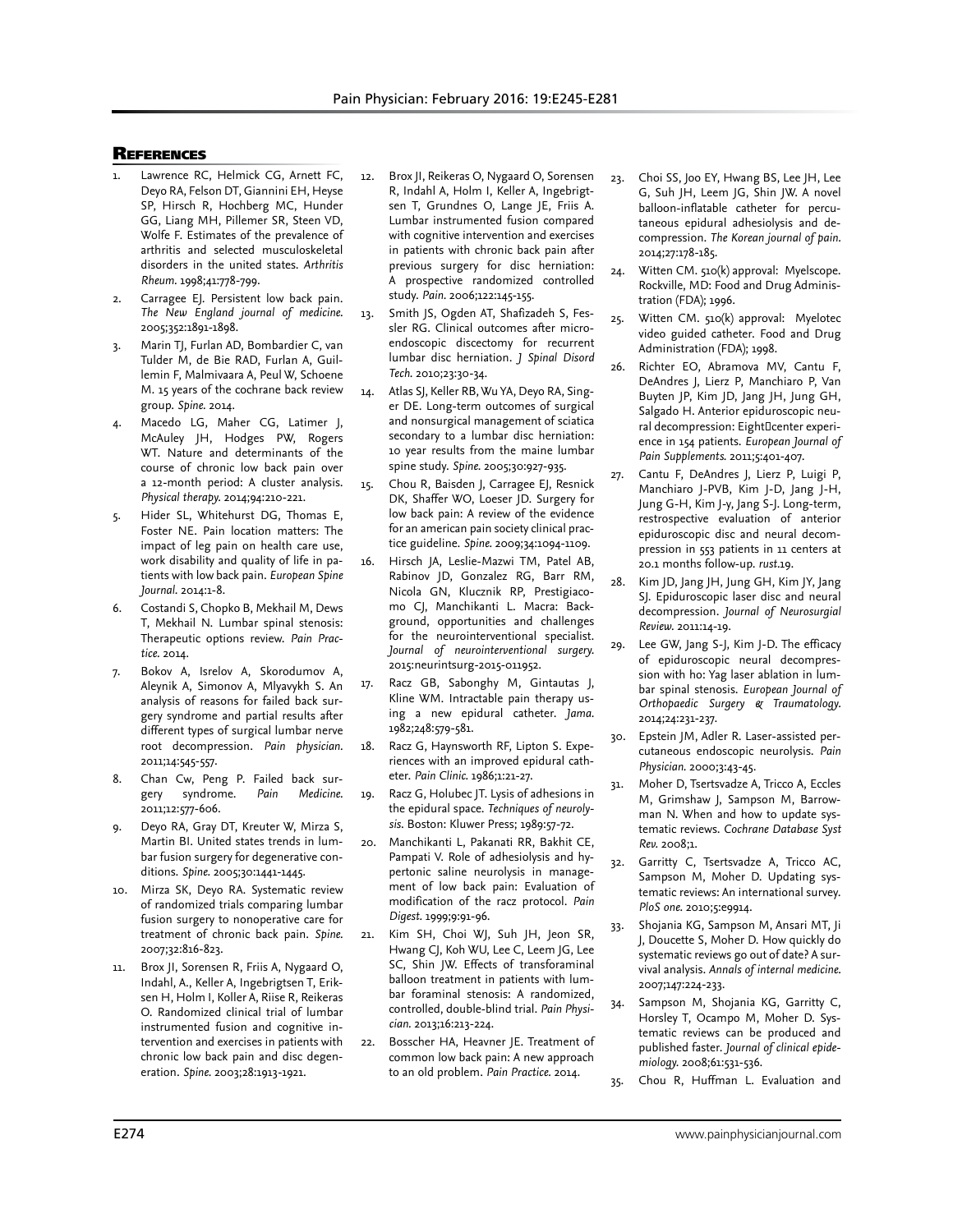management of low back pain - evidence review. *APS.* 2007.

- 36. Rosenquist RW. American pain society (aps) low back pain guidelines: A pro/ con debat. *American Academy of Pain Medicine's 27th Annual Meeting.* National Harbor, MD 2011.
- 37. Interventional procedure guidance: Interventional procedure overview of therapeutic endoscopic division of epidural adhesions. National Institute for Health and Care Excellence (NICE); 2009:23.
- 38. Van Boxem K, Cheng J, Patijn J, van Kleef M, Lataster A, Mekhail N, Van Zundert J. Lumbosacral radicular pain. *Pain Pract.*  2010;10:339-358.
- 39. Tran de QH, Duong S, Finlayson RJ. Lumbar spinal stenosis: A brief review of the nonsurgical management. *Can J Anaesth.* 2010;57:694-703.
- 40. Manchikanti L, Cash KA, McManus CD, Pampati V, Singh V, Benyamin R. The preliminary results of a comparative effectiveness evaluation of adhesiolysis and caudal epidural injections in managing chronic low back pain secondary to spinal stenosis: A randomized, equivalence controlled trial. *Pain Physician.*  2009;12:E341-354.
- 41. Helm S, Benyamin RM, Chopra P, Deer TR, Justiz R. Percutaneous adhesiolysis in the management of chronic low back pain in post lumbar surgery syndrome and spinal stenosis: A systematic review. *Pain Physician.* 2012;15:E435-462.
- 42. Helm S, Hayek S, Colson J, Chopra P, Deer T, Justiz R, Hameed M, Falco F. Spinal endoscopic adhesiolysis in post lumbar surgery syndrome: An update of assessment of the evidence. *Pain physician.* 2013;16:SE125-150.
- 43. Hsu E, Atanelov L, Plunkett AR, Chai N, Chen Y, Cohen SP. Epidural lysis of adhesions for failed back surgery and spinal stenosis: Factors associated with treatment outcome. *Anesth Analg.*  2014;118:215-224.
- 44. Lee K, Jamison DE, Hurley RW, Cohen SP. Epidural lysis of adhesions. *The Korean Journal of Pain.* 2014;27:3-15.
- 45. Kallewaard JW, Vanelderen P, Richardson J, Van Zundert J, Heavner J, Greon GJ. Review: Epiduroscopy for patients with lumbosacral radicular pain. *Pain Practice.* 2014;14:365-377.
- 46. Jamison DE, Hus E, Cohen SP. Epidural adhesiolysis: An evidence-based review. *Journal of Neurosurgical Sciences.*  2014;58:65-76.
- 47. Avellanal M, Diaz-Reganon G, Orts A,

Gonzalez-Montero L, Ares JDA. Epiduroscopy: Complications and troubleshooting. *Techniques in Regional Anesthesia and Pain Management.* 2014;18:35-39.

- 48. Moon SH, Kim HS. Percutaneous epidural neuroplasty. *Journal of the Korean Orthopaedic Association.* 2015;50:215-224.
- 49. Manchikanti L, Falco FJE, Singh V, Benyamin RM, Racz G, Helm S, Caraway DL, Calodney AK, Snook LT, Smith HS, Gupta S, Ward SP, Grider JS, Hirsch JA. An update of comprehensive evidencebased guidelines for interventional techniques in chronic spinal pain. Part i: Introduction and general considerations. *Pain Physician.* 2013;16:S1-S48.
- 50. Manchikanti L, Abdi S, Atluri S, Benyamin RM, Boswell MV, Buenaventura RM, Bryce DA, Burks TA, Caraway DL, Calodney AK, Cash KA, Christo PJ, Cohen SP, Colson J, Conn A, Cordner HJ, Coubarous S, Datta S, Deer TR, Diwan SA, Falco FJE, Fellows B, Geffert SC, Grider JS, Gupta S, Hameed H, Hameed M, Hansen H, Helm S, Caraway DL, Calodney AK, Janata JW, Justiz R, Kaye AD, Lee M, Manchikanti KN, Mc-Manus CD, Onyewu O, Parr AT, Patel V, Racz GB, Sehgal N, Sharma M, Simopoulos TT, Singh V, Smith HS, Snook LT, J S, Vallejo R, Ward SP, Wargo BW, Zhu J, Hirsch JA. An update of comprehensive evidence-based guidelines for interventional techniques in chronic spinal pain. Part ii: Guidance and recommendations. *Pain Physician.* 2013;16:S49-S283.
- 51. Manchikanti L. Evidence-based medicine, systematic reviews, and guidelines in interventional pain management, part i: Introduction and general considerations. *Pain Physician.* 2008;11:161-186.
- 52. Manchikanti L, Abdi S, and Lucas LF. Evidence synthesis and development of guidelines in interventional pain management. *Pain Physician.* 2005:73-86.
- 53. Manchikanti L, Hirsch JA, Smith HS. Evidence-based medicine, systematic reviews, and guidelines in interventional pain management: Part 2: Randomized controlled trials. *Pain Physician.*  2008;11:717-773.
- 54. Manchikanti L, Benyamin RM, Helm S, Hirsch JA. Evidence-based medicine, systematic reviews, and guidelines in interventional pain management: Part 3: Systematic reviews and meta-analyses of randomized trials. *Pain Physician.*  2009;12:35-72.
- 55. Manchikanti L, Singh V, Smith HS, Hirsch JA. Evidence-based medicine, systematic reviews, and guidelines in

interventional pain management: Part 4: Observational studies. *Pain Physician.*  2009;12:73-108.

56. Manchikanti L, Datta S, Smith HS, Hirsch JA. Evidence-based medicine, systematic reviews, and guidelines in interventional pain management: Part 6. Systematic reviews and meta-analyses of observational studies. *Pain Physician.*  2009;12:819-850.

- 57. Moher D, Cook DJ, Eastwood S, Olkin I, Rennie D, Stroup DF. Improving the quality of reports of meta-analyses of randomised controlled trials: The quorom statement. Quality of reporting of meta-analyses. *Lancet.*  1999;354:1896-1900.
- 58. Liberati A, Altman DG, Tetzlaff J, Mulrow C, Gotzsche PC, Ioannidis JP, Clarke M, Devereaux PJ, Kleijnen J, Moher D. The prisma statement for reporting systematic reviews and meta-analyses of studies that evaluate health care interventions: Explanation and elaboration. *Annals of internal medicine.* 2009;151:W1-30.
- van Tulder M, Furlan A, Bombardier C, Bouter L. Updated method guidelines for systematic reviews in the cochrane collaboration back review group. *Spine.*  2003;28:1290-1299.
- 60. Furlan AD, Pennick V, Bombardier C, van Tulder M. 2009 updated method guidelines for systematic reviews in the cochrane back review group. *Spine (Phila Pa 1976).* 2009;34:1929-1941.
- 61. Manchikanti L, Singh V, Helm S, Schultz DM, Datta S, Hirsch JA. An introduction to an evidence-based approach to interventional techniques in the management of chronic spinal pain. *Pain Physician.* 2009;12:E1-33.
- 62. Stroup DF, Berlin JA, Morton SC, Olkin I, Williamson GD, Rennie D, Moher D, Becker BJ, Sipe TA, Thacker SB. Metaanalysis of observational studies in epidemiology: A proposal for reporting. *Jama.* 2000;283:2008-2012.
- 63. Guyatt GH, Oxman AD, Vist GE, Kunz R, Falck-Ytter Y, Alonso-Coello P, Schunemann HJ. Grade: An emerging consensus on rating quality of evidence and strength of recommendations. *Bmj.*  2008;336:924-926.
- 64. Manchikanti L, Hirsch JA, Cohen SP, Heavner JE, Falco FJE, Diwan S, Boswell MV, Candido KD, Onyewu O, Zhu J, Sehgal N, Kaye AD, Benyamin RM, Helm S, Singh V, Datta S, Abdi S, Christo PJ, Hameed H, Hameed M, Vallejo R, Pampati V, GB R, Raj P. Assessment of meth-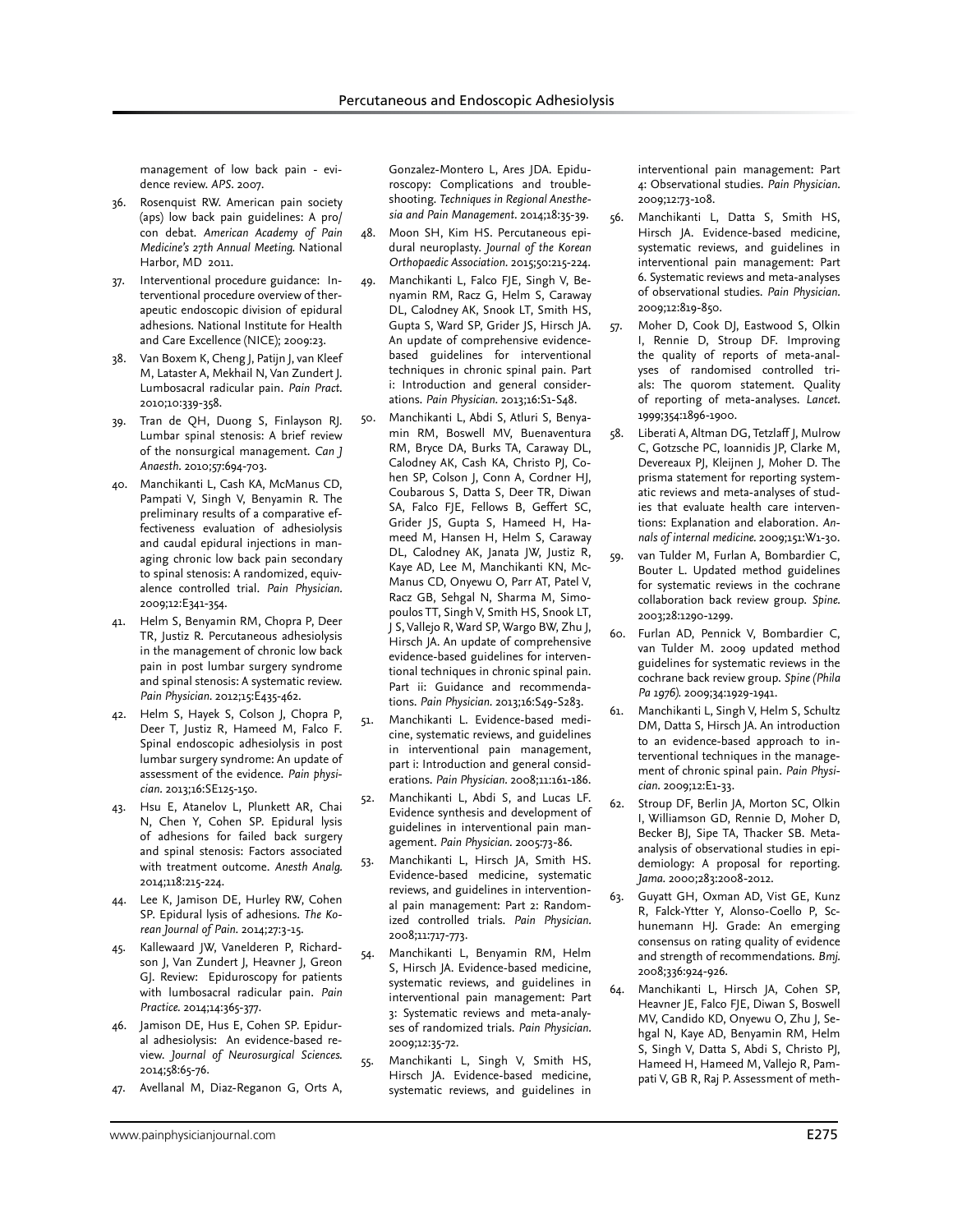odologic quality of randomized trials of interventional techniques: Development of an interventional pain management specific instrument. *Pain Physician.* 2014;17:E263-E290.

- 65. Manchikanti L, Hirsch JA, Heavner J, Cohen SP, Benyamin RM, Shegal N, Falco FJE, Vallejo R, Kaye AD, Boswell MV, Helm S, Candido KD. Development of an interventional pain management specific instrument for methodologic quality assessment of nonrandomized studies of interventional techniques. *Pain Physician.* 2014;17:E291-E317.
- 66. Farrar JT, Portenoy RK, Berlin JA, Kinman JL, Strom BL. Defining the clinically important difference in pain outcome measures. *Pain.* 2000;88:287-294.
- 67. Salaffi F, Stancati A, Silvestri CA, Ciapetti A, Grassi W. Minimal clinically important changes in chronic musculoskeletal pain intensity measured on a numerical rating scale. *Eur J Pain.* 2004;8:283-291.
- 68. Manchikanti L, Hirsch J, Cohen S, Heavner J, Falco F, Diwan S, Boswell M, Candido K, Onyewu C, Zhu J. Assessment of methodologic quality of randomized trials of interventional techniques: Development of an interventional pain management specific instrument. *Pain physician.* 2013;17:E263-290.
- 69. Laxmaiah Manchikanti M, Hirsch JA, MD10 ADK, PhD11 MVB, PhD12 S. Development of an interventional pain management specific instrument for methodologic quality assessment of nonrandomized studies of interventional techniques. *Pain physician.*  2014;17:E291-E317.
- 70. Jensen MP, Wang W, Potts SL, Gould EM. The meaning of global outcome measures in pain clinical trials: More than just change in pain intensity. *Clin J Pain.* 2013;29:289-295.
- 71. Bombardier C. Outcome assessments in the evaluation of treatment of spinal disorders: Summary and general recommendations. *Spine.* 2000;25:3100-3103.
- 72. Hagg O, Fritzell P, Nordwall A. The clinical importance of changes in outcome scores after treatment for chronic low back pain. *Eur Spine J.* 2003;12:12-20.
- 73. Manchikanti L, Singh V, Cash KA, Pampati V, Damron KS, Boswell MV. Preliminary results of a randomized, equivalence trial of fluoroscopic caudal epidural injections in managing chronic low back pain: Part 2 - disc herniation and radiculitis. *Pain Physician.*  2008;11:801-815.
- 74. Manchikanti L, Cash KA, McManus CD, Pampati V, Benyamin RM. Preliminary results of a randomized, double-blind, controlled trial of fluoroscopic lumbar interlaminar epidural injections in managing chronic lumbar discogenic pain without disc herniation or radiculitis. *Pain Physician.* 2010;13:E279-292.
- 75. Manchikanti L, Singh V, Falco FJ, Cash KA, Fellows B. Comparative outcomes of a 2-year follow-up of cervical medial branch blocks in management of chronic neck pain: A randomized, double-blind controlled trial. *Pain Physician.*  2010;13:437-450.
- 76. Manchikanti L, Singh V, Falco FJ, Cash KA, Pampati V, Fellows B. Comparative effectiveness of a one-year follow-up of thoracic medial branch blocks in management of chronic thoracic pain: A randomized, double-blind active controlled trial. *Pain Physician.* 2010;13:535-548.
- 77. Manchikanti L, Singh V, Falco FJ, Cash KM, Fellows B. Cervical medial branch blocks for chronic cervical facet joint pain: A randomized, double-blind, controlled trial with one-year follow-up. *Spine.* 2008;33:1813-1820.
- 78. Manchikanti L, Singh V, Cash KA, Pampati V, Damron KS, Boswell MV. A randomized, controlled, double-blind trial of fluoroscopic caudal epidural injections in the treatment of lumbar disc herniation and radiculitis. *Spine (Phila Pa 1976).* 2011;36:1897-1905.
- 79. Manchikanti L, Singh V, Cash KA, Pampati V, Datta S. Management of pain of post lumbar surgery syndrome: Oneyear results of a randomized, doubleblind, active controlled trial of fluoroscopic caudal epidural injections. *Pain Physician.* 2010;13:509-521.
- 80. Manchikanti L, Cash KA, McManus CD, Pampati V, Fellows B. Fluoroscopic caudal epidural injections with or without steroids in managing pain of lumbar spinal stenosis: One-year results of randomized, double-blind, activecontrolled trial. *J Spinal Disord Tech.*  2012;25:226-234.
- 81. Manchikanti L, Singh V, Falco FJ, Cash KA, Pampati V. Evaluation of the effectiveness of lumbar interlaminar epidural injections in managing chronic pain of lumbar disc herniation or radiculitis: A randomized, double-blind, controlled trial. *Pain Physician.* 2010;13:343-355.
- 82. Manchikanti L, Cash KA, Pampati V, Wargo BW, Malla Y. Cervical epidural injections in chronic discogenic neck pain without disc herniation or radiculi-

tis: Preliminary results of a randomized, double-blind, controlled trial. *Pain Physician.* 2010;13:E265-278.

- 83. Manchikanti L, Cash KA, Pampati V, Wargo BW, Malla Y. The effectiveness of fluoroscopic cervical interlaminar epidural injections in managing chronic cervical disc herniation and radiculitis: Preliminary results of a randomized, double-blind, controlled trial. *Pain Physician.* 2010;13:223-236.
- 84. Manchikanti L, Cash KA, McManus CD, Pampati V, Benyamin RM. A preliminary report of a randomized double-blind, active controlled trial of fluoroscopic thoracic interlaminar epidural injections in managing chronic thoracic pain. *Pain Physician.* 2010;13:E357-369.
- 85. Manchikanti L, Singh V, Cash KA, Pampati V, Datta S. A comparative effectiveness evaluation of percutaneous adhesiolysis and epidural steroid injections in managing lumbar post surgery syndrome: A randomized, equivalence controlled trial. *Pain Physician.*  2009;12:E355-368.
- 86. Lohr KN, Carey TS. Assessing "best evidence": Issues in grading the quality of studies for systematic reviews. *Jt Comm J Qual Improv.* 1999;25:470-479.
- 87. Clarke M, Oxman A. Cochrane reviewers handbook 4.0 [updated july 1999] in: Review manager (revman)(computer program), version 4.0, the cochrane collaboration. Oxford, England; 1999.
- 88. How to use the evidence: Assessment and application of scientific evidence. National Health and Medical Research Council Canberra; 2000.
- 89. van Tulder MW, Koes BW, Bouter LM. Conservative treatment of acute and chronic nonspecific low back pain. A systematic review of randomized controlled trials of the most common interventions. *Spine.* 1997;22:2128-2156.
- 90. Harris RP, Helfand M, Woolf SH, Lohr KN, Mulrow CD, Teutsch SM, Atkins D. Current methods of the us preventive services task force: A review of the process. *Am J Prev Med.* 2001;20:21-35.
- 91. Guyatt G, Schunemann H, Cook D, Jaeschke R, Pauker S, Bucher HC. Grades of recommendation for antithrombotic agents. *Chest.* 2001;119:S3-7.
- 92. Gross PA, Barrett TL, Dellinger EP, Krause PJ, Martone WJ, McGowan JE, Sweet RL, Wenzel RP. Purpose of quality standards for infectious diseases. *Clinical infectious diseases.* 1994;18:421-421.
- 93. Gray JAM. *Evidence-based healthcare*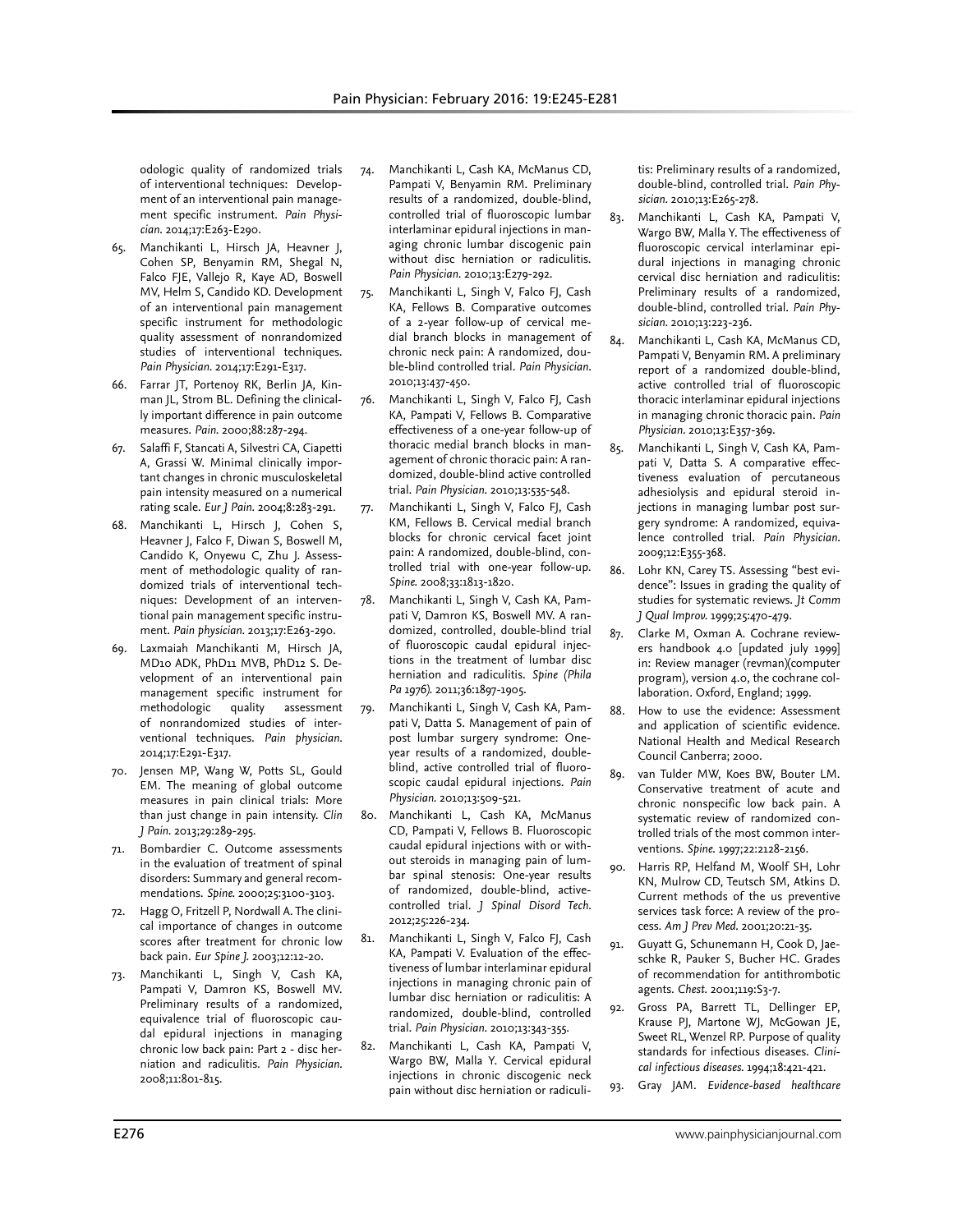*and public health: How to make decisions about health services and public health.* Elsevier Health Sciences; 2009.

- 94. Richardson J, McGurgan P, Cheema S, Prasad R, Gupta S. Spinal endoscopy in chronic low back pain with radiculopathy. A prospective case series. *Anaesthesia.* 2001;56:454-460.
- 95. Geurts JW, Kallewaard JW, Richardson J, Groen GJ. Targeted methylprednisolone acetate/hyaluronidase/clonidine injection after diagnostic epiduroscopy for chronic sciatica: A prospective, 1-year follow-up study. *Reg Anesth Pain Med.*  2002;27:343-352.
- 96. Manchikanti L, Pampati V, Fellows B, Rivera JJ, Damron KS, Beyer C, Cash KA. Effectiveness of percutaneous adhesiolysis with hypertonic saline neurolysis in refractory spinal stenosis. *Pain Physician.* 2001;4:366-373.
- Yousef AA, AS EL-D, Al-Deeb AE. The role of adding hyaluronidase to fluoroscopically guided caudal steroid and hypertonic saline injection in patients with failed back surgery syndrome: A prospective, double-blinded, randomized study. *Pain Pract.* 2010;10:548-553.
- 98. Gerdesmeyer L, Rechl H, Wagenpfeil S, Ulmer M, Lampe R, Wagner K. Minimally invasive percutaneous epidural neurolysis in chronic radiculopathy. A prospective controlled pilot study to prove effectiveness. *Orthopade.*  2003;32:869-876.
- 99. Devulder J, Bogaert L, Castille F, Moerman A, Rolly G. Relevance of epidurography and epidural adhesiolysis in chronic failed back surgery patients. *Clin J Pain.* 1995;11:147-150.
- 100. Manchikanti L, Pampati V, Fellows B, Rivera J, Beyer CD, Damron KS. Role of one day epidural adhesiolysis in management of chronic low back pain: A randomized clinical trial. *Pain Physician.*  2001;4:153-166.
- 101. Park CH, Lee SH, Jung JY. Dural sac cross-sectional area does not correlate with efficacy of percutaneous adhesiolysis in single level lumbar spinal stenosis. *Pain Physician.* 2011;14:377-382.
- 102. Lee JH, Lee SH. Clinical effectiveness of percutaneous adhesiolysis using navicath for the management of chronic pain due to lumbosacral disc herniation. *Pain Physician.* 2012;15:213-221.
- 103. Dashfield A, Taylor M, Cleaver J, Farrow D. Comparison of caudal steroid epidural with targeted steroid placement during spinal endoscopy for chronic sciatica: A prospective, randomized, double-

blind trial. *Br J Anaesth.* 2005;94:514-519.

- 104. Warnke J, Mourgela S. Endoscopic treatment of lumbar arachnoiditis. *Minimally invasive neurosurgery: MIN.* 2007;50:1-6.
- 105. Richter EO, Rothstein L. Minimally invasive anterior epidural endoscopic disc and neural decompression. *Issues.*  2011;1.
- 106. Ruetten S, Meyer O, Godolias G. Endoscopic surgery of the lumbar epidural space (epiduroscopy): Results of therapeutic intervention in 93 patients. *Minimally invasive neurosurgery: MIN.*  2003;46:1-4.
- 107. Saberski L. A retrospective analysis of spinal canal endoscopy and laminectomy outcomes data. *Pain Physician.*  2000;3:193-196.
- 108. Sakai T, Aoki H, Hojo M, Takada M, Murata H, Sumikawa K. Adhesiolysis and targeted steroid/local anesthetic injection during epiduroscopy alleviates pain and reduces sensory nerve dysfunction in patients with chronic sciatica. *J Anesth.* 2008;22:242-247.
- 109. Tobita T, Okamoto M, Tomita M, Yamakura T, Fujihara H, Baba H, Uchiyama S, Hamann W, Shimoji K. Diagnosis of spinal disease with ultrafine flexible fiberscopes in patients with chronic pain. *Spine.* 2003;28:2006-2012.
- 110. Avellanal M, Diaz-Reganon G. Interlaminar approach for epiduroscopy in patients with failed back surgery syndrome. *Br J Anaesth.* 2008;101:244-249.
- 111. Takeshima N, Miyakawa H, Okuda K, Hattori S, Hagiwara S, Takatani J, Noguchi T. Evaluation of the therapeutic results of epiduroscopic adhesiolysis for failed back surgery syndrome. *Br J Anaesth.* 2009:400-407.
- 112. Mavrocordatos P, Cahana A. Minimally invasive procedures for the treatment of failed back surgery syndrome. *Advances and technical standards in neurosurgery*: Springer; 2006:221-252.
- 113. Jo DH, Jang S. The correlation between caudal epidurogram and low back pain. *The Korean journal of pain.* 2012;25:22-27.
- 114. Di Donato A, Fontana C, Alemanno1 D, Di Giacomo A. Epiduroscopy in treatment of degenerative chronic low back pain: A prospective analysis and followup at 60 months. *Clinical Research and Regulatory Affairs,.* 2010;27:69-74.
- 115. Manchikanti L, Pakanati R, Pampati V, and Bert F. The value and safety of epidural endoscipic adhesiolysis. *Am J Anesthesiol.* 2000;27:275-279.
- 116. Murai K, Suzuki H, Igarashi T, Kawanishi M, Naiki R, Seo N, Sato T, Namiki Y, Hanaoka K, Ogawa S. Epiduroscopy for intractable low back pain or sciatica in operated and non-operated back patients: Results from the japan society of epiduroscopy. *The Pain Clinic.*  2007;19:163-169.
- 117. Choy DS. Percutaneous laser disc decompression (pldd): Twelve years' experience with 752 procedures in 518 patients. *J Clin Laser Med Surg.* 1998;16:325-331.
- 118. Jo DH, Yang HJ. The survey of the patient received the epiduroscopic laser neural decompression. *The Korean journal of pain.* 2013;26:27-31.
- 119. Jo DH, Kim ED, Oh HJ. The comparison of the result of epiduroscopic laser neural decompression between fbss or not. *The Korean journal of pain.* 2014;27:63-67.
- 120. Gerdesmeyer L, Wagenpfeil S, Birkenmaier C, Veihelmann A, Hauschild M, Wagner K, Muderis MA, Gollwitzer H, Diehl P, Toepfer A. Percutaneous epidural lysis of adhesions in chronic lumbar radicular pain: A randomized, double-blind, placebo-controlled trial. *Pain Physician.* 2013;16:185-196.
- 121. Heavner JE, Racz GB, Raj PP. Percutaneous epidural neuroplasty: Prospective evaluation of 0.9% nac1 versus 10% nac1 with or without hyaluronidase. *Reg Anesth Pain Med.* 1999;24:202-207.
- 122. Chun-jing H, Hao-xiong N, jia-xiang N. The application of percutaneous lysis of epidural adhesions in patients with failed back surgery syndrome. *Acta Cirurgica Brasileira.* 2012;27:357-362.
- 123. Manchikanti L, Rivera JJ, Pampati V, Damron KS, McManus CD, Brandon DE, Wilson SR. One day lumbar epidural adhesiolysis and hypertonic saline neurolysis in treatment of chronic low back pain: A randomized, double-blind trial. *Pain Physician.* 2004;7:177-186.
- 124. Veihelmann A, Devens C, Trouillier H, Birkenmaier C, Gerdesmeyer L, Refior HJ. Epidural neuroplasty versus physiotherapy to relieve pain in patients with sciatica: A prospective randomized blinded clinical trial. *J Orthop Sci.*  2006;11:365-369.
- 125. Gerdesmeyer L, Lampe R, Veihelmann A, Burgkart R, Gobel M, Gollwitzer H, Wagner K. Chronic radiculopathy. Use of minimally invasive percutaneous epidural neurolysis according to racz. *Schmerz.* 2005;19:285-295.
- 126. Oh CH, Ji JY, Cho PG, Choi W, Shin DA, Kim KM, Kang H. The catheter tip posi-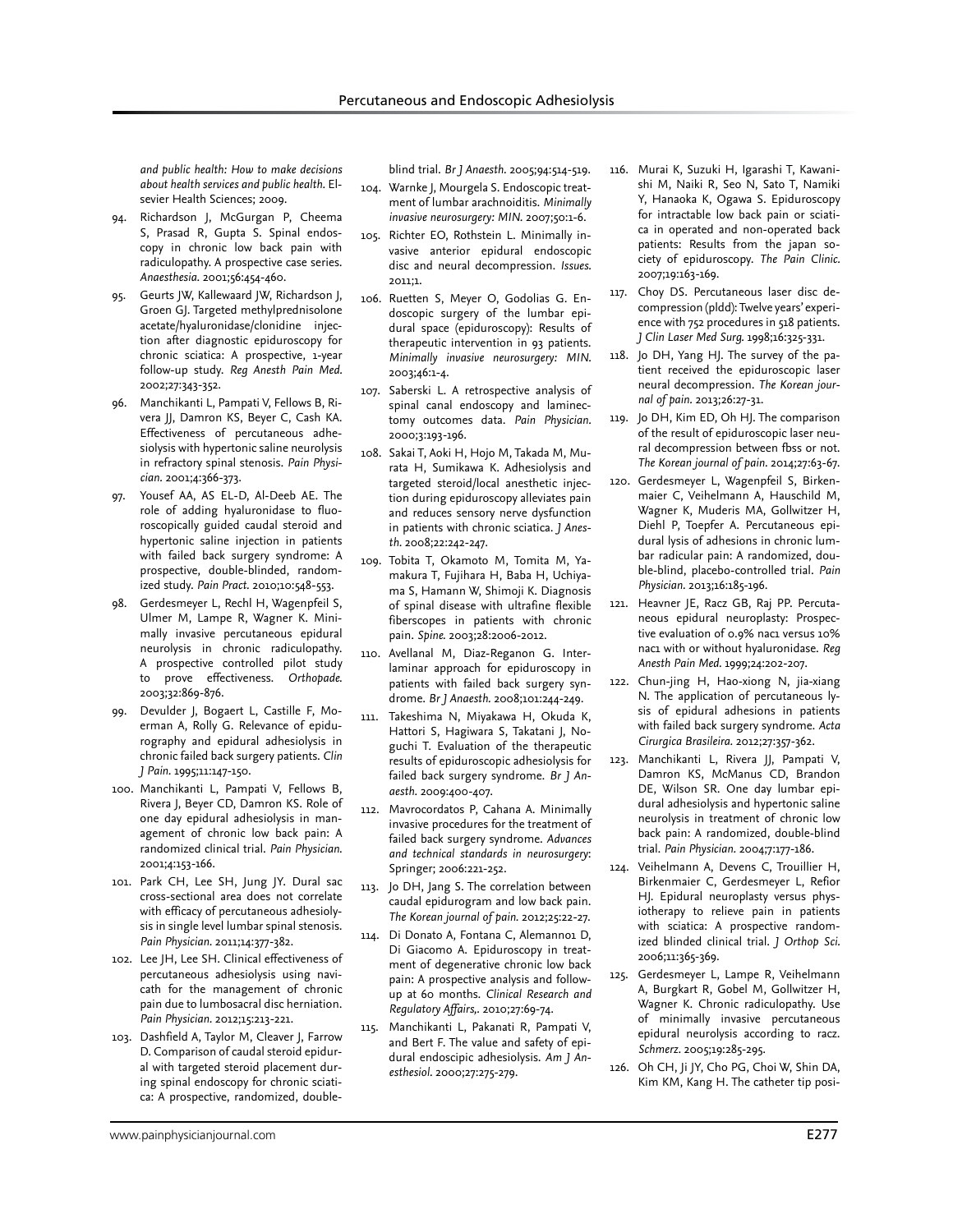tion and effects of percutaneous epidural neuroplasty in patients with lumbar disc disease during 6-months of followup. *Pain physician.* 2014;17:E599-E608.

- 127. Manchikanti L, Boswell MV, Rivera JJ, Pampati VS, Damron KS, McManus CD, Brandon DE, Wilson SR. A randomized, controlled trial of spinal endoscopic adhesiolysis in chronic refractory low back and lower extremity pain. *BMC Anesthesiol.* 2005;5:10-23.
- 128. Igarashi T, Hirabayashi Y, Seo N, Saitoh K, Fukuda H, Suzuki H. Lysis of adhesions and epidural injection of steroid/local anaesthetic during epiduroscopy potentially alleviate low back and leg pain in elderly patients with lumbar spinal stenosis. *Br J Anaesth.*  2004;93:181-187.
- 129. Lee JH, Lee S-H. Clinical effectiveness of percutaneous adhesiolysis versus transforaminal epidural steroid injection in patients with postlumbar surgery syndrome. *Regional anesthesia and pain medicine.* 2014;39:214-218.
- 130. Manchikanti L, Pampat V, Bakhit CE, Pakanati RR. Non-endoscopic and endoscopic adhesiolysis in post lumbar laminectomy syndrome: A one-year outcome study and cost effectiveness analysis. *Pain Physician.* 1999;2:52-58.
- 131. Magalhães FNO, Soares SC, Torres JM, Ungaretti A, Cacciacarro MF, Teixeira MJ, Fonoff ET. Effects of ozone applied by spinal endoscopy in patients with chronic pain related to failed back surgery syndrome: A pilot study. *Neuropsychiatric disease and treatment.*  2013;9:1759.
- 132. Heavner JE, Racz GB, Raj P. Percutaneous epidural neuroplasty: Prospective evaluation of 0.9% nacl versus 10% nacl with or without hyaluronidase. *Reg Anesth Pain Med.* 1999;24:202-207.
- 133. Trescot AM, Chopra P, Abdi S, Datta S, Schultz DM. Systematic review of effectiveness and complications of adhesiolysis in the management of chronic spinal pain: An update. *Pain Physician.*  2007;10:129-146.
- 134. Chopra P, Smith HS, Deer TR, Bowman RC. Role of adhesiolysis in the management of chronic spinal pain:A systematic review of effectiveness and complications. *Pain Physician.* 2005;8:87-100.
- 135. Talu GK, Erdine S. Complications of epidural neuroplasty: A retrospective evaluation. *Neuromodulation.* 2003;6:237-247.
- 136. Richter H. Is the so-called epidural neuroplasty (racz catheter) a harmless

procedure? In: Rochirurgie DGF, ed. *Deutsche gesellschaft fur neurochirurgie*. Strasburng2005.

- 137. Wagner KJ, Sprenger T, Pecho C, Kochs EF, Tölle TR, Berthele A, Gerdesmeyer L. Risks and complications of epidural neurolysis -- a review with case report. *Anasthesiol Intensivmed Notfallmed Schmerzther.* 2006;14:213-222.
- 138. Perkins WJ, Davis DH, Huntoon MA, Horlocker TT. A retained racz(r) catheter fragment after epidural neurolysis: Implications during magnetic resonance imaging. *Anesth Analg.*  2003;96:1717-1719.
- 139. Manchikanti L, Singh V. Epidural lysis of adhesions and myeloscopy. *Curr Pain Headache Rep.* 2002;6:427-435.
- 140. Manchikanti L, Bakhit CE. Percutaneous lysis of epidural adhesions. *Pain Physician.* 2000;3:46-64.
- 141. Racz GB, Heavner JE, Trescot A. Percutaneous lysis of epidural adhesions\_evidence for safety and efficacy *Pain Pract.*  2008;8:277-286.
- 142. Manchikanti L, Saini B, Singh V. Spinal endoscopy and lysis of epidural adhesions in the management of chronic low back pain. *Pain Physician.*  2001;4:240-265.
- 143. Ho KY, Manghnani P. Acute monoplegia after lysis of epidural adhesions: A case report. *Pain Pract* 2008;8:404-407.
- 144. Lou L, Racz G, Heavner J. Percutaneous epidural neuroplasty. In: Waldman S, ed. *Percutaneous epidural neuroplast*. Philadelphia: W.B. Saunders; 2001:434-445.
- 145. Manchikanti L, Bakhit CE. Removal of a torn racz catheter from lumbar epidural space. *Reg Anesth.* 1997;22:579-581.
- 146. Aldrete JA, Zapata JC, Ghaly R. Arachnoiditis following epidural adhesiolysis with hypertonic saline. Report of two cases *Pain Digest.* 1996;6:368-370.
- 147. Heavner JE. Comments on arachnoiditis following epidural adhesiolysis. *Pain Digest.* 1997;7:157.
- 148. Manchikanti L. Comments on arachnoiditis following epidural adhesiolysis. *Pain Digest.* 1997;7:157-158.
- 149. Erdine S, Ozyalcin S. Comments on arachnoiditis following epidural adhesiolysis. *Pain Digest.*7:158-159.
- 150. Fibuch EE. Percutaneous epidural neuroplasty: Cutting edge or potentially harmful pain management? *Reg Anesth Pain Med.* 1999;24:198-201.
- 151. Kim CH, Issa MA, Vaglienti RM. Flushing following interlaminar lumbar epi-

dural steroid injection with dexamethasone. *Pain Physician.* 2010;13:481-484.

- 152. Lima RM, Navarro LH, Carness JM, Barros GA, Marques ME, Solanki D, Ganem EM. Clinical and histological effects of the intrathecal administration of methylprednisolone in dogs. *Pain Physician.*  2010;13:493-501.
- 153. Hitchcock E, Prandini MN. Hypertonic saline in management of intractable pain. *Lancet.* 1973;301:310-312.
- 154. Lucas JT, Ducker TB, Perot PLJ. Adverse reactions to intrathecal saline injections for control of pain.
- . *J Neurosurg.* 1975;42:557-561.
- 155. Dagi TF. Comments on myelopathy after the intrathecal administration of hypertonic saline. *Neurosurgery.*  1988;22:944-945.
- 156. Lundy JS, Essex HE, Kernohan JW. Experiments with anesthetics. Iv. Lesions produced in the spinal cord of dogs by a dose of procaine hydrochloride sufficient to cause permanent and fatal paralysis. *JAMA.* 1936;101:1546-1550.
- 157. Rojiani AM, Prineas JW, Cho ES. Protective effect of steroids in electrolyte-induced demyelination. *J Neuropathol Exp Neurol.* 1987;46:495-504.
- 158. Lake DA, Barnes CD. Effects of changes in osmolality on spinal cord activity. *Exp Neurological research.* 1980;68:555-567.
- 159. Abram SE, O'Connor TC. Complications associated with epidural steroid injections. *Reg Anesth.* 1996;21:149-162.
- 160. Nelson DA. Intraspinal therapy using methylprednisolone acetate. Twentythree years of clinical controversy. *Spine.*  1993;18:278-286.
- 161. Kushner FH, Olson JC. Retinal hemorrhage as a consequence of epidural steroid injection. *Arch Ophthalmol.*  1995;113:309-313.
- 162. Williams RC, Doliner SJ, Lipton RM, Franz JA, Delaney RD. Retinal hemorrhage as a consequence of epidural steroid injection. *Arch Ophthalmol.*  1996;114:362-363.
- 163. Ling C, Atkinson PL, CG. M. Bilateral retinal hemorrhages following epidural injection. *Br J Ophthalmol.*  1993;77:316-317.
- 164. Purdy EP, Ajimal GS. Vision loss after lumbar epidural steroid injection. *Anesth Analg.* 1998;86:119-122.
- 165. Victory RA, Hassett P, Morrison G. Transient blindness following epidural analgesia. *Anaesthesia.* 1991;46:940-941.
- 166. Clark CJ, Whitwell J. Intraocular hemor-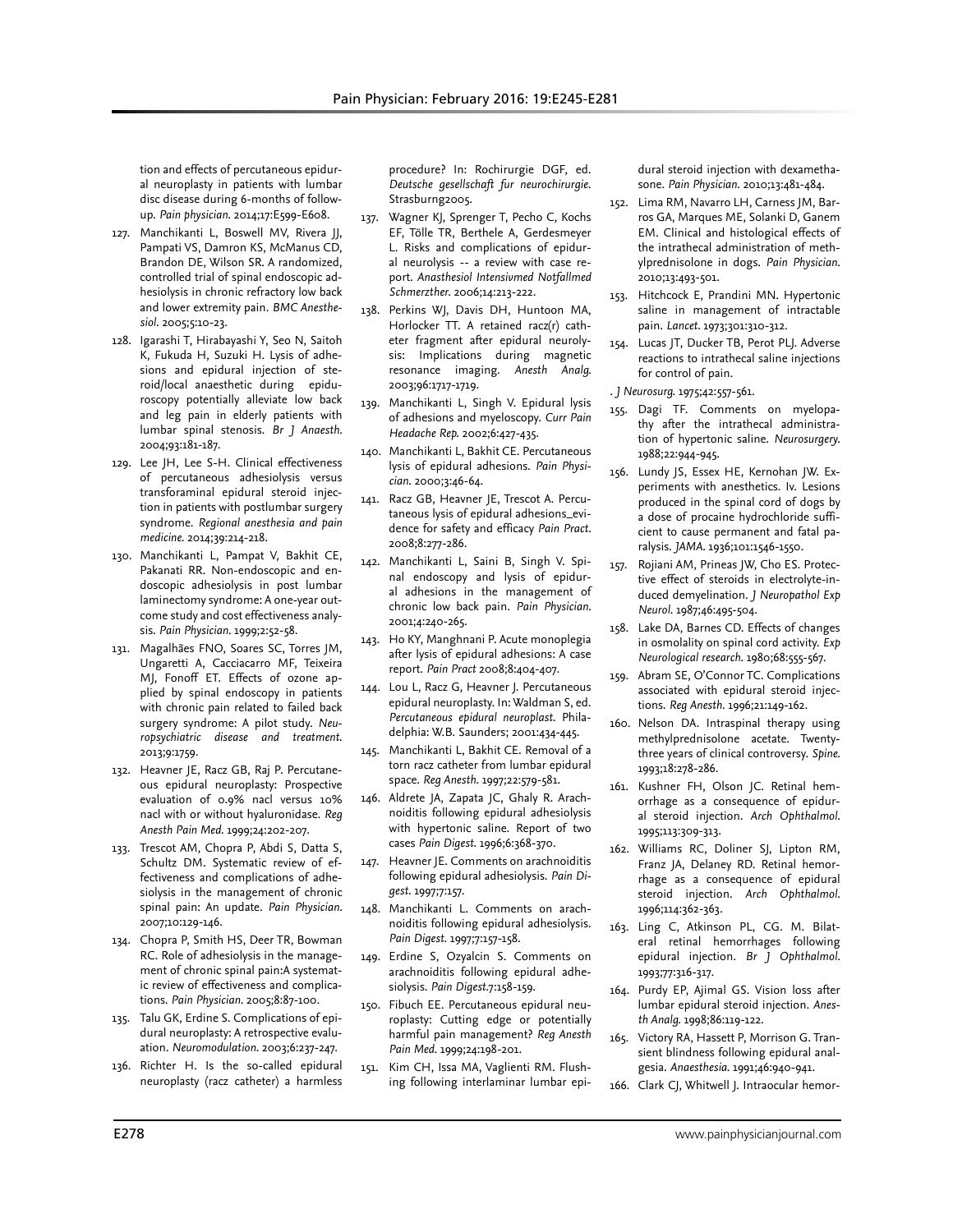rhage after epidural injection. *Brit Med J.*  1961;2:1612-1613.

- 167. Usubiaga JE, Usubiaga LE, Brea LM, Goyena R. Effect of saline injections on epidural and subarachnoid space pressures and relation to postspinal anesthesia headache. *Anesth Analg.*  1967;46:293-296.
- 168. Usubiaga J, Wikinski JA, Usubiaga L. Epidural pressure and its relation to spread of anesthetic solutions in epidural space. *Anesth Analg46.* 1967:440-446.
- 169. Sampath P, Rigamonti D. Spinal epidural abscess: A review of epidemiology, diagnosis, and treatment. *J Spinal Disord.*  1999;12:89-93.
- 170. Wang LP, Hauerberg J, Schmidt JF. Incidence of spinal epidural abscess after epidural analgesia: A national 1-year survey. *Anesthesiology.* 1999;91:1928-1936.
- 171. Bromage PR. Complications and contraindications. *Epidural analgesia*. Philadelphia: WB Saunders; 1978:469-471.
- 172. Bromage PR, Benumof JL. Paraplegia following intracord injection during attempted epidural anesthesia under general anesthesia. *Reg Anesth Pain Med.*  1998;23:104-107.
- 173. Kapoor R, Liu J, Devasenapathy A, Gordin V. Gadolinium encephalopathy after intrathecal gadolinium injection. *Pain Physician.* 2010;13:E321-326.
- 174. Moller JC, Cron RQ, Young DW, Girschick HJ, Levy D, Sherry DD, Kukita A, Saijo K, Pessler F. Corticosteroidinduced spinal epidural lipomatosis in the pediatric age group: Report of a new case and updated analysis of the literature. *Pediatr Rheumatol Online J.*  2011;9:5-17.
- 175. Hayek SM, Helm S, Benyamin RM, Singh V, Bryce DA, Smith HS. Effectiveness of spinal endoscopic adhesiolysis in post lumbar surgery syndrome: A systematic review. *Pain Physician.*  2009;12:419-435.
- 176. Chan J. Bilateral scotomas associated with retinal hemorrhages following endoscopic spinal surgery. *Eye.*  2004;18:752-753.
- 177. Heavner JE, Wyatt DE, Bosscher HA. Lumbosacral epiduroscopy complicated by intravascular injection. *Anesthesiology.* 2007;107:347-350.
- 178. Heavner JE, Bosscher HA. Complications of lumbosacral epiduroscopy. *The Pain Clinic.* 2007;19:178-184.
- 179. Saberski LR, Gerena F. Safety of epidural endoscopy. *Regional anesthesia and pain*

*medicine.* 1998;23:324-325.

- 180. Manchikanti L, Malla Y, Wargo BW, Cash KA, McManus CD, Damron KS, Jackson SD, Pampati V, Fellows B. A prospective evaluation of bleeding risk of interventional techniques in chronic pain. *Pain Physician.* 2011;14:317-329.
- 181. Manchikanti L, Malla Y, Wargo BW, Fellows B. Infection control practices (safe injection and medication vial utilization) for interventional techniques: Are they based on relative risk management or evidence? *Pain Physician.*  2011;14:425-434.
- 182. Manchikanti L, Falco FJ, Benyamin RM, Caraway DL, Helm Ii S, Wargo BW, Hansen H, Parr AT, Singh V, Hirsch JA. Assessment of infection control practices for interventional techniques: A best evidence synthesis of safe injection practices and use of single-dose medication vials. *Pain Physician.* 2012;15:E573-614.
- 183. Manchikanti L, Cash KA, Moss TL, Rivera J, Pampati V. Risk of whole body radiation exposure and protective measures in fluoroscopically guided interventional techniques: A prospective evaluation. *BMC Anesthesiology.* 2003;3:1-9.
- 184. Manchikanti L, Benyamin RM, Swicegood JR, Falco FJ, Datta S, Pampati V, Fellows B, Hirsch JA. Assessment of practice patterns of perioperative management of antiplatelet and anticoagulant therapy in interventional pain management. *Pain Physician.*  2012;15:E955-968.
- 185. Amirikia A, Scott IU, Murray TG, Halperin LS. Acute bilateral visual loss associated with retinal hemorrhages following epiduroscopy. *Archives of ophthalmology.* 2000;118:287-289.
- 186. Naseri A, Blumenkranz MS, Horton JC. Terson's syndrome following epidural saline injection. *Neurology.*  2001;57:364-364.
- 187. Tabandeh H. Intraocular hemorrhages associated with endoscopic spinal surgery. *American journal of ophthalmology.*  2000;129:688-690.
- 188. Shah RV, Heavner JE. Recognition of the subarachnoid and subdural compartments during epiduroscopy: Two cases. *Pain Practice.* 2003;3:321-325.
- 189. Kim RC, Porter RW, Choi BH, Kim SW. Myelopathy after the intrathecal administration of hypertonic saline. *Neurosurgery.* 1988;22:942-945.
- 190. Kim SB, Kim MK, Kim KD, Lim YJ. Unintended complication of intracranial subdural hematoma after percutaneous

epidural neuroplasty. *Journal of Korean Neurosurgical Society.* 2014;55:170-172.

- 191. Lim YS, Jung KT, Park CH, Wee SW, Sin SS, Kim J. Acute motor weakness of opposite lower extremity after percutaneous epidural neuroplasty. *The Korean journal of pain.* 2015;28:144-147.
- 192. Lee C-H, Son J-W, Kim U. Reverse takotsubo cardiomyopathy following inadvertent intrathecal injection during percutaneous epidural neuroplasty. *Heart, Lung and Circulation.* 2015.
- 193. Birkenmaier C, Redeker J, Sievers B, Melcher C, Jansson V, Mayer-Wagner S. An evaluation of medications commonly used for epidural neurolysis procedures in a human fibroblast cell culture model. *Reg Anesth Pain Med.* 2011;36:140-144.
- 194. Kang JH, Choi H, Kim JS, Lee MK, Park HJ. A sheared racz catheter in cervical epidural space for thirty months: A case report. *Korean journal of anesthesiology.*  2015;68:196-199.
- 195. Lou L, Racz G, Heavner J. Percutaneous epidural neuroplasty. In: Waldman S, ed. *Interventional pain management*. Philadelphia: W.B. Saunders; 2001:434-445.
- 196. Lee HY, Wang HS, Kim SW, Ju CI. Cerebellar infarction following epidural abscess after epidural neuroplasty. *Korean Journal of Spine.* 2015;12:26-28.
- 197. Gill JB, Heavner JE. Visual impairment following epidural fluid injections and epiduroscopy: A review. *Pain Med.*  2005;6:367-374.
- 198. Mizuno J, Gauss T, Suzuki M, Hayashida M, Arita H, Hanaoka K. Encephalopathy and rhabdomyolysis induced by iotrolan during epiduroscopy. *Canadian Journal of Anesthesia.* 2007;54:49-53.
- 199. Justiz R, Taylor V, Day M. Neurogenic bladder: A complication after endoscopic adhesiolysis with return of bladder function while using nitrofurantoin. *Anesth Analg.* 2010;110:1496-1498.
- 200. Beyaz SG. Seizures and transient neurological deficits during epiduroscopy in a patient with failed back surgery syndrome. *Pain Medicine.* 2015;16:825-827.
- 201. Milette PC, Fontaine S, Lepanto L, G. B. Radiating pain to the lower extremities caused by lumbar disk rupture without spinal nerve root involvement. *AJNR Am J Neuroradiol.* 1995;18:1605-1615.
- 202. Murphy DR, Hurwitz EL, Gerrard JK, Clary R. Pain patterns and descriptions in patients with radicular pain: Does the pain necessarily follow a specific dermatome? *Chiropr Osteopat.* 2009;17:9-17.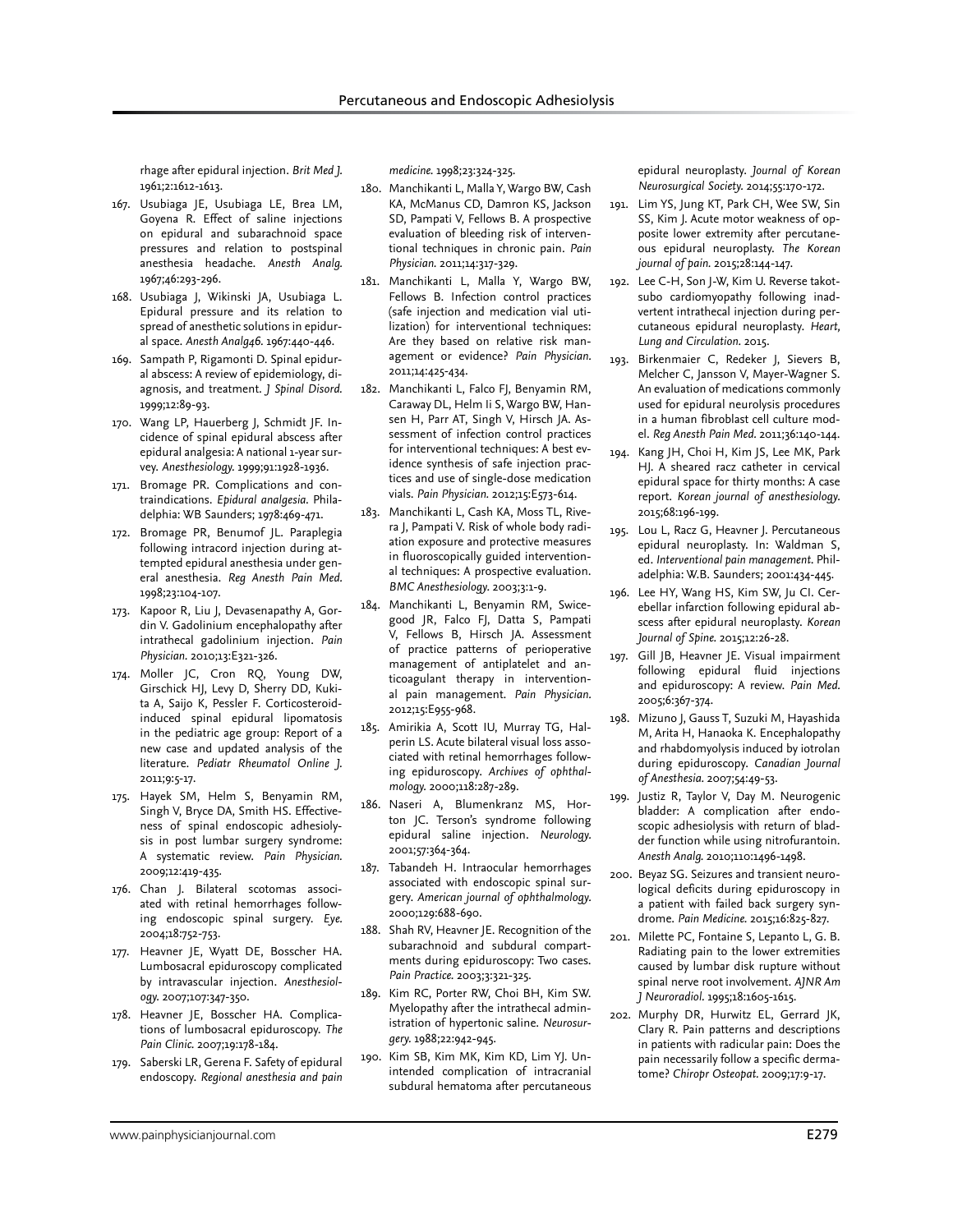- 203. Saifuddin A, Emanuel R, White J, Renton P, Braithwaite I, Taylor BA. An analysis of radiating pain at lumbar discography. *Eur Spine J.* 1998;7:358-362.
- 204. Rankine JJ, Fortune DG, Hutchinson CE, Hughes DG, Main CJ. Pain drawings in the assessment of nerve root compression: A comparative study with lumbar spine magnetic resonance imaging. *Spine.* 1998;23:1668-1676.
- 205. Beattie PF, Meyers SP, Stratford P, Millard RW, Hollenberg GM. Associations between patient report of symptoms and anatomic impairment visible on lumbar magnetic resonance imaging. *Spine.* 2000;25:819-828.
- 206. Ansari S, Heavner JE, McConnell DJ, Azari H, Bosscher HA. The peridural membrane of the spinal canal: A critical review. *Pain Pract.* 2012;12:315-325.
- 207. Greenberg S. Spine and spinal cord. *Handbook of neurosurgery*: Thieme Medical Publishers; 2000:308-310.
- 208. Pereira P, Avelino A, Monteiro P, Vaz R, Castro-Lopes JM. New insights from immunohistochemistry for the characterization of epidural scar tissue. *Pain physician.* 2014;17:465-474.
- 209. Nygaard Ø, Kloster R, Dullerud R, Jacobsen E, Mellgren S. No association between peridural scar and outcome after lumbar microdiscectomy. *Acta neurochirurgica.* 1997;139:1095-1100.
- 210. Ross JS, Robertson JT, Frederickson RC, Petrie JL, Obuchowski N, Modic MT. Association between peridural scar and recurrent radicular pain after lumbar discectomy: Magnetic resonance evaluation. *Neurosurgery.* 1996;38:855-863.
- 211. Cervellini P, Curri D, Volpin L, Bernardi L, Pinna V, Benedetti A. Computed tomography of epidural fibrosis after discectomy: A comparison between symptomatic and asymptomatic patients. *Neurosurgery.* 1988;23:710-713.
- 212. Annertz M, Jonsson B, Stromqvist B, Holtas S. No relationship between epidural fibrosis and sciatica in the lumbar postdiscectomy syndrome. A study with contrast-enhanced magnetic resonance imaging in symptomatic and asymptomatic patients. *Spine (Phila Pa 1976).*  1995;20:449-453.
- 213. Pereira P, Severo M, Monteiro P, Silva PA, Rebelo V, Castro Lopes JM, Vaz R. Results of lumbar endoscopic adhesiolysis using a radiofrequency catheter in patients with postoperative fibrosis and persistent or recurrent symptoms after discectomy. *Pain Practice.* 2014.
- 214. Kobayashi S, Takeno K, Yayama T, Awara K, Miyazaki T, Guerrero A, Baba H. Pathomechanisms of sciatica in lumbar disc herniation: Effect of periradicular adhesive tissue on electrophysiological values by an intraoperative straight leg raising test. *Spine (Phila Pa 1976).*  2010;35:2004-2014.
- 215. Ross JS, Robertson JT, Frederickson RC, Petrie JL, Obuchowski N, Modic MT, deTribolet N. Association between peridural scar and recurrent radicular pain after lumbar discectomy: Magnetic resonance evaluation. Adcon-l european study group. *Neurosurgery.*  1996;38:855-861
- 216. Fritsch EW, Heisel J, Rupp S. The failed back surgery syndrome: Reasons, intraoperative findings, and long-term results: A report of 182 operative treatments. *Spine.* 1996;21:626-633.
- 217. North RB, Campbell JN, James CS, Conover-Walker MK, Wang H, Piantadosi SA, Rybock JD, Long DM. Failed back surgery syndrome: 5-year follow-up in 102 patients undergoing repeated operation. *Neurosurgery.* 1991;28:685-691.
- 218. Massie JB, Huang B, Malkmus S, Yaksh TL, Kim CW, Garfin SR, Akeson WH. A preclinical post laminectomy rat model mimics the human post laminectomy syndrome. *J Neurosci Methods.*  2004;137:283-289.
- 219. Parke WW, Watanabe R. Adhesions of the ventral lumbar dura. An adjunct source of discogenic pain? *Spine.*  1990;15:300-303.
- 220. Benoist M, Ficat C, Baraf P, Cauchoix J. Postoperative lumbar epiduro-arachnoiditis. Diagnostic and therapeutic aspects. *Spine.* 1980;5:432-436.
- 221. Elkan P, Sten-Linder M, Hedlund R, Willers U, Ponzer S, Gerdhem P. Markers of inflammation and fibrinolysis in relation to outcome after surgery for lumbar disc herniation. A prospective study on 177 patients. *European Spine Journal.* 2015:1-6.
- 222. Willson MC, Ross JS. Postoperative spine complications. *Neuroimaging Clinics of North America.* 2014;24:305-326.
- 223. Cauchoix J, Ficat C, Girard B. Repeat surgery after disc excision. *Spine.*  1978;3:256-259.
- 224. Boden SC. *The multiple operated low back patient, the spine*. Philadelphia: Saunders; 1992:1899-1906.
- 225. Bosscher HA, Heavner JE. Incidence and severity of epidural fibrosis after

back surgery: An endoscopic study. *Pain Pract.* 2010;10:18-24.

- 226. Bosscher H, Heavner JE. Lumbosacral epiduroscopy findings predict treatment outcome. *Pain Practice.*  2014;14:506-5014.
- 227. Hasue M. Pain and the nerve root. An interdisciplinary approach. *Spine.*  1993;18:2053-2058.
- 228. Racz GB, Day MR, Heavner JE, Smith JP, Scott J, Noe CE, Nagy L, Ilner H. Epidural lysis of adhesions and percutaneous neuroplasty *Pain Management.* 2012.
- 229. Racz GB, Heavner JE, Smith JP, Noe CE, Al-Kaisy A, Matsumoto T, Lee SC, Nagy L. Epidural lysis of adhesions and percutaneous neuroplasty. In: Racz GB, Noe CE, eds. *Pain and Treatment*: InTech; 2014: http://www.intechopen.com/ books/pain-and-treatment/epidurallysis-of-adhesions-and-percutaneousneuroplasty-.
- 230. Gilbert KK, Brismée J-M, Collins DL, James CR, Shah RV, Sawyer SF, Sizer Jr PS. 2006 young investigator award winner: Lumbosacral nerve root displacement and strain: Part 2. A comparison of 2 straight leg raise conditions in unembalmed cadavers. *Spine.*  2007;32:1521-1525.
- 231. Olmarker K, Rydevik B. Pathophysiology of sciatica. *The Orthopedic clinics of North America.* 1991;22:223-234.
- 232. Kim J, Jund HJ, Nahn FS, Lee PB. Does improvement in epidurography following percutaneous epidural neuroplasty correspond to patient outcome? *Pain Practice.* 2015;15:407-413.
- 233. Kuslich SD, Ulstrom CL, Michael CJ. The tissue origin of low back pain and sciatica: A report of pain response to tissue stimulation during operations on the lumbar spine using local anesthesia. *Orthop Clin North Am.* 1991;22:181-187.
- 234. Barsa JE, Charlton JE. Diagnosis of epidural scarring and its possible contribution to chronic low back pain syndrome. *Pain.* 1984;S4:S376
- 235. Viesca CO, Racz GB, Day MR. Special techniques in pain management: Lysis of adhesions. *Anesthesiol Clin North America.* 2003;21:745-766.
- 236. Bosscher HA, Heavner JE. Diagnosis of the vertebral level from which low back or leg pain originates. A comparison of clinical evaluation, mri and epiduroscopy. *Pain Pract.* 2012;12:506-512.
- 237. Birkenmaier C, Baumert S, Schroeder C, Jansson V, Wegener B. A biomechanical evaluation of the epidural